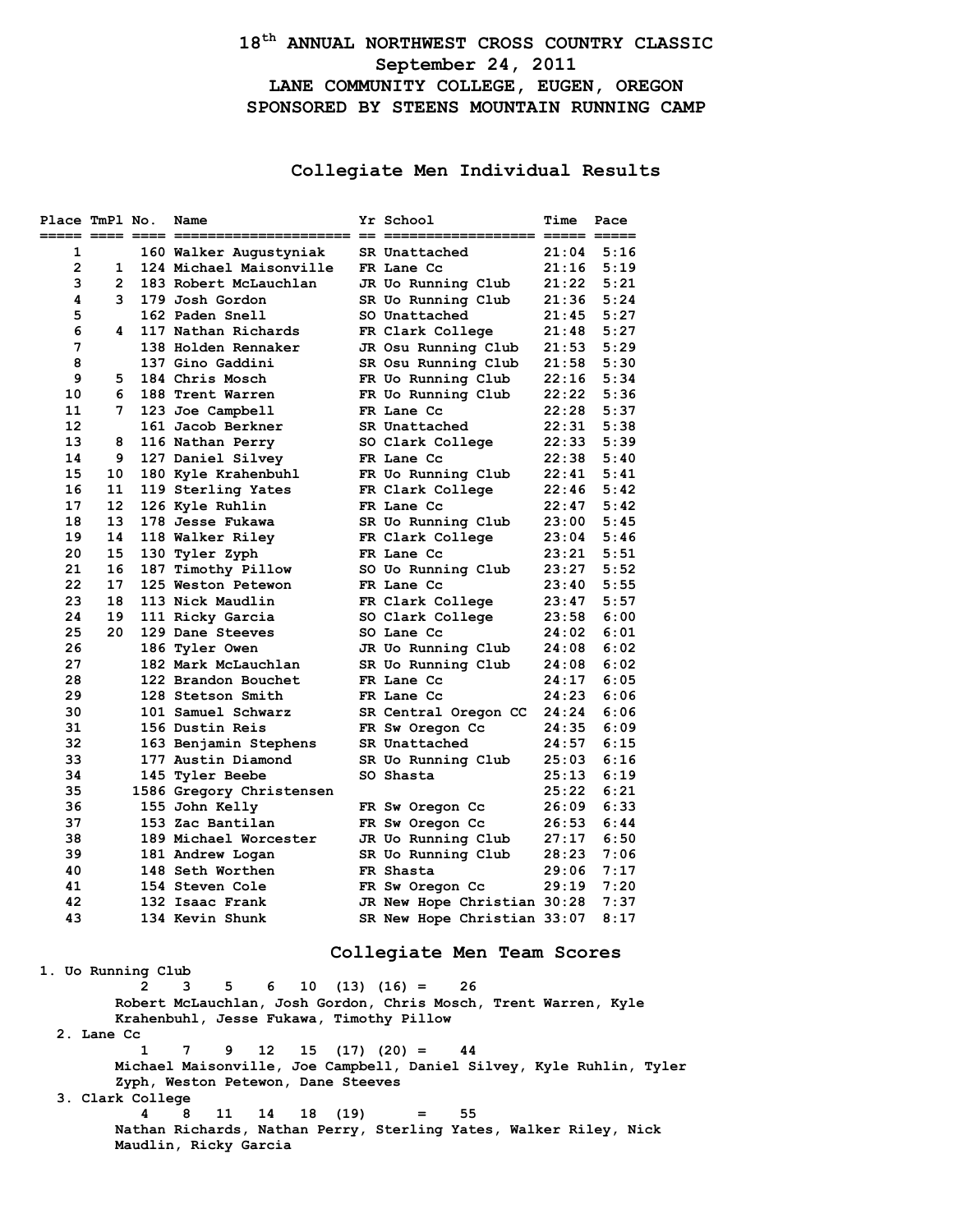# **Collegiate Women Individual Results**

| Place TmPl No. |    | Name                                         | Gr School          | Time  | Pace |
|----------------|----|----------------------------------------------|--------------------|-------|------|
| 1              | 1  | 171 Renee Knapp                              | SR Uo Running Club | 18:48 | 6:03 |
| $\overline{2}$ | 2  | 107 Katarina Mueller                         | SO Clark College   | 18:55 | 6:06 |
| 3              |    | 120 Gylany Crossman                          | SO Lane Cc         | 19:42 | 6:21 |
| 4              | 3  | 165 Susan Capoccia                           | SR Uo Running Club | 20:04 | 6:28 |
| 5              | 4  | 164 Michaela Alamillo                        | FR Uo Running Club | 20:12 | 6:31 |
| 6              |    | 121 Rachel Jensen                            | SO Lane Cc         | 20:15 | 6:31 |
| $\overline{7}$ | 5. | 104 Angela Gula                              | SO Clark College   | 20:19 | 6:33 |
| 8              | 6  | 110 Briel Cossette                           | FR Clark College   | 20:42 | 6:40 |
| 9              | 7  | 174 Jaclyn Rushing                           | SO Uo Running Club | 20:52 | 6:43 |
| 10             | 8  | 105 Tamara Kulla                             | SO Clark College   | 20:55 | 6:44 |
| 11             | ۹. | 176 Lindsay Thane                            | SO Uo Running Club | 20:57 | 6:45 |
| 12             |    | 141 Brit March                               | FR Shasta          | 21:10 | 6:49 |
| 13             | 10 | 173 Chelsea Oda                              | SR Uo Running Club | 21:11 | 6:50 |
| 14             | 11 | 169 Nicole Ginley-Hidinge SO Uo Running Club |                    | 21:16 | 6:51 |
| 15             | 12 | 102 Shelby Beaudoin                          | SO Clark College   | 21:17 | 6:51 |
| 16             |    | 1587 Emily James                             |                    | 21:36 | 6:58 |
| 17             |    | 139 Molly Finn                               | FR Shasta          | 21:47 | 7:01 |
| 18             |    | 167 Lauren Earthman                          | FR Uo Running Club | 21:53 | 7:03 |
| 19             |    | 144 Teri Szczepanek                          | FR Shasta          | 22:17 | 7:11 |
| 20             |    | 168 Maggie Eliot                             | SR Uo Running Club | 22:22 | 7:12 |
| 21             |    | 151 Holly Pfaff                              | FR Sw Oregon Cc    | 22:31 | 7:15 |
| 22             |    | 166 Holli Davis                              | JR Uo Running Club | 22:50 | 7:21 |
| 23             |    | 175 Carrie Stafford                          | SO Uo Running Club | 23:26 | 7:33 |
| 24             |    | 170 Renee Jackson                            | SO Uo Running Club | 23:31 | 7:34 |
| 25             |    | 172 Stephanie McCuaiq                        | SR Uo Running Club | 23:42 | 7:38 |
| 26             |    | 152 Morgan Schell                            | FR Sw Oregon Cc    | 24:00 | 7:44 |
| 27             |    | 159 Kori Frasier                             | SR Unattached      | 24:02 | 7:44 |
| 28             |    | 149 Alycia Brainard                          | FR Sw Oregon Cc    | 24:16 | 7:49 |
| 29             |    | 150 Shawna Mouser                            | FR Sw Oregon Cc    | 26:40 | 8:35 |
| 30             |    | 143 Abbrieana Reyna                          | FR Shasta          | 28:39 | 9:14 |
|                |    |                                              |                    |       |      |

**Collegiate Women Team Scores**

**1. Uo Running Club 1 3 4 7 9 (10) (11) = 24 Renee Knapp, Susan Capoccia, Michaela Alamillo, Jaclyn Rushing, Lindsay Thane, Chelsea Oda, Nicole Ginley-Hidinger 2. Clark College 2 5 6 8 12 = 33 Katarina Mueller, Angela Gula, Briel Cossette, Tamara Kulla, Shelby Beaudoin**

| Place TmPl No. |                  | Name                    | Gr School and the School | Time  | Pace |
|----------------|------------------|-------------------------|--------------------------|-------|------|
| 1              |                  | 1 801 Mitchell Butler   | 10 Siuslaw               | 15:59 | 5:09 |
| $\mathbf{2}$   |                  | 2 802 Matthew Campbell  | 11 Siuslaw               | 16:09 | 5:12 |
| 3              |                  | 3 659 Jonathan Cornish  | 11 North Valley          | 16:12 | 5:13 |
| 4              |                  | 4 1063 Akiharu Kitagawa | <b>12 Wilsonville</b>    | 16:19 | 5:15 |
| 5              |                  | 5 1567 Eric Neill       | 12 Yreka                 | 16:19 | 5:16 |
| 6              |                  | 6 238 Hudson Eustace    | 12 Cascade Christian     | 16:22 | 5:16 |
| 7              |                  | 7 1581 Tim Williams     | 12 Yreka                 | 16:34 | 5:20 |
| 8              | 8                | 443 Alek Angeli         | 12 Klamath Union         | 16:35 | 5:21 |
| 9              | 9                | 658 David Cornish       | 11 North Valley          | 16:45 | 5:24 |
| 10             | 10               | 703 Nicholas Cooper     | 12 Pleasant Hill         | 16:58 | 5:28 |
| 11             | 11               | 550 Todd Macdonald      | 11 Lake Oswego           | 16:59 | 5:28 |
| 12             | 12 <sup>12</sup> | 606 Zach Hammond        | 12 Marshfield            | 17:08 | 5:31 |
| 13             | 13               | 811 Mack Marbas         | 10 Siuslaw               | 17:16 | 5:34 |
| 14             | 14               | 523 Jared Bell          | 10 Lake Oswego           | 17:16 | 5:34 |
| 15             |                  | 15 1552 Clayton Bunn    | 10 Yreka                 | 17:16 | 5:34 |
| 16             |                  | 16 1061 Ty James        | 11 Wilsonville           | 17:18 | 5:34 |
| 17             | 17               | 224 Sam Jackson         | 12 Ashland               | 17:20 | 5:35 |
| 18             | 18               | 803 Seth Campbell       | 9 Siuslaw                | 17:21 | 5:35 |
| 19             | 19               | 603 Connor Devereux     | 11 Marshfield            | 17:24 | 5:36 |
| 20             | 20               | 813 Hayden Schaffner    | 11 Siuslaw               | 17:27 | 5:37 |
| 21             |                  | 21 1053 Sam Collins     | 11 Wilsonville           | 17:29 | 5:38 |
|                |                  |                         |                          |       |      |

### **Varsity Boys Individual Results**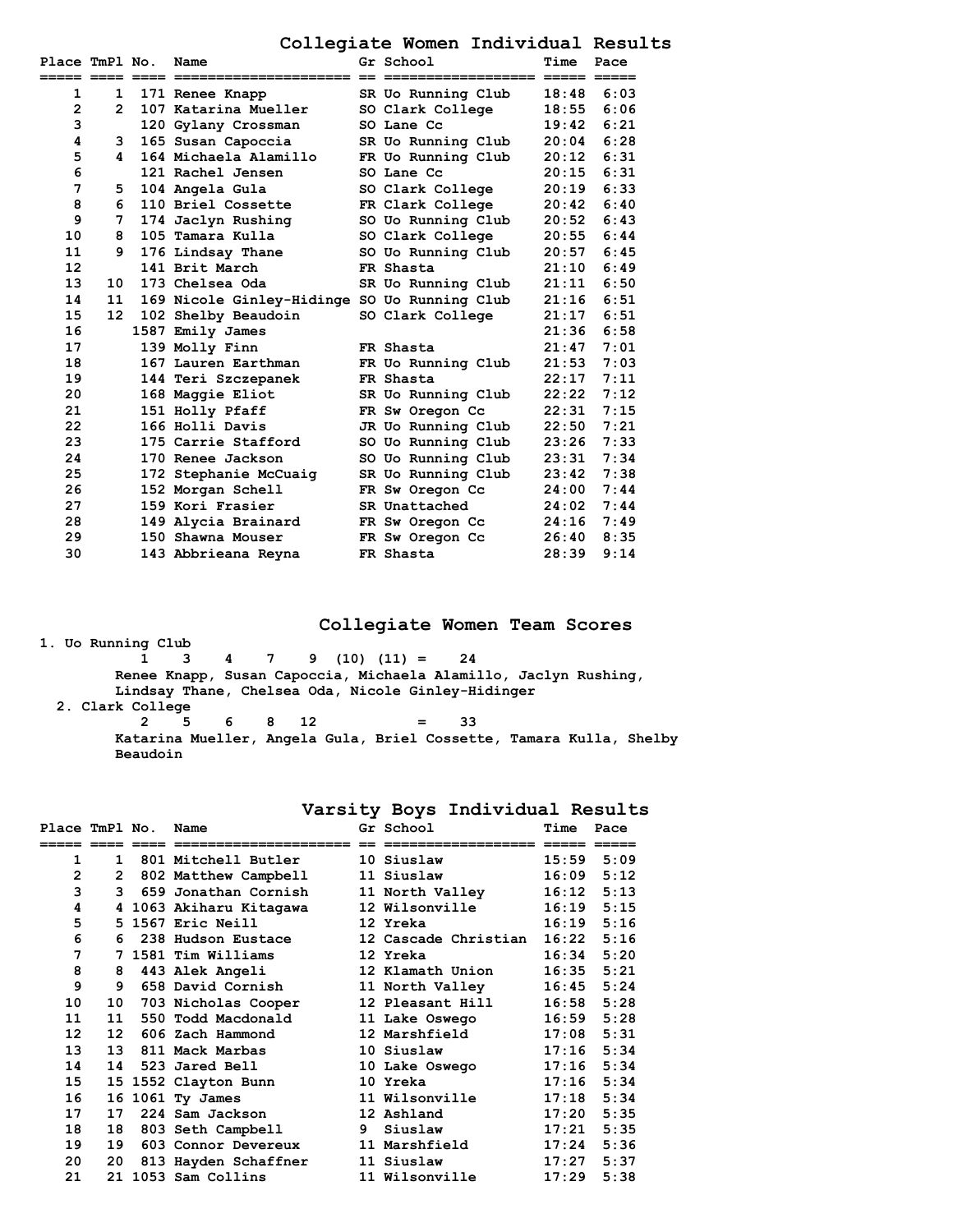| 22 | 22 | 664 Andrew Youngblood      |   | 11 North Valley      | 17:33 | 5:39 |
|----|----|----------------------------|---|----------------------|-------|------|
| 23 | 23 | 543 Phillip Kearns         |   | 11 Lake Oswego       | 17:34 | 5:40 |
| 24 | 24 | 965 Caleb Baugher          |   | 11 Thurston          | 17:35 | 5:40 |
| 25 | 25 | 402 Ricardo Castillo       |   | 10 Hood River Valley | 17:35 | 5:40 |
| 26 | 26 | 706 Jonathan Ferguson      |   | 12 Pleasant Hill     | 17:36 | 5:40 |
| 27 | 27 | 923 Jason Mahnesmith       |   | 12 Springfield       | 17:39 | 5:41 |
|    | 28 | 223 Ben Jackson            |   | 12 Ashland           |       | 5:42 |
| 28 |    |                            |   |                      | 17:40 |      |
| 29 |    | 768 Zach Blanco            |   | 10 Roque River       | 17:41 | 5:42 |
| 30 |    | 29 1566 David Neill        |   | 10 Yreka             | 17:42 | 5:42 |
| 31 | 30 | 814 Brian Schofield        |   | 11 Siuslaw           | 17:43 | 5:43 |
| 32 |    | 384 Shane Crofoot          | 9 | Hidden Valley        | 17:46 | 5:43 |
| 33 | 31 | 660 Andrew Davalos         |   | 11 North Valley      | 17:46 | 5:43 |
| 34 | 32 | 275 Jose Lopez-Soto        |   | 11 Century           | 17:47 | 5:44 |
| 35 |    | 33 1580 Christian Wichmann |   | 12 Yreka             | 17:54 | 5:46 |
| 36 | 34 | 648 Quinn Wallace          |   | 11 North Eugene      | 17:54 | 5:46 |
| 37 |    | 35 1081 Ben Thomas         |   | 11 Wilsonville       | 17:55 | 5:46 |
| 38 |    | 317 Jacob Frasier          |   | 12 Coquille          | 17:55 | 5:46 |
| 39 | 36 | 227 Isaac Schaaf           |   | 12 Ashland           | 17:57 | 5:47 |
|    |    |                            |   |                      |       |      |
| 40 |    | 37 1584 Matt Wood          |   | 11 Yreka             | 18:02 | 5:49 |
| 41 | 38 | 270 Devon Christian        |   | 12 Century           | 18:03 | 5:49 |
| 42 | 39 | 237 Alex Cummings          |   | 11 Cascade Christian | 18:04 | 5:49 |
| 43 |    | 621 Todd Delaney           |   | 11 Mazama            | 18:06 | 5:50 |
| 44 | 40 | 867 Travis Slack           | 9 | South Medford        | 18:07 | 5:50 |
| 45 | 41 | 234 Tristan Akery          | 9 | Cascade Christian    | 18:07 | 5:50 |
| 46 | 42 | 314 Scott Svetal           |   | 12 Churchill         | 18:10 | 5:51 |
| 47 | 43 | 668 Zach Shute             |   | 12 Oregon Episcopal  | 18:12 | 5:52 |
| 48 | 44 | 970 Caleb Gee              |   | 12 Thurston          | 18:12 | 5:52 |
|    |    |                            |   |                      |       |      |
| 49 | 45 | 374 Garrison Iams          |   | 12 Henley            | 18:13 | 5:52 |
| 50 | 46 | 816 Jesse Wells            |   | 12 Siuslaw           | 18:15 | 5:53 |
| 51 | 47 | 608 Sergio Marroquin       |   | 12 Marshfield        | 18:16 | 5:53 |
| 52 | 48 | 639 Jack Christie          |   | 12 North Eugene      | 18:16 | 5:53 |
| 53 | 49 | 408 Sage Deenik            |   | 12 Hood River Valley | 18:18 | 5:54 |
| 54 | 50 | 612 Eddie Rodriguez        |   | 12 Marshfield        | 18:22 | 5:55 |
| 55 | 51 | 406 Jorge Cuevas           |   | 10 Hood River Valley | 18:24 | 5:56 |
| 56 | 52 | 467 Tee Nguyen             |   | 11 Klamath Union     | 18:27 | 5:57 |
| 57 | 53 | 919 Brennan Holmes         |   | 11 Springfield       | 18:28 | 5:57 |
|    | 54 |                            |   |                      |       | 5:57 |
| 58 |    | 893 Nick Ellis             |   | 12 South Salem       | 18:28 |      |
| 59 | 55 | 273 Brian Jorgenson        |   | 12 Century           | 18:30 | 5:58 |
| 60 |    | 56 1583 Kris Wilson        |   | 12 Yreka             | 18:36 | 6:00 |
| 61 | 57 | 852 Tristen Edwards        |   | 10 South Medford     | 18:41 | 6:01 |
| 62 | 58 | 663 Derek Schwantes        |   | 12 North Valley      | 18:41 | 6:01 |
| 63 |    | 59 1072 Reece Paquin       |   | 11 Wilsonville       | 18:45 | 6:02 |
| 64 | 60 | 927 Michael Schrum         |   | 12 Springfield       | 18:45 | 6:02 |
| 65 | 61 | 860 Del Miller             |   | 11 South Medford     | 18:45 | 6:03 |
| 66 | 62 | 858 Ruben Mendez           |   | 10 South Medford     | 18:48 | 6:03 |
| 67 |    | 63 1052 Ian Burns          |   | 10 Wilsonville       | 18:48 | 6:04 |
| 68 | 64 | 609 Dakota Pittullo        | 9 | Marshfield           | 18:51 | 6:04 |
| 69 | 65 | 865 Mason Pugsley          |   | 11 South Medford     | 18:52 | 6:05 |
| 70 | 66 | 222 Navarre Herrera        |   | 12 Ashland           |       |      |
|    |    |                            |   |                      | 18:52 | 6:05 |
| 71 | 67 | 702 Brandon Chittim        |   | 11 Pleasant Hill     | 18:54 | 6:05 |
| 72 | 68 | 704 Garrett Davis          |   | 11 Pleasant Hill     | 18:56 | 6:06 |
| 73 | 69 | 975 Kyle Kohl              |   | 12 Thurston          | 18:57 | 6:06 |
| 74 | 70 | 709 Chase Stowell          |   | 10 Pleasant Hill     | 18:57 | 6:06 |
| 75 | 71 | 518 Matt Agritelley        |   | 10 Lake Oswego       | 18:58 | 6:07 |
| 76 |    | 1096 Zach Nash             |   | 11 Yoncalla          | 19:00 | 6:07 |
| 77 | 72 | 453 Lucas Crebbin          |   | 11 Klamath Union     | 19:00 | 6:07 |
| 78 | 73 | 605 Colby Gillett          | 9 | Marshfield           | 19:00 | 6:07 |
| 79 | 74 | 377 Alex Mangan            |   | 12 Henley            | 19:03 | 6:08 |
| 80 | 75 | 891 Caleb Clark            |   | 12 South Salem       | 19:03 | 6:08 |
|    |    |                            |   |                      |       |      |
| 81 |    | 584 Ned Corning            |   | 12 Lakeview          | 19:04 | 6:09 |
| 82 |    | 583 Awbry Comstock         |   | 12 Lakeview          | 19:04 | 6:09 |
| 83 | 76 | 671 Alex Yuan              |   | 12 Oregon Episcopal  | 19:05 | 6:09 |
| 84 | 77 | 220 Jonah Freedman         |   | 12 Ashland           | 19:05 | 6:09 |
| 85 | 78 | 896 Hayden Harms           |   | 12 South Salem       | 19:06 | 6:09 |
| 86 | 79 | 466 Bee Nguyen             |   | 10 Klamath Union     | 19:07 | 6:09 |
| 87 |    | 769 Terryn Downhill        |   | 12 Rogue River       | 19:07 | 6:10 |
| 88 | 80 | 900 Sam Ruck               |   | 10 South Salem       | 19:08 | 6:10 |
| 89 | 81 | 409 Nils Engbersen         | 9 | Hood River Valley    | 19:09 | 6:10 |
| 90 | 82 | 894 Daniel Fauss           |   | 12 South Salem       | 19:10 | 6:11 |
| 91 | 83 | 354 Preston Banks          |   | 11 Harrisburg        | 19:11 | 6:11 |
| 92 |    |                            |   |                      |       | 6:11 |
|    | 84 | 276 Tommy Martin           |   | 12 Century           | 19:13 |      |
| 93 | 85 | 926 Daniel Padilla         |   | 10 Springfield       | 19:15 | 6:12 |
| 94 | 86 | 330 Patrick Clark          |   | 10 Crow              | 19:15 | 6:12 |
|    |    |                            |   |                      |       |      |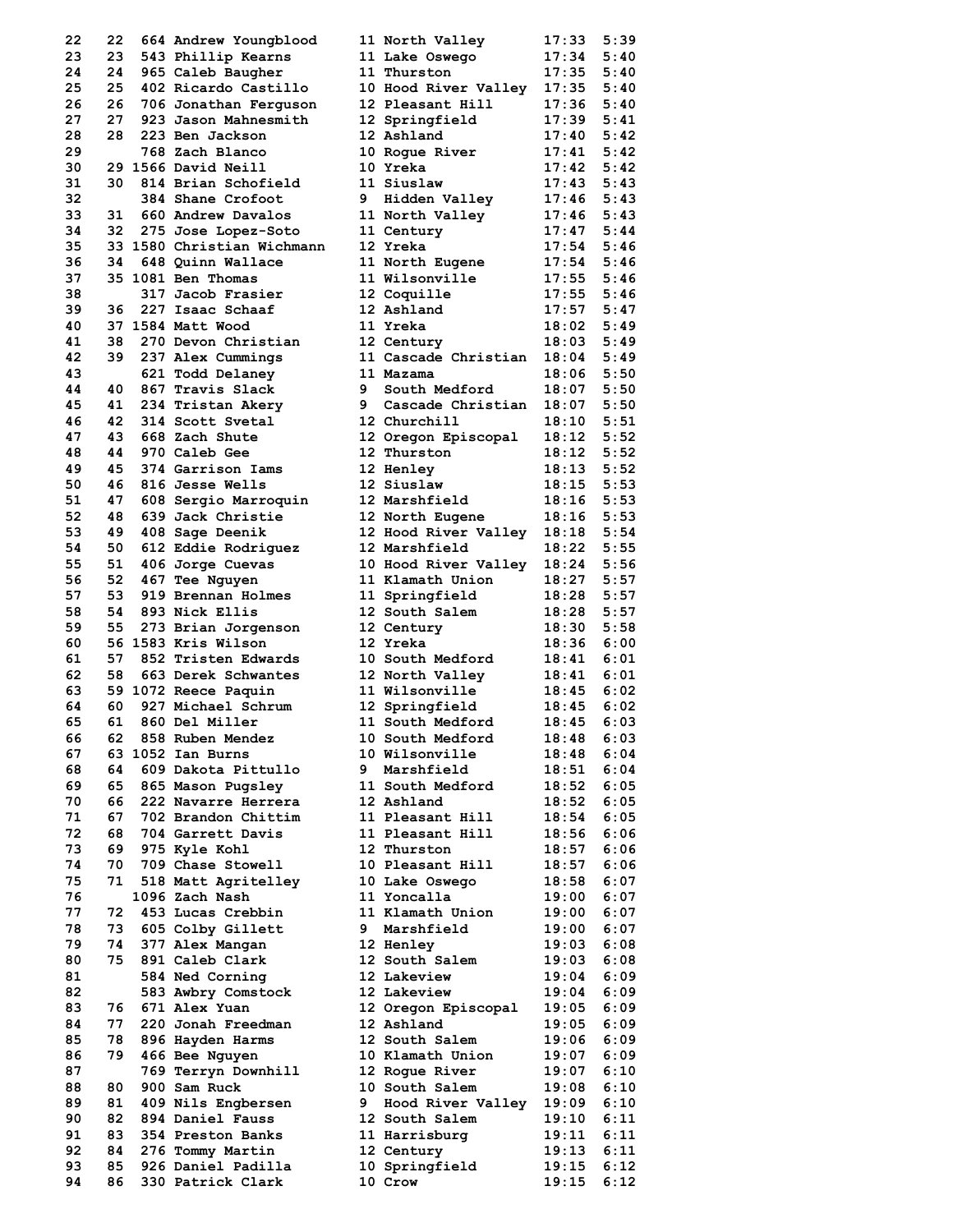| 95  | 87  | 271 Devin Edwards      |   | 11 Century                 | 19:16 | 6:12 |
|-----|-----|------------------------|---|----------------------------|-------|------|
| 96  | 88  | 636 Elias Appenzeller  | 9 | North Eugene               | 19:17 | 6:13 |
| 97  | 89  | 283 Tim Rice           |   | 12 Century                 | 19:18 | 6:13 |
| 98  | 90  | 892 Andrew Colburn     | 9 | South Salem                | 19:19 | 6:13 |
| 99  | 91  | 873 Darian Thompson    |   | 11 South Medford           | 19:20 | 6:14 |
| 100 | 92  | 988 Zach Stoneburner   |   | 12 Thurston                | 19:21 | 6:14 |
| 101 | 93  | 913 Tyler Arch         |   | 11 Springfield             | 19:23 | 6:15 |
| 102 |     | 259 Gunner Young       |   | 10 Central Valley          | 19:32 | 6:18 |
| 103 | 94  | 316 Zach Wright        |   | 12 Churchill               | 19:34 | 6:18 |
| 104 | 95  | 575 Connor Wilson      |   | 10 Lake Oswego             | 19:34 | 6:18 |
| 105 | 96  | 989 Andrew Wagenblast  |   | 12 Thurston                | 19:34 | 6:18 |
| 106 | 97  | 336 Kyle Schwin        | 9 | Crow                       | 19:35 | 6:19 |
| 107 | 98  | 978 Jake Littrell      | 9 | Thurston                   | 19:35 | 6:19 |
| 108 |     | 251 Parker Chase       |   | 11 Central Valley          | 19:36 | 6:19 |
| 109 | 99  | 683 Nate Goodnature    |   | 9 Phoenix                  | 19:38 | 6:20 |
| 110 | 100 | 407 Miguel Cuevas      | 9 | Hood River Valley          | 19:39 | 6:20 |
| 111 | 101 | 560 Joel Porter        |   | 12 Lake Oswego             | 19:40 | 6:20 |
| 112 | 102 | 538 Brendan Holser     |   | 10 Lake Oswego             | 19:43 | 6:21 |
| 113 | 103 | 460 Spencer Jackson    |   | 10 Klamath Union           | 19:49 | 6:23 |
| 114 |     |                        |   | 11 Klamath Union           |       | 6:23 |
|     | 104 | 450 Joe Coffey         |   |                            | 19:49 |      |
| 115 | 105 | 333 Buddy Myers        |   | 11 Crow                    | 19:49 | 6:23 |
| 116 | 106 | 890 Slater Broaddus    |   | 11 South Salem             | 19:51 | 6:24 |
| 117 | 107 | 373 Cheney Hardt       |   | 11 Henley                  | 19:53 | 6:24 |
| 118 | 108 | 405 Sean Crompton      |   | 12 Hood River Valley       | 19:54 | 6:25 |
| 119 | 109 | 687 Pedro Rivera       |   | 12 Phoenix                 | 19:54 | 6:25 |
| 120 | 110 | 309 Britton Johnson    |   | 11 Churchill               | 19:56 | 6:25 |
| 121 |     | 623 Jeff Meeds         | 9 | Mazama                     | 19:57 | 6:26 |
| 122 | 111 | 369 Ryan Fitzgerald    |   | 11 Henley                  | 19:58 | 6:26 |
| 123 | 112 | 226 Nick McKernan      |   | 12 Ashland                 | 19:58 | 6:26 |
| 124 |     | 421 Mikey Janeke       |   | 11 Hosanna Christian       | 19:59 | 6:26 |
| 125 | 113 | 681 Lucas Gandy        |   | 10 Phoenix                 | 20:00 | 6:26 |
| 126 | 114 | 353 Aaron Babcock      |   | 11 Harrisburg              | 20:00 | 6:27 |
| 127 | 115 | 332 Darrin Houle       |   | 10 Crow                    | 20:00 | 6:27 |
| 128 | 116 | 987 Ryan Smith         |   | 11 Thurston                | 20:02 | 6:27 |
| 129 |     | 253 Allan Lawrimore    |   | 11 Central Valley          | 20:08 | 6:29 |
| 130 | 117 | 410 Ben Fischer        |   | 12 Hood River Valley 20:09 |       | 6:29 |
| 131 | 118 | 342 Brennen Eilek      | 9 | Gold Beach                 | 20:11 | 6:30 |
| 132 | 119 | 689 Philip Todak       |   | 10 Phoenix                 | 20:11 | 6:30 |
| 133 | 120 | 303 Daniel Buss        |   | 11 Churchill               | 20:12 | 6:30 |
| 134 | 121 | 308 Jason Hernandez    |   | 12 Churchill               | 20:13 | 6:31 |
| 135 | 122 | 287 Jacob Yent         |   | 12 Century                 | 20:13 | 6:31 |
| 136 | 123 | 379 Zane Riggs         |   | 10 Henley                  | 20:14 | 6:31 |
| 137 |     | 124 1592 Matt Cramer   | 9 | South Medford              | 20:19 | 6:33 |
| 138 | 125 | 665 Matthew Fernandez  |   |                            |       | 6:33 |
|     |     |                        |   | 12 Oregon Episcopal        | 20:19 |      |
| 139 | 126 | 669 Spencer Slovic     |   | 10 Oregon Episcopal        | 20:28 | 6:35 |
| 140 | 127 | 638 Kyle Biagi         |   | 12 North Eugene            | 20:29 | 6:36 |
| 141 |     | 1094 Keenan Blanchfill |   | 12 Yoncalla                | 20:31 | 6:37 |
| 142 | 128 | 708 Quinn Stearns      |   | 12 Pleasant Hill           | 20:35 | 6:38 |
| 143 | 129 | 356 Cameron Owens      | 9 | Harrisburg                 | 20:37 | 6:38 |
| 144 | 130 | 241 Steven Mein        |   | 11 Cascade Christian       | 20:37 | 6:39 |
| 145 | 131 | 666 Patrick McVee      | 9 | Oregon Episcopal           | 20:39 | 6:39 |
| 146 | 132 | 448 Caleb Carlton      | 9 | Klamath Union              | 20:45 | 6:41 |
| 147 |     | 750 David Haren        |   | 10 Regis                   | 20:56 | 6:45 |
| 148 |     | 133 240 Tim McPherson  | 9 | Cascade Christian          | 21:00 | 6:46 |
| 149 |     | 1098 Thompson Rogers   |   | 11 Yoncalla                | 21:07 | 6:48 |
| 150 |     | 586 Nick Wiebelhaus    | 9 | Lakeview                   | 21:09 | 6:49 |
| 151 | 134 | 357 Ben Scranage       |   | 9 Harrisburg               | 21:12 | 6:50 |
| 152 | 135 | 375 Ben Jellesed       |   | <b>9 Henley</b>            | 21:13 | 6:50 |
| 153 | 136 | 244 Jackson Williams   | 9 | Cascade Christian 21:16    |       | 6:51 |
| 154 | 137 | 331 Tristian Evans     | 9 | Crow                       | 21:20 | 6:52 |
| 155 | 138 | 670 Andrew Wright      |   | 12 Oregon Episcopal        | 21:25 | 6:54 |
| 156 | 139 | 344 Cody Hawkins       |   | 11 Gold Beach              | 21:33 | 6:56 |
| 157 | 140 | 348 Tristan Morgan     |   | 11 Gold Beach              | 21:39 | 6:59 |
| 158 | 141 | 346 C. J. Maxwell      |   | 10 Gold Beach              | 21:41 | 6:59 |
| 159 | 142 | 679 Luke Fecteau       |   | 12 Phoenix                 | 21:50 | 7:02 |
| 160 | 143 | 349 Shane Roberts      | 9 | Gold Beach                 | 21:51 | 7:02 |
| 161 | 144 | 243 Ryan Price         |   | 12 Cascade Christian 22:02 |       | 7:06 |
| 162 | 145 | 355 Jonathan Null      | 9 | Harrisburg                 | 22:13 | 7:09 |
| 163 |     | 618 Dylan Butcher      |   | 10 Mazama                  | 22:35 | 7:16 |
|     |     |                        |   |                            |       |      |
| 164 | 146 | 313 Zach Moore         | 9 | Churchill                  | 22:35 | 7:17 |
| 165 | 147 | 315 Chuck Taylor       |   | 11 Churchill               | 22:36 | 7:17 |
| 166 |     | 1097 Ben Nash          | 9 | Yoncalla                   | 22:39 | 7:18 |
| 167 | 148 | 335 Kaelan Recca       | 9 | Crow                       | 22:41 | 7:19 |

| 95  | 87  | 271 Devin Edwards        |    | <b>11 Century</b>            | 19:16          | 6:12 |
|-----|-----|--------------------------|----|------------------------------|----------------|------|
| 96  | 88  | 636 Elias Appenzeller    | 9. | North Eugene                 | 19:17          | 6:13 |
| 97  | 89  | 283 Tim Rice             |    | 12 Century                   | 19:18          | 6:13 |
| 98  | 90  | 892 Andrew Colburn       | 9  | South Salem                  | 19:19          | 6:13 |
| 99  | 91  | 873 Darian Thompson      |    | 11 South Medford             | 19:20          | 6:14 |
| 100 | 92  | 988 Zach Stoneburner     |    | 12 Thurston                  | 19:21          | 6:14 |
| 101 | 93  | 913 Tyler Arch           |    | 11 Springfield               | $19:23$ $6:15$ |      |
| 102 |     |                          |    |                              | 19:32          | 6:18 |
|     |     | 259 Gunner Young         |    | 10 Central Valley            |                |      |
| 103 | 94  | 316 Zach Wright          |    | 12 Churchill                 | 19:34          | 6:18 |
| 104 | 95  | 575 Connor Wilson        |    | 10 Lake Oswego               | 19:34          | 6:18 |
| 105 | 96  | 989 Andrew Wagenblast    |    | 12 Thurston                  | 19:34          | 6:18 |
| 106 | 97  | 336 Kyle Schwin          | 9  | Crow                         | 19:35          | 6:19 |
| 107 | 98  | 978 Jake Littrell        | 9  | Thurston                     | 19:35          | 6:19 |
| 108 |     | 251 Parker Chase         |    | 11 Central Valley            | $19:36$ $6:19$ |      |
| 109 | 99  | 683 Nate Goodnature      | 9  | Phoenix                      | 19:38          | 6:20 |
| 110 | 100 | 407 Miguel Cuevas        |    | 9 Hood River Valley 19:39    |                | 6:20 |
| 111 | 101 | 560 Joel Porter          |    | 12 Lake Oswego               | 19:40          | 6:20 |
| 112 | 102 | 538 Brendan Holser       |    | 10 Lake Oswego               | 19:43          | 6:21 |
| 113 | 103 | 460 Spencer Jackson      |    | 10 Klamath Union             | 19:49          | 6:23 |
| 114 | 104 | 450 Joe Coffey           |    | 11 Klamath Union             | $19:49$ $6:23$ |      |
| 115 | 105 | 333 Buddy Myers          |    | 11 Crow                      | 19:49          | 6:23 |
|     |     |                          |    |                              |                |      |
| 116 | 106 | 890 Slater Broaddus      |    | 11 South Salem               | 19:51          | 6:24 |
| 117 | 107 | 373 Cheney Hardt         |    | <b>11 Henley</b>             | 19:53          | 6:24 |
| 118 | 108 | 405 Sean Crompton        |    | 12 Hood River Valley 19:54   |                | 6:25 |
| 119 | 109 | 687 Pedro Rivera         |    | 12 Phoenix                   | 19:54          | 6:25 |
| 120 | 110 | 309 Britton Johnson      |    | 11 Churchill                 | 19:56          | 6:25 |
| 121 |     | 623 Jeff Meeds           | 9  | Mazama                       | 19:57          | 6:26 |
| 122 | 111 | 369 Ryan Fitzgerald      |    | <b>11 Henley</b>             | 19:58          | 6:26 |
| 123 | 112 | 226 Nick McKernan        |    | 12 Ashland                   | 19:58          | 6:26 |
| 124 |     | 421 Mikey Janeke         |    | 11 Hosanna Christian         | 19:59 6:26     |      |
| 125 | 113 | 681 Lucas Gandy          |    | 10 Phoenix                   | 20:00          | 6:26 |
| 126 | 114 | 353 Aaron Babcock        |    | 11 Harrisburg                | 20:00          | 6:27 |
| 127 | 115 | 332 Darrin Houle         |    | 10 Crow                      | 20:00 6:27     |      |
|     |     |                          |    |                              |                |      |
| 128 | 116 | 987 Ryan Smith           |    | 11 Thurston                  | 20:02          | 6:27 |
| 129 |     | 253 Allan Lawrimore      |    | 11 Central Valley            | 20:08          | 6:29 |
| 130 | 117 | 410 Ben Fischer          |    | 12 Hood River Valley 20:09   |                | 6:29 |
| 131 | 118 | 342 Brennen Eilek        | 9  | Gold Beach                   | 20:11          | 6:30 |
| 132 | 119 | 689 Philip Todak         |    | <b>10 Phoenix</b>            | 20:11          | 6:30 |
| 133 | 120 | 303 Daniel Buss          |    | 11 Churchill                 | 20:12          | 6:30 |
| 134 | 121 | 308 Jason Hernandez      |    | 12 Churchill                 | $20:13$ $6:31$ |      |
| 135 | 122 | 287 Jacob Yent           |    | 12 Century                   | 20:13          | 6:31 |
| 136 | 123 | 379 Zane Riggs           |    | 10 Henley                    | $20:14$ $6:31$ |      |
| 137 |     | 124 1592 Matt Cramer     | 9  | South Medford                | $20:19$ 6:33   |      |
| 138 | 125 | 665 Matthew Fernandez    |    | 12 Oregon Episcopal          | 20:19          | 6:33 |
| 139 |     |                          |    |                              |                |      |
|     | 126 | 669 Spencer Slovic       |    | 10 Oregon Episcopal          | 20:28          | 6:35 |
| 140 | 127 | 638 Kyle Biagi           |    | 12 North Eugene              | 20:29          | 6:36 |
| 141 |     | 1094 Keenan Blanchfill   |    | 12 Yoncalla                  | 20:31          | 6:37 |
| 142 | 128 | 708 Quinn Stearns        |    | 12 Pleasant Hill             | 20:35          | 6:38 |
| 143 | 129 | 356 Cameron Owens        | 9  | Harrisburg                   | 20:37          | 6:38 |
| 144 | 130 | 241 Steven Mein          |    | 11 Cascade Christian 20:37   |                | 6:39 |
| 145 | 131 | 666 Patrick McVee        | 9  | Oregon Episcopal             | $20:39$ 6:39   |      |
| 146 | 132 | 448 Caleb Carlton        |    | 9 Klamath Union              | 20:45          | 6:41 |
| 147 |     | 750 David Haren          |    | 10 Regis                     | $20:56$ $6:45$ |      |
| 148 | 133 | 240 Tim McPherson        | 9  | Cascade Christian 21:00 6:46 |                |      |
| 149 |     | 1098 Thompson Rogers     |    | 11 Yoncalla                  | 21:07          | 6:48 |
| 150 |     | 586 Nick Wiebelhaus      |    | 9 Lakeview                   | 21:09          | 6:49 |
|     |     |                          |    |                              |                |      |
| 151 | 134 | 357 Ben Scranage         |    | 9 Harrisburg                 | $21:12$ 6:50   |      |
| 152 | 135 | 375 Ben Jellesed         |    | <b>9 Henley</b>              | 21:13          | 6:50 |
| 153 | 136 | 244 Jackson Williams     |    | 9 Cascade Christian 21:16    |                | 6:51 |
| 154 | 137 | 331 Tristian Evans       |    | 9 Crow                       | $21:20$ 6:52   |      |
| 155 | 138 | 670 Andrew Wright        |    | 12 Oregon Episcopal          | $21:25$ 6:54   |      |
| 156 | 139 | 344 Cody Hawkins         |    | 11 Gold Beach                | 21:33 6:56     |      |
| 157 | 140 | 348 Tristan Morgan       |    | 11 Gold Beach                | $21:39$ 6:59   |      |
| 158 | 141 | 346 C. J. Maxwell        |    | 10 Gold Beach                | $21:41$ 6:59   |      |
| 159 | 142 | 679 Luke Fecteau         |    | 12 Phoenix                   | 21:50          | 7:02 |
| 160 | 143 | 349 Shane Roberts        | 9  | Gold Beach                   | 21:51          | 7:02 |
| 161 | 144 | 243 Ryan Price           |    | 12 Cascade Christian 22:02   |                | 7:06 |
| 162 | 145 | 355 Jonathan Null        | 9  | Harrisburg                   | 22:13          | 7:09 |
|     |     |                          |    |                              |                |      |
| 163 |     | 618 Dylan Butcher        |    | 10 Mazama                    | 22:35          | 7:16 |
| 164 | 146 | 313 Zach Moore           | 9. | Churchill                    | 22:35          | 7:17 |
| 165 | 147 | 315 Chuck Taylor         |    | 11 Churchill                 | 22:36          | 7:17 |
| 166 |     | 1097 Ben Nash            | 9. | Yoncalla                     | 22:39          | 7:18 |
|     |     | 167 148 335 Kaelan Recca |    | 9 Crow                       | 22:41          | 7:19 |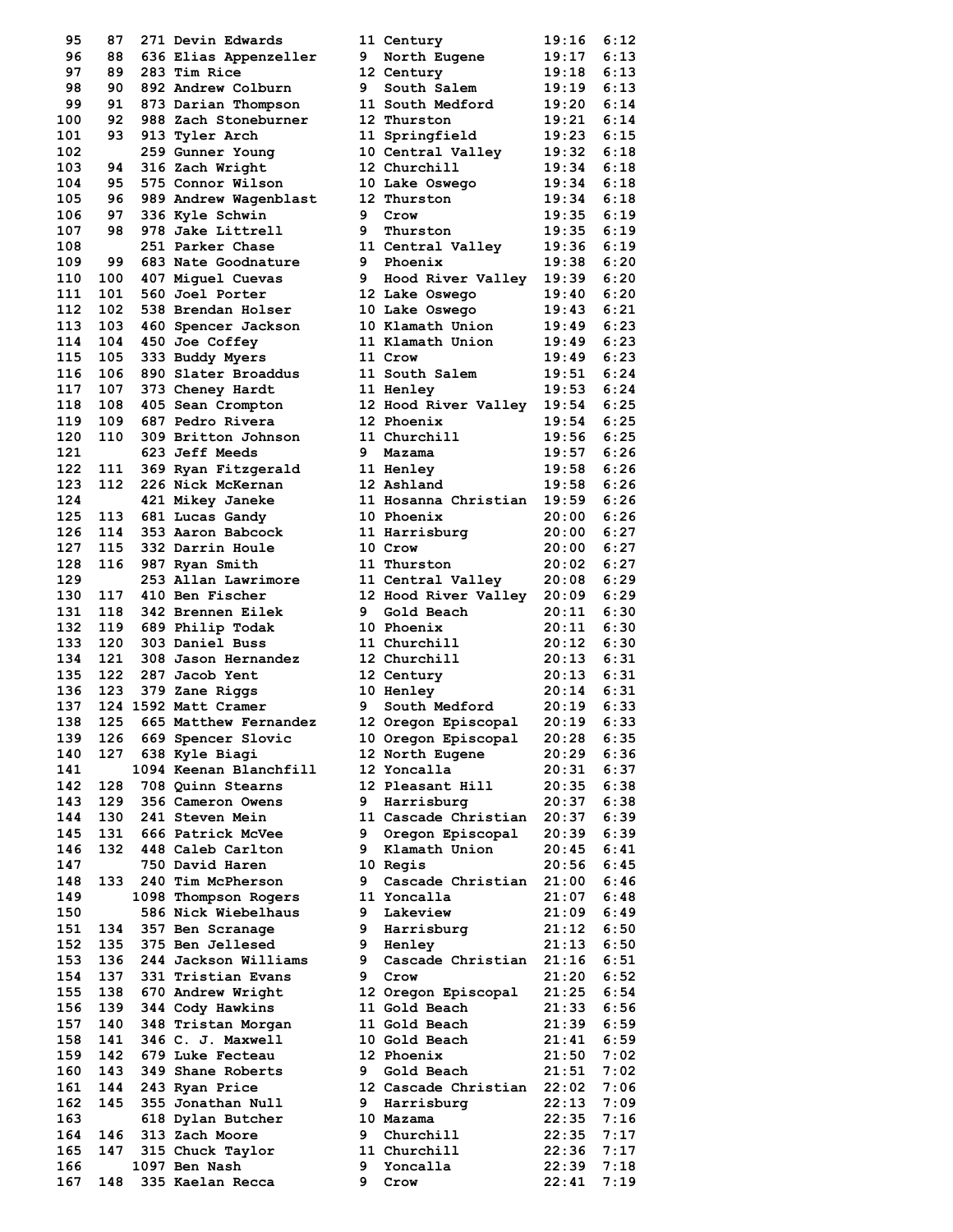**168 149 647 Brian Steveson 12 North Eugene 22:42 7:19 169 585 Michael White 11 Lakeview 23:28 7:34 170 620 Nathan Dean 11 Mazama 25:04 8:04 171 150 334 Gabe Perry 9 Crow 25:17 8:09 172 151 707 Porter Richins 9 Pleasant Hill 25:57 8:21 173 756 Mark Sampson 9 Regis 26:26 8:31 174 152 343 Jaxsun Gysbers 10 Gold Beach 27:03 8:43 Varsity Boys Team Scores 1. Siuslaw 1 2 13 18 20 (30) (46) = 54 Mitchell Butler, Matthew Campbell, Mack Marbas, Seth Campbell, Hayden Schaffner, Brian Schofield, Jesse Wells 2. Yreka 5 7 15 29 33 (37) (56) = 89 Eric Neill, Tim Williams, Clayton Bunn, David Neill, Christian Wichmann, Matt Wood, Kris Wilson 3. North Valley 3 9 22 31 58 = 123 Jonathan Cornish, David Cornish, Andrew Youngblood, Andrew Davalos, Derek Schwantes 4. Wilsonville 4 16 21 35 59 (63) = 135 Akiharu Kitagawa, Ty James, Sam Collins, Ben Thomas, Reece Paquin, Ian Burns 5. Marshfield 12 19 47 50 64 (73) = 192 Zach Hammond, Connor Devereux, Sergio Marroquin, Eddie Rodriguez, Dakota Pittullo, Colby Gillett 6. Lake Oswego 11 14 23 71 95 (101)(102) = 214 Todd Macdonald, Jared Bell, Phillip Kearns, Matt Agritelley, Connor Wilson, Joel Porter, Brendan Holser 7. Ashland 17 28 36 66 77 (112) = 224 Sam Jackson, Ben Jackson, Isaac Schaaf, Navarre Herrera, Jonah Freedman, Nick McKernan 8. Pleasant Hill 10 26 67 68 70 (128)(151) = 241 Nicholas Cooper, Jonathan Ferguson, Brandon Chittim, Garrett Davis, Chase Stowell, Quinn Stearns, Porter Richins 9. South Medford 40 57 61 62 65 (91)(124) = 285 Travis Slack, Tristen Edwards, Del Miller, Ruben Mendez, Mason Pugsley, Darian Thompson, Matt Cramer 10. Century 32 38 55 84 87 (89)(122) = 296 Jose Lopez-Soto, Devon Christian, Brian Jorgenson, Tommy Martin, Devin Edwards, Tim Rice, Jacob Yent 11. Hood River Valley 25 49 51 81 100 (108)(117) = 306 Ricardo Castillo, Sage Deenik, Jorge Cuevas, Nils Engbersen, Miguel Cuevas, Sean Crompton, Ben Fischer 12. Klamath Union 8 52 72 79 103 (104)(132) = 314 Alek Angeli, Tee Nguyen, Lucas Crebbin, Bee Nguyen, Spencer Jackson, Joe Coffey, Caleb Carlton 13. Springfield 27 53 60 85 93 = 318 Jason Mahnesmith, Brennan Holmes, Michael Schrum, Daniel Padilla, Tyler Arch 14. Thurston 24 44 69 92 96 (98)(116) = 325 Caleb Baugher, Caleb Gee, Kyle Kohl, Zach Stoneburner, Andrew Wagenblast, Jake Littrell, Ryan Smith 15. Cascade Christian 6 39 41 130 133 (136)(144) = 349 Hudson Eustace, Alex Cummings, Tristan Akery, Steven Mein, Tim McPherson, Jackson Williams, Ryan Price 16. South Salem 54 75 78 80 82 (90)(106) = 369**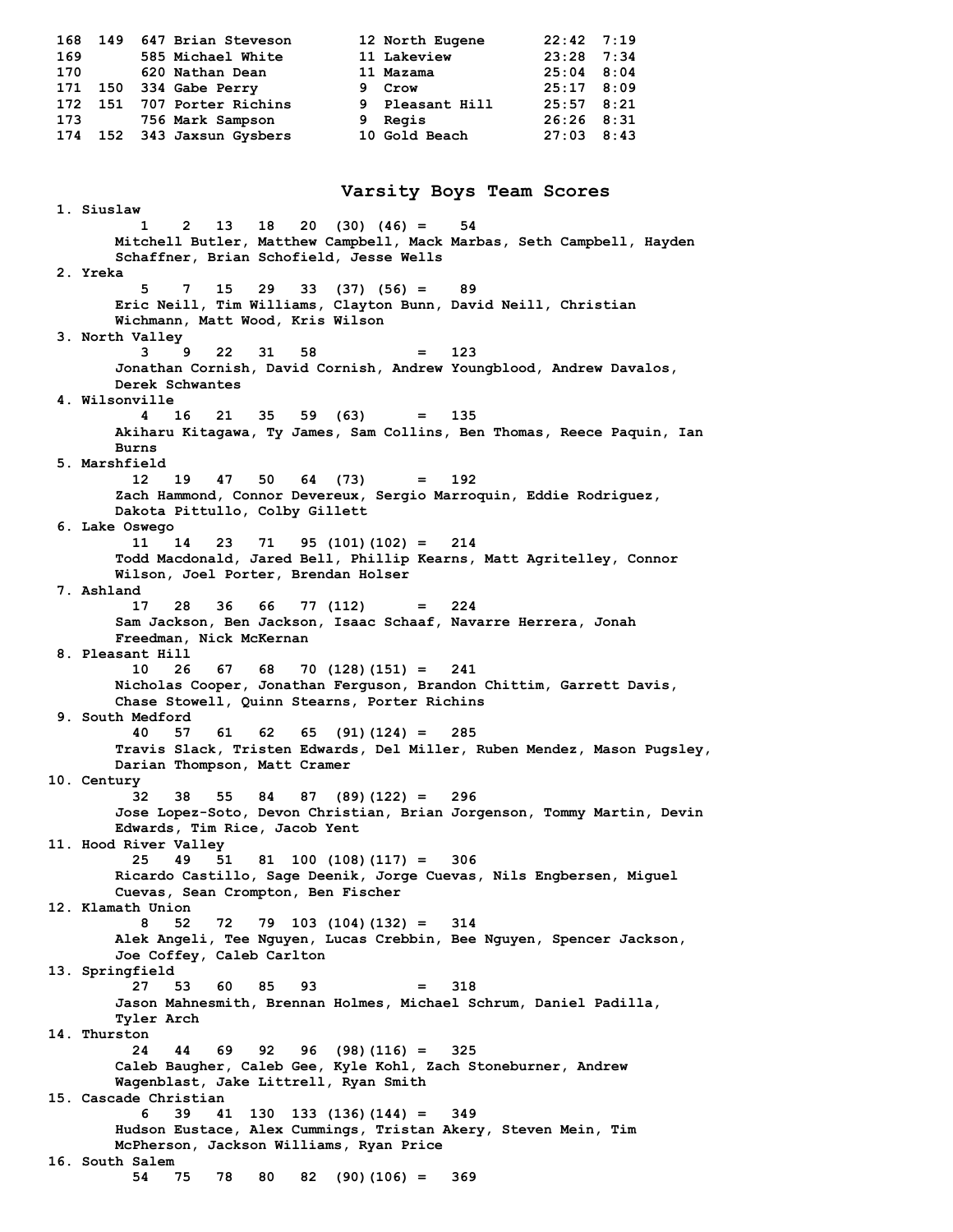**Nick Ellis, Caleb Clark, Hayden Harms, Sam Ruck, Daniel Fauss, Andrew Colburn, Slater Broaddus 17. North Eugene 34 48 88 127 149 = 446 Quinn Wallace, Jack Christie, Elias Appenzeller, Kyle Biagi, Brian Steveson 18. Henley 45 74 107 111 123 (135) = 460 Garrison Iams, Alex Mangan, Cheney Hardt, Ryan Fitzgerald, Zane Riggs, Ben Jellesed 19. Churchill 42 94 110 120 121 (146)(147) = 487 Scott Svetal, Zach Wright, Britton Johnson, Daniel Buss, Jason Hernandez, Zach Moore, Chuck Taylor 20. Oregon Episcopal 43 76 125 126 131 (138) = 501 Zach Shute, Alex Yuan, Matthew Fernandez, Spencer Slovic, Patrick McVee, Andrew Wright 21. Crow 86 97 105 115 137 (148)(150) = 540 Patrick Clark, Kyle Schwin, Buddy Myers, Darrin Houle, Tristian Evans, Kaelan Recca, Gabe Perry 22. Phoenix 99 109 113 119 142 = 582 Nate Goodnature, Pedro Rivera, Lucas Gandy, Philip Todak, Luke Fecteau 23. Harrisburg 83 114 129 134 145 = 605 Preston Banks, Aaron Babcock, Cameron Owens, Ben Scranage, Jonathan Null 24. Gold Beach 118 139 140 141 143 (152) = 681 Brennen Eilek, Cody Hawkins, Tristan Morgan, C. J. Maxwell, Shane Roberts, Jaxsun Gysbers**

#### **Varsity Girls Individual Results**

| Place TmPl No.    |                 | Name                     | Gr School            | Time         | Pace |
|-------------------|-----------------|--------------------------|----------------------|--------------|------|
| 1                 |                 | 1 434 Alisha Luna        | 11 Klamath Union     | $19:14$ 6:12 |      |
| $\overline{2}$    | $\mathbf{2}$    | 887 Emily Weber          | 12 South Salem       | 19:55        | 6:25 |
| 3                 |                 | 383 Sierra Brown         | 11 Hidden Valley     | 20:02        | 6:27 |
| 4                 | 3               | 205 Dana Greenblatt      | 12 Ashland           | 20:16        | 6:32 |
| 5                 | 4               | 883 Kellen Friedrich     | 12 South Salem       | 20:24        | 6:34 |
| 6                 |                 | 318 Olivia Powell        | 9 Creswell           | 20:38        | 6:39 |
| 7                 | 5.              | 829 Tristan Husted       | 9 South Medford      | 20:39        | 6:39 |
| 8                 | 6               | 592 Shaylen Crook        | 10 Marshfield        | 20:39        | 6:39 |
| 9                 | 7               | 793 Katie Potter         | 11 Siuslaw           | 20:50        | 6:43 |
| 10                | 8               | 212 Andrea Scherrer      | 12 Ashland           | 20:51        | 6:43 |
| 11                | 9.              | 885 Vivian Hawkinson     | 10 South Salem       | 21:01        | 6:46 |
| $12 \overline{ }$ | 10              | 942 Macie Gale           | 11 Thurston          | 21:01        | 6:46 |
| 13                |                 | 996 Sarah Estabrook      | 10 Triad Christian   | 21:08        | 6:49 |
| 14                |                 | 230 Stephanie Croy       | 10 Cascade Christian | 21:13        | 6:50 |
| 15                | 11              | 598 Katelyn Rossback     | 9 Marshfield         | 21:22        | 6:53 |
| 16                | 12 <sup>2</sup> | 209 Marshall Miller      | 12 Ashland           | 21:25        | 6:54 |
| 17                | 13              | 440 Christina Tyson      | 11 Klamath Union     | 21:27        | 6:55 |
| 18                | 14              | 202 Madeline Chaves      | 11 Ashland           | 21:31        | 6:56 |
| 19                | 15 <sub>1</sub> | 293 Olivia Goodheart     | 10 Churchill         | 21:32        | 6:56 |
| 20                |                 | 997 Kirsten Hankins      | 12 Triad Christian   | 21:32        | 6:56 |
| 21                | 16              | 596 Jasmine Meline       | 11 Marshfield        | 21:36        | 6:57 |
| 22                | 17              | 201 Quinn Blackwolf      | 10 Ashland           | 21:38        | 6:58 |
| 23                | 18              | 435 Bailey Pimentel      | 9 Klamath Union      | 21:49        | 7:02 |
| 24                |                 | 655 Emily Sears          | 12 North Valley      | 21:51        | 7:02 |
| 25                | 19              | 509 Shae Vallaire        | 11 Lake Oswego       | 22:00        | 7:05 |
| 26                | 20              | 211 Kia Parrish-Haim     | 11 Ashland           | 22:20        | 7:12 |
| 27                | 21              | 215 Isobel Whitcomb      | 11 Ashland           | 22:21        | 7:12 |
| 28                | 22              | 799 Katelyn Wells        | 10 Siuslaw           | 22:33        | 7:16 |
| 29                |                 | 905 Rhonda Costin        | 12 Springfield       | 22:38        | 7:17 |
| 30                | 23              | 436 Cindy Reed           | 9 Klamath Union      | 22:43        | 7:19 |
| 31                | 24              | 882 Atalie Frank         | 11 South Salem       | 22:44        | 7:19 |
| 32                | 25              | 888 Aleksa Wood          | 10 South Salem       | 22:52        | 7:22 |
| 33                |                 | 26 1535 Michaela Justice | 12 Yreka             | 22:52        | 7:22 |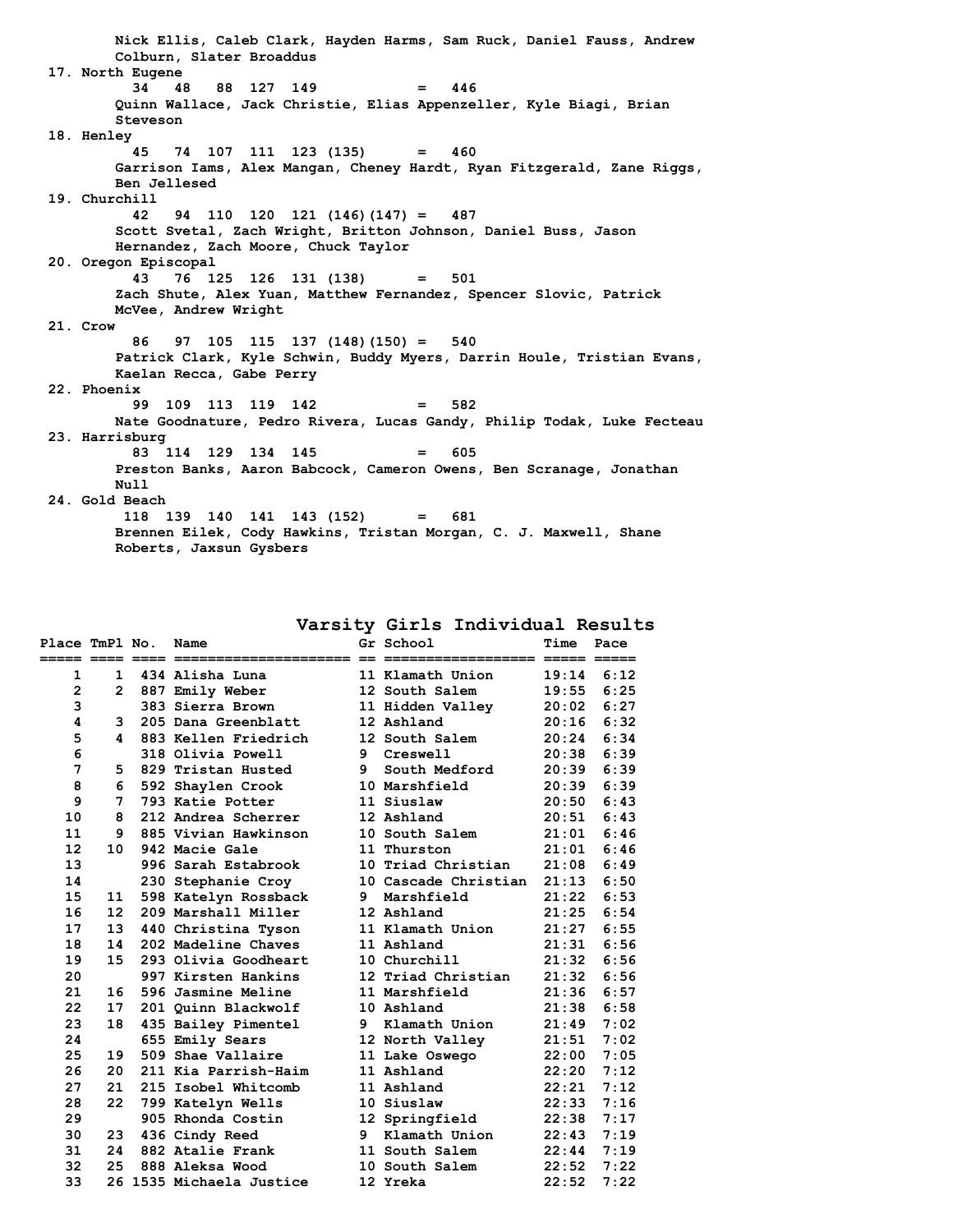| 34  | 27 | 691 Sabrina Boyd                           |    | 10 Pleasant Hill                    | 22:56          | 7:23 |
|-----|----|--------------------------------------------|----|-------------------------------------|----------------|------|
| 35  | 28 | 391 Althea Dillon                          |    | 10 Hood River Valley                | 23:03          | 7:26 |
| 36  | 29 | 301 Larecea Royer                          |    | 11 Churchill                        | 23:08          | 7:27 |
| 37  | 30 | 291 Avalon Derlacki                        |    | 12 Churchill                        | 23:10          | 7:28 |
| 38  | 31 | 388 Rhue Buddendeck                        |    | 10 Hood River Valley                | 23:11          | 7:28 |
| 39  | 32 | 441 Dana Wirth                             |    | 11 Klamath Union                    | 23:12          | 7:28 |
| 40  | 33 | 819 Zoe Brown                              | 9. | South Medford                       | 23:12          | 7:28 |
| 41  | 34 | 789 Courtney King                          | 9  | Siuslaw                             | 23:16          | 7:30 |
| 42  | 35 | 879 Emma Bidwell                           | 9  | South Salem                         | 23:16          | 7:30 |
| 43  | 36 | 881 Ashleigh Davis                         |    | 11 South Salem                      | 23:20          | 7:31 |
| 44  |    | 629 Helen Cutting                          |    | 11 North Eugene                     | 23:20          | 7:31 |
| 45  | 37 |                                            |    | 10 Marshfield                       |                | 7:31 |
|     |    | 600 Danica Stys                            |    |                                     | 23:21          |      |
| 46  | 38 | 479 Alyssa Dragelin                        |    | 11 Lake Oswego                      | 23:23          | 7:32 |
| 47  | 39 | 499 Becca Miles                            |    | 10 Lake Oswego                      | 23:24          | 7:32 |
| 48  | 40 | 823 Hailey Einck                           |    | 12 South Medford                    | 23:25          | 7:32 |
| 49  |    | 41 1541 Kendall Nielsen                    | 9. | Yreka                               | 23:28          | 7:33 |
| 50  |    | 635 Rheanna Williams                       |    | 11 North Eugene                     | 23:28          | 7:34 |
| 51  | 42 | 390 Jessica Dehart                         | 9  | Hood River Valley                   | 23:32          | 7:35 |
| 52  |    | 999 Moriah Trumbull                        |    | 12 Triad Christian                  | 23:34          | 7:35 |
| 53  | 43 | 363 Camille Loustalet                      |    | <b>10 Henley</b>                    | 23:38          | 7:37 |
| 54  | 44 | 941 Abby Forrest                           |    | 10 Thurston                         | 23:41          | 7:38 |
| 55  |    | 45 1040 Alexandra Hackney                  |    | 11 Wilsonville                      | 23:43          | 7:38 |
| 56  | 46 | 516 Lauren Zurcher                         |    | 10 Lake Oswego                      | 23:43          | 7:38 |
| 57  | 47 | 511 Madi Willihnganz                       | 9  | Lake Oswego                         | 23:52          | 7:41 |
|     |    |                                            |    |                                     |                | 7:42 |
| 58  | 48 | 264 Ryann Fadden                           |    | 10 Century                          | 23:55          |      |
| 59  | 49 | 787 Jessica Alletson                       |    | 12 Siuslaw                          | 23:57          | 7:43 |
| 60  | 50 | 508 Sarah Tucker                           | 9  | Lake Oswego                         | 24:01          | 7:44 |
| 61  | 51 | 593 Lindsay Devereux                       |    | 10 Marshfield                       | 24:03          | 7:45 |
| 62  | 52 | 424 Melissa Britsch                        |    | 11 Klamath Union                    | 24:04          | 7:45 |
| 63  |    | 53 1035 Katie Cosgrove                     |    | 11 Wilsonville                      | 24:08          | 7:47 |
| 64  | 54 | 265 Celeste Montoya                        |    | 10 Century                          | 24:09          | 7:47 |
| 65  |    | 231 Anna Murphy                            |    | 12 Cascade Christian                | 24:16          | 7:49 |
| 66  | 55 | 701 Sophie Smith                           | 9. | Pleasant Hill                       | 24:18          | 7:50 |
| 67  |    | 56 1534 Chantell Fraser                    |    | 10 Yreka                            | 24:26          | 7:52 |
| 68  | 57 | 288 Casey Bell                             | 9  | Churchill                           | 24:27          | 7:53 |
| 69  | 58 | 692 Emma Boys                              |    | 10 Pleasant Hill                    | 24:29          | 7:53 |
| 70  | 59 | 359 Jackie Becker                          |    | 11 Henley                           | 24:31          | 7:54 |
| 71  |    | 60 1544 Rachel Wiley                       |    | 10 Yreka                            | 24:35          | 7:55 |
| 72  | 61 |                                            |    |                                     |                | 7:55 |
|     |    | 297 Malia Moriquchi                        | 9  | Churchill                           | 24:35          |      |
| 73  | 62 | 401 Karen Yoshida                          |    | 12 Hood River Valley                | 24:37          | 7:56 |
| 74  | 63 | 298 Zoe Oldham                             |    | 11 Churchill                        | 24:49          | 8:00 |
| 75  | 64 | 260 Katherine Baxter                       |    | 10 Century                          | 24:56          | 8:02 |
| 76  |    | 740 Erica Stuckart                         | 9  | Regis                               | 24:59          | 8:03 |
| 77  | 65 | 795 Isabella Riether                       |    | 11 Siuslaw                          | 24:59          | 8:03 |
| 78  | 66 | 398 Kailee McGreer                         |    | 10 Hood River Valley                | 25:00          | 8:03 |
| 79  |    | 67 1036 Alexa Dube'                        |    | 10 Wilsonville                      | 25:00          | 8:03 |
| 80  | 68 | 818 Kassandra Babb                         |    | 10 South Medford                    | 25:00          | 8:03 |
| 81  | 69 | 827 Brynna Grunwald                        |    | 10 South Medford                    | 25:02          | 8:04 |
| 82  |    | 70 1049 Kelsey Underwood                   |    | 11 Wilsonville                      | 25:03          | 8:04 |
| 83  | 71 | 594 Lauren Gagnon                          |    | 12 Marshfield                       | 25:04          | 8:04 |
| 84  |    | 72 1543 Zoe Restine                        | 9  | Yreka                               | 25:08          | 8:06 |
|     |    |                                            |    |                                     |                |      |
| 85  |    | 229 Brittany Brown<br>951 Angela Laliberte |    | 11 Cascade Christian<br>11 Thurston | 25:08<br>25:19 | 8:06 |
| 86  | 73 |                                            |    |                                     |                | 8:09 |
| 87  | 74 | 394 Madison Freeman                        | 9  | Hood River Valley                   | 25:19          | 8:09 |
| 88  | 75 | 267 Danielle Tellvik                       |    | 12 Century                          | 25:20          | 8:10 |
| 89  | 76 | 947 McKenzie Hinson                        |    | 10 Thurston                         | 25:21          | 8:10 |
| 90  |    | 77 1538 Corina Lange                       | 9  | Yreka                               | 25:21          | 8:10 |
| 91  | 78 | 957 Haley Randall                          |    | 11 Thurston                         | 25:29          | 8:13 |
| 92  |    | 763 Hailey Natho                           |    | 10 Roque River                      | 25:30          | 8:13 |
| 93  | 79 | 320 Aimee Green                            | 9  | Crow                                | 25:44          | 8:17 |
| 94  | 80 | 946 Hailey Headlee                         |    | 10 Thurston                         | 25:47          | 8:18 |
| 95  | 81 | 834 Deanna Plumlee                         |    | 11 South Medford                    | 25:47          | 8:18 |
| 96  | 82 | 690 Angela Banks                           |    | 12 Pleasant Hill                    | 25:48          | 8:18 |
| 97  |    | 420 Elana Hampton                          |    | 11 Hosanna Christian                | 25:48          | 8:19 |
| 98  |    | 83 1039 Toni Gowan                         | 9  |                                     |                |      |
|     |    |                                            |    | Wilsonville                         | 25:49          | 8:19 |
| 99  | 84 | 365 Leta Spradley                          | 9. | Henley                              | 26:04          | 8:24 |
| 100 | 85 | 367 Sarah Wolf                             |    | 10 Henley                           | 26:06          | 8:24 |
| 101 |    | 634 Ana Villa-Amparo                       |    | 12 North Eugene                     | 26:19          | 8:29 |
| 102 | 86 | 366 Casey Williamson                       | 9  | Henley                              | 26:21          | 8:29 |
| 103 | 87 | 595 Natasha Hill                           |    | 12 Marshfield                       | 26:26          | 8:31 |
| 104 | 88 | 825 Riley Finnegan                         |    | 11 South Medford                    | 26:33          | 8:33 |
| 105 |    | 651 Kerissa D'Arpino                       |    | 10 North Valley                     | 26:33          | 8:33 |
| 106 |    | 654 Makayla Sanders                        |    | 12 North Valley                     | 26:33          | 8:33 |
|     |    |                                            |    |                                     |                |      |

| 35<br>28<br>391 Althea Dillon<br>10 Hood River Valley<br>23:03<br>36<br>29<br>11 Churchill<br>23:08<br>301 Larecea Royer<br>37<br>30<br>291 Avalon Derlacki<br>12 Churchill<br>23:10<br>38<br>31<br>388 Rhue Buddendeck<br>10 Hood River Valley<br>23:11<br>39<br>32<br>11 Klamath Union<br>441 Dana Wirth<br>23:12<br>40<br>33<br>9<br>South Medford<br>23:12<br>819 Zoe Brown<br>41<br>34<br>9<br>Siuslaw<br>23:16<br>789 Courtney King<br>42<br>35<br>879 Emma Bidwell<br>9<br>South Salem<br>23:16<br>43<br>36<br>11 South Salem<br>23:20<br>881 Ashleigh Davis<br>44<br>629 Helen Cutting<br>11 North Eugene<br>23:20<br>37<br>10 Marshfield<br>23:21<br>45<br>600 Danica Stys<br>46<br>38<br>23:23<br>479 Alyssa Dragelin<br>11 Lake Oswego<br>39<br>499 Becca Miles<br>23:24<br>47<br>10 Lake Oswego<br>40<br>12 South Medford<br>23:25<br>48<br>823 Hailey Einck<br>49<br>41 1541 Kendall Nielsen<br>9<br>Yreka<br>23:28<br>50<br>635 Rheanna Williams<br>11 North Eugene<br>23:28<br>51<br>42<br>390 Jessica Dehart<br>9<br>Hood River Valley 23:32<br>999 Moriah Trumbull<br>52<br>12 Triad Christian<br>23:34<br>53<br>43<br>363 Camille Loustalet<br><b>10 Henlev</b><br>23:38<br>54<br>44<br>10 Thurston<br>941 Abby Forrest<br>23:41<br>55<br>45 1040 Alexandra Hackney<br>11 Wilsonville<br>23:43<br>56<br>46<br>516 Lauren Zurcher<br>23:43<br>10 Lake Oswego<br>57<br>47<br>511 Madi Willihnganz<br>23:52<br>9<br>Lake Oswego<br>48<br>23:55<br>58<br>264 Ryann Fadden<br><b>10 Century</b><br>59<br>49<br>787 Jessica Alletson<br>12 Siuslaw<br>23:57<br>60<br>50<br>508 Sarah Tucker<br>9<br>24:01<br>Lake Oswego<br>61<br>51<br>10 Marshfield<br>24:03<br>593 Lindsay Devereux<br>52<br>424 Melissa Britsch<br>11 Klamath Union<br>62<br>24:04<br>63<br>11 Wilsonville<br>53 1035 Katie Cosgrove<br>24:08<br>54<br>24:09<br>64<br>265 Celeste Montoya<br>10 Century<br>12 Cascade Christian<br>24:16<br>65<br>231 Anna Murphy<br>701 Sophie Smith<br>9<br>Pleasant Hill<br>24:18<br>66<br>55<br>56 1534 Chantell Fraser<br>24:26<br>67<br>10 Yreka<br>9<br>Churchill<br>24:27<br>68<br>57<br>288 Casey Bell<br>69<br>58<br>692 Emma Boys<br>10 Pleasant Hill<br>24:29<br>70<br>59<br>359 Jackie Becker<br>11 Henley<br>24:31<br>71<br>24:35<br>60 1544 Rachel Wiley<br>10 Yreka<br>72<br>Churchill<br>24:35<br>61<br>297 Malia Moriguchi<br>9<br>62<br>73<br>401 Karen Yoshida<br>12 Hood River Valley 24:37<br>74<br>63<br>298 Zoe Oldham<br>11 Churchill<br>24:49<br>75<br>64<br>24:56<br>260 Katherine Baxter<br>10 Century<br>76<br>740 Erica Stuckart<br>Regis<br>24:59<br>9<br>77<br>65<br>795 Isabella Riether<br>11 Siuslaw<br>24:59<br>398 Kailee McGreer<br>10 Hood River Valley<br>78<br>66<br>25:00<br>79<br>10 Wilsonville<br>67 1036 Alexa Dube'<br>25:00<br>68<br>818 Kassandra Babb<br>10 South Medford<br>80<br>25:00<br>69<br>10 South Medford<br>81<br>827 Brynna Grunwald<br>25:02<br>70 1049 Kelsey Underwood<br>82<br>11 Wilsonville<br>25:03<br>83<br>71<br>594 Lauren Gagnon<br>12 Marshfield<br>25:04<br>9<br>84<br>72 1543 Zoe Restine<br>Yreka<br>25:08<br>11 Cascade Christian<br>25:08<br>85<br>229 Brittany Brown<br>951 Angela Laliberte<br>11 Thurston<br>25:19<br>86<br>73<br>74<br>394 Madison Freeman<br>87<br>9<br>Hood River Valley<br>25:19<br>267 Danielle Tellvik<br>88<br>75<br>25:20<br>12 Century<br>89<br>76<br>10 Thurston<br>947 McKenzie Hinson<br>25:21<br>90<br>9<br>Yreka<br>25:21<br>77 1538 Corina Lange<br>91<br>78<br>25:29<br>957 Haley Randall<br>11 Thurston<br>763 Hailey Natho<br>92<br>10 Roque River<br>25:30<br>93<br>79<br>320 Aimee Green<br>9<br>Crow<br>25:44<br>10 Thurston<br>94<br>80<br>946 Hailey Headlee<br>25:47<br>95<br>81<br>834 Deanna Plumlee<br>11 South Medford<br>25:47<br>96<br>82<br>690 Angela Banks<br>12 Pleasant Hill<br>25:48<br>97<br>11 Hosanna Christian 25:48<br>420 Elana Hampton<br>83 1039 Toni Gowan<br>98<br>9<br>Wilsonville<br>25:49<br>99<br>84<br>365 Leta Spradley<br>9 Henley<br>26:04<br>85<br>100<br>367 Sarah Wolf<br><b>10 Henley</b><br>26:06<br>101<br>634 Ana Villa-Amparo<br>12 North Eugene<br>26:19<br>102<br>86<br>366 Casey Williamson<br>Henley<br>26:21<br>9<br>103<br>87<br>595 Natasha Hill<br>12 Marshfield<br>26:26<br>104<br>88<br>825 Riley Finnegan<br>11 South Medford<br>26:33<br>105<br>651 Kerissa D'Arpino<br>10 North Valley<br>26:33 | 34  | 27 | 691 Sabrina Boyd    | 10 Pleasant Hill | 22:56 | 7:23 |
|---------------------------------------------------------------------------------------------------------------------------------------------------------------------------------------------------------------------------------------------------------------------------------------------------------------------------------------------------------------------------------------------------------------------------------------------------------------------------------------------------------------------------------------------------------------------------------------------------------------------------------------------------------------------------------------------------------------------------------------------------------------------------------------------------------------------------------------------------------------------------------------------------------------------------------------------------------------------------------------------------------------------------------------------------------------------------------------------------------------------------------------------------------------------------------------------------------------------------------------------------------------------------------------------------------------------------------------------------------------------------------------------------------------------------------------------------------------------------------------------------------------------------------------------------------------------------------------------------------------------------------------------------------------------------------------------------------------------------------------------------------------------------------------------------------------------------------------------------------------------------------------------------------------------------------------------------------------------------------------------------------------------------------------------------------------------------------------------------------------------------------------------------------------------------------------------------------------------------------------------------------------------------------------------------------------------------------------------------------------------------------------------------------------------------------------------------------------------------------------------------------------------------------------------------------------------------------------------------------------------------------------------------------------------------------------------------------------------------------------------------------------------------------------------------------------------------------------------------------------------------------------------------------------------------------------------------------------------------------------------------------------------------------------------------------------------------------------------------------------------------------------------------------------------------------------------------------------------------------------------------------------------------------------------------------------------------------------------------------------------------------------------------------------------------------------------------------------------------------------------------------------------------------------------------------------------------------------------------------------------------------------------------------------------------------------------------------------------------------------------------------------------------------------------------------------------------------------------------------------------------------------------------------------------------------------------------------------------------------------------------------------------------------------------------------------------------------------------------------------------------------------------------------------------------------------------------------------------------------------------------------------------------------------------------------------------------------------------------------------------------------------------|-----|----|---------------------|------------------|-------|------|
|                                                                                                                                                                                                                                                                                                                                                                                                                                                                                                                                                                                                                                                                                                                                                                                                                                                                                                                                                                                                                                                                                                                                                                                                                                                                                                                                                                                                                                                                                                                                                                                                                                                                                                                                                                                                                                                                                                                                                                                                                                                                                                                                                                                                                                                                                                                                                                                                                                                                                                                                                                                                                                                                                                                                                                                                                                                                                                                                                                                                                                                                                                                                                                                                                                                                                                                                                                                                                                                                                                                                                                                                                                                                                                                                                                                                                                                                                                                                                                                                                                                                                                                                                                                                                                                                                                                                                                                             |     |    |                     |                  |       | 7:26 |
|                                                                                                                                                                                                                                                                                                                                                                                                                                                                                                                                                                                                                                                                                                                                                                                                                                                                                                                                                                                                                                                                                                                                                                                                                                                                                                                                                                                                                                                                                                                                                                                                                                                                                                                                                                                                                                                                                                                                                                                                                                                                                                                                                                                                                                                                                                                                                                                                                                                                                                                                                                                                                                                                                                                                                                                                                                                                                                                                                                                                                                                                                                                                                                                                                                                                                                                                                                                                                                                                                                                                                                                                                                                                                                                                                                                                                                                                                                                                                                                                                                                                                                                                                                                                                                                                                                                                                                                             |     |    |                     |                  |       | 7:27 |
|                                                                                                                                                                                                                                                                                                                                                                                                                                                                                                                                                                                                                                                                                                                                                                                                                                                                                                                                                                                                                                                                                                                                                                                                                                                                                                                                                                                                                                                                                                                                                                                                                                                                                                                                                                                                                                                                                                                                                                                                                                                                                                                                                                                                                                                                                                                                                                                                                                                                                                                                                                                                                                                                                                                                                                                                                                                                                                                                                                                                                                                                                                                                                                                                                                                                                                                                                                                                                                                                                                                                                                                                                                                                                                                                                                                                                                                                                                                                                                                                                                                                                                                                                                                                                                                                                                                                                                                             |     |    |                     |                  |       | 7:28 |
|                                                                                                                                                                                                                                                                                                                                                                                                                                                                                                                                                                                                                                                                                                                                                                                                                                                                                                                                                                                                                                                                                                                                                                                                                                                                                                                                                                                                                                                                                                                                                                                                                                                                                                                                                                                                                                                                                                                                                                                                                                                                                                                                                                                                                                                                                                                                                                                                                                                                                                                                                                                                                                                                                                                                                                                                                                                                                                                                                                                                                                                                                                                                                                                                                                                                                                                                                                                                                                                                                                                                                                                                                                                                                                                                                                                                                                                                                                                                                                                                                                                                                                                                                                                                                                                                                                                                                                                             |     |    |                     |                  |       |      |
|                                                                                                                                                                                                                                                                                                                                                                                                                                                                                                                                                                                                                                                                                                                                                                                                                                                                                                                                                                                                                                                                                                                                                                                                                                                                                                                                                                                                                                                                                                                                                                                                                                                                                                                                                                                                                                                                                                                                                                                                                                                                                                                                                                                                                                                                                                                                                                                                                                                                                                                                                                                                                                                                                                                                                                                                                                                                                                                                                                                                                                                                                                                                                                                                                                                                                                                                                                                                                                                                                                                                                                                                                                                                                                                                                                                                                                                                                                                                                                                                                                                                                                                                                                                                                                                                                                                                                                                             |     |    |                     |                  |       | 7:28 |
|                                                                                                                                                                                                                                                                                                                                                                                                                                                                                                                                                                                                                                                                                                                                                                                                                                                                                                                                                                                                                                                                                                                                                                                                                                                                                                                                                                                                                                                                                                                                                                                                                                                                                                                                                                                                                                                                                                                                                                                                                                                                                                                                                                                                                                                                                                                                                                                                                                                                                                                                                                                                                                                                                                                                                                                                                                                                                                                                                                                                                                                                                                                                                                                                                                                                                                                                                                                                                                                                                                                                                                                                                                                                                                                                                                                                                                                                                                                                                                                                                                                                                                                                                                                                                                                                                                                                                                                             |     |    |                     |                  |       | 7:28 |
|                                                                                                                                                                                                                                                                                                                                                                                                                                                                                                                                                                                                                                                                                                                                                                                                                                                                                                                                                                                                                                                                                                                                                                                                                                                                                                                                                                                                                                                                                                                                                                                                                                                                                                                                                                                                                                                                                                                                                                                                                                                                                                                                                                                                                                                                                                                                                                                                                                                                                                                                                                                                                                                                                                                                                                                                                                                                                                                                                                                                                                                                                                                                                                                                                                                                                                                                                                                                                                                                                                                                                                                                                                                                                                                                                                                                                                                                                                                                                                                                                                                                                                                                                                                                                                                                                                                                                                                             |     |    |                     |                  |       | 7:28 |
|                                                                                                                                                                                                                                                                                                                                                                                                                                                                                                                                                                                                                                                                                                                                                                                                                                                                                                                                                                                                                                                                                                                                                                                                                                                                                                                                                                                                                                                                                                                                                                                                                                                                                                                                                                                                                                                                                                                                                                                                                                                                                                                                                                                                                                                                                                                                                                                                                                                                                                                                                                                                                                                                                                                                                                                                                                                                                                                                                                                                                                                                                                                                                                                                                                                                                                                                                                                                                                                                                                                                                                                                                                                                                                                                                                                                                                                                                                                                                                                                                                                                                                                                                                                                                                                                                                                                                                                             |     |    |                     |                  |       | 7:30 |
|                                                                                                                                                                                                                                                                                                                                                                                                                                                                                                                                                                                                                                                                                                                                                                                                                                                                                                                                                                                                                                                                                                                                                                                                                                                                                                                                                                                                                                                                                                                                                                                                                                                                                                                                                                                                                                                                                                                                                                                                                                                                                                                                                                                                                                                                                                                                                                                                                                                                                                                                                                                                                                                                                                                                                                                                                                                                                                                                                                                                                                                                                                                                                                                                                                                                                                                                                                                                                                                                                                                                                                                                                                                                                                                                                                                                                                                                                                                                                                                                                                                                                                                                                                                                                                                                                                                                                                                             |     |    |                     |                  |       | 7:30 |
|                                                                                                                                                                                                                                                                                                                                                                                                                                                                                                                                                                                                                                                                                                                                                                                                                                                                                                                                                                                                                                                                                                                                                                                                                                                                                                                                                                                                                                                                                                                                                                                                                                                                                                                                                                                                                                                                                                                                                                                                                                                                                                                                                                                                                                                                                                                                                                                                                                                                                                                                                                                                                                                                                                                                                                                                                                                                                                                                                                                                                                                                                                                                                                                                                                                                                                                                                                                                                                                                                                                                                                                                                                                                                                                                                                                                                                                                                                                                                                                                                                                                                                                                                                                                                                                                                                                                                                                             |     |    |                     |                  |       | 7:31 |
|                                                                                                                                                                                                                                                                                                                                                                                                                                                                                                                                                                                                                                                                                                                                                                                                                                                                                                                                                                                                                                                                                                                                                                                                                                                                                                                                                                                                                                                                                                                                                                                                                                                                                                                                                                                                                                                                                                                                                                                                                                                                                                                                                                                                                                                                                                                                                                                                                                                                                                                                                                                                                                                                                                                                                                                                                                                                                                                                                                                                                                                                                                                                                                                                                                                                                                                                                                                                                                                                                                                                                                                                                                                                                                                                                                                                                                                                                                                                                                                                                                                                                                                                                                                                                                                                                                                                                                                             |     |    |                     |                  |       |      |
|                                                                                                                                                                                                                                                                                                                                                                                                                                                                                                                                                                                                                                                                                                                                                                                                                                                                                                                                                                                                                                                                                                                                                                                                                                                                                                                                                                                                                                                                                                                                                                                                                                                                                                                                                                                                                                                                                                                                                                                                                                                                                                                                                                                                                                                                                                                                                                                                                                                                                                                                                                                                                                                                                                                                                                                                                                                                                                                                                                                                                                                                                                                                                                                                                                                                                                                                                                                                                                                                                                                                                                                                                                                                                                                                                                                                                                                                                                                                                                                                                                                                                                                                                                                                                                                                                                                                                                                             |     |    |                     |                  |       | 7:31 |
|                                                                                                                                                                                                                                                                                                                                                                                                                                                                                                                                                                                                                                                                                                                                                                                                                                                                                                                                                                                                                                                                                                                                                                                                                                                                                                                                                                                                                                                                                                                                                                                                                                                                                                                                                                                                                                                                                                                                                                                                                                                                                                                                                                                                                                                                                                                                                                                                                                                                                                                                                                                                                                                                                                                                                                                                                                                                                                                                                                                                                                                                                                                                                                                                                                                                                                                                                                                                                                                                                                                                                                                                                                                                                                                                                                                                                                                                                                                                                                                                                                                                                                                                                                                                                                                                                                                                                                                             |     |    |                     |                  |       | 7:31 |
|                                                                                                                                                                                                                                                                                                                                                                                                                                                                                                                                                                                                                                                                                                                                                                                                                                                                                                                                                                                                                                                                                                                                                                                                                                                                                                                                                                                                                                                                                                                                                                                                                                                                                                                                                                                                                                                                                                                                                                                                                                                                                                                                                                                                                                                                                                                                                                                                                                                                                                                                                                                                                                                                                                                                                                                                                                                                                                                                                                                                                                                                                                                                                                                                                                                                                                                                                                                                                                                                                                                                                                                                                                                                                                                                                                                                                                                                                                                                                                                                                                                                                                                                                                                                                                                                                                                                                                                             |     |    |                     |                  |       | 7:32 |
|                                                                                                                                                                                                                                                                                                                                                                                                                                                                                                                                                                                                                                                                                                                                                                                                                                                                                                                                                                                                                                                                                                                                                                                                                                                                                                                                                                                                                                                                                                                                                                                                                                                                                                                                                                                                                                                                                                                                                                                                                                                                                                                                                                                                                                                                                                                                                                                                                                                                                                                                                                                                                                                                                                                                                                                                                                                                                                                                                                                                                                                                                                                                                                                                                                                                                                                                                                                                                                                                                                                                                                                                                                                                                                                                                                                                                                                                                                                                                                                                                                                                                                                                                                                                                                                                                                                                                                                             |     |    |                     |                  |       | 7:32 |
|                                                                                                                                                                                                                                                                                                                                                                                                                                                                                                                                                                                                                                                                                                                                                                                                                                                                                                                                                                                                                                                                                                                                                                                                                                                                                                                                                                                                                                                                                                                                                                                                                                                                                                                                                                                                                                                                                                                                                                                                                                                                                                                                                                                                                                                                                                                                                                                                                                                                                                                                                                                                                                                                                                                                                                                                                                                                                                                                                                                                                                                                                                                                                                                                                                                                                                                                                                                                                                                                                                                                                                                                                                                                                                                                                                                                                                                                                                                                                                                                                                                                                                                                                                                                                                                                                                                                                                                             |     |    |                     |                  |       | 7:32 |
|                                                                                                                                                                                                                                                                                                                                                                                                                                                                                                                                                                                                                                                                                                                                                                                                                                                                                                                                                                                                                                                                                                                                                                                                                                                                                                                                                                                                                                                                                                                                                                                                                                                                                                                                                                                                                                                                                                                                                                                                                                                                                                                                                                                                                                                                                                                                                                                                                                                                                                                                                                                                                                                                                                                                                                                                                                                                                                                                                                                                                                                                                                                                                                                                                                                                                                                                                                                                                                                                                                                                                                                                                                                                                                                                                                                                                                                                                                                                                                                                                                                                                                                                                                                                                                                                                                                                                                                             |     |    |                     |                  |       | 7:33 |
|                                                                                                                                                                                                                                                                                                                                                                                                                                                                                                                                                                                                                                                                                                                                                                                                                                                                                                                                                                                                                                                                                                                                                                                                                                                                                                                                                                                                                                                                                                                                                                                                                                                                                                                                                                                                                                                                                                                                                                                                                                                                                                                                                                                                                                                                                                                                                                                                                                                                                                                                                                                                                                                                                                                                                                                                                                                                                                                                                                                                                                                                                                                                                                                                                                                                                                                                                                                                                                                                                                                                                                                                                                                                                                                                                                                                                                                                                                                                                                                                                                                                                                                                                                                                                                                                                                                                                                                             |     |    |                     |                  |       |      |
|                                                                                                                                                                                                                                                                                                                                                                                                                                                                                                                                                                                                                                                                                                                                                                                                                                                                                                                                                                                                                                                                                                                                                                                                                                                                                                                                                                                                                                                                                                                                                                                                                                                                                                                                                                                                                                                                                                                                                                                                                                                                                                                                                                                                                                                                                                                                                                                                                                                                                                                                                                                                                                                                                                                                                                                                                                                                                                                                                                                                                                                                                                                                                                                                                                                                                                                                                                                                                                                                                                                                                                                                                                                                                                                                                                                                                                                                                                                                                                                                                                                                                                                                                                                                                                                                                                                                                                                             |     |    |                     |                  |       | 7:34 |
|                                                                                                                                                                                                                                                                                                                                                                                                                                                                                                                                                                                                                                                                                                                                                                                                                                                                                                                                                                                                                                                                                                                                                                                                                                                                                                                                                                                                                                                                                                                                                                                                                                                                                                                                                                                                                                                                                                                                                                                                                                                                                                                                                                                                                                                                                                                                                                                                                                                                                                                                                                                                                                                                                                                                                                                                                                                                                                                                                                                                                                                                                                                                                                                                                                                                                                                                                                                                                                                                                                                                                                                                                                                                                                                                                                                                                                                                                                                                                                                                                                                                                                                                                                                                                                                                                                                                                                                             |     |    |                     |                  |       | 7:35 |
|                                                                                                                                                                                                                                                                                                                                                                                                                                                                                                                                                                                                                                                                                                                                                                                                                                                                                                                                                                                                                                                                                                                                                                                                                                                                                                                                                                                                                                                                                                                                                                                                                                                                                                                                                                                                                                                                                                                                                                                                                                                                                                                                                                                                                                                                                                                                                                                                                                                                                                                                                                                                                                                                                                                                                                                                                                                                                                                                                                                                                                                                                                                                                                                                                                                                                                                                                                                                                                                                                                                                                                                                                                                                                                                                                                                                                                                                                                                                                                                                                                                                                                                                                                                                                                                                                                                                                                                             |     |    |                     |                  |       | 7:35 |
|                                                                                                                                                                                                                                                                                                                                                                                                                                                                                                                                                                                                                                                                                                                                                                                                                                                                                                                                                                                                                                                                                                                                                                                                                                                                                                                                                                                                                                                                                                                                                                                                                                                                                                                                                                                                                                                                                                                                                                                                                                                                                                                                                                                                                                                                                                                                                                                                                                                                                                                                                                                                                                                                                                                                                                                                                                                                                                                                                                                                                                                                                                                                                                                                                                                                                                                                                                                                                                                                                                                                                                                                                                                                                                                                                                                                                                                                                                                                                                                                                                                                                                                                                                                                                                                                                                                                                                                             |     |    |                     |                  |       | 7:37 |
|                                                                                                                                                                                                                                                                                                                                                                                                                                                                                                                                                                                                                                                                                                                                                                                                                                                                                                                                                                                                                                                                                                                                                                                                                                                                                                                                                                                                                                                                                                                                                                                                                                                                                                                                                                                                                                                                                                                                                                                                                                                                                                                                                                                                                                                                                                                                                                                                                                                                                                                                                                                                                                                                                                                                                                                                                                                                                                                                                                                                                                                                                                                                                                                                                                                                                                                                                                                                                                                                                                                                                                                                                                                                                                                                                                                                                                                                                                                                                                                                                                                                                                                                                                                                                                                                                                                                                                                             |     |    |                     |                  |       | 7:38 |
|                                                                                                                                                                                                                                                                                                                                                                                                                                                                                                                                                                                                                                                                                                                                                                                                                                                                                                                                                                                                                                                                                                                                                                                                                                                                                                                                                                                                                                                                                                                                                                                                                                                                                                                                                                                                                                                                                                                                                                                                                                                                                                                                                                                                                                                                                                                                                                                                                                                                                                                                                                                                                                                                                                                                                                                                                                                                                                                                                                                                                                                                                                                                                                                                                                                                                                                                                                                                                                                                                                                                                                                                                                                                                                                                                                                                                                                                                                                                                                                                                                                                                                                                                                                                                                                                                                                                                                                             |     |    |                     |                  |       | 7:38 |
|                                                                                                                                                                                                                                                                                                                                                                                                                                                                                                                                                                                                                                                                                                                                                                                                                                                                                                                                                                                                                                                                                                                                                                                                                                                                                                                                                                                                                                                                                                                                                                                                                                                                                                                                                                                                                                                                                                                                                                                                                                                                                                                                                                                                                                                                                                                                                                                                                                                                                                                                                                                                                                                                                                                                                                                                                                                                                                                                                                                                                                                                                                                                                                                                                                                                                                                                                                                                                                                                                                                                                                                                                                                                                                                                                                                                                                                                                                                                                                                                                                                                                                                                                                                                                                                                                                                                                                                             |     |    |                     |                  |       |      |
|                                                                                                                                                                                                                                                                                                                                                                                                                                                                                                                                                                                                                                                                                                                                                                                                                                                                                                                                                                                                                                                                                                                                                                                                                                                                                                                                                                                                                                                                                                                                                                                                                                                                                                                                                                                                                                                                                                                                                                                                                                                                                                                                                                                                                                                                                                                                                                                                                                                                                                                                                                                                                                                                                                                                                                                                                                                                                                                                                                                                                                                                                                                                                                                                                                                                                                                                                                                                                                                                                                                                                                                                                                                                                                                                                                                                                                                                                                                                                                                                                                                                                                                                                                                                                                                                                                                                                                                             |     |    |                     |                  |       | 7:38 |
|                                                                                                                                                                                                                                                                                                                                                                                                                                                                                                                                                                                                                                                                                                                                                                                                                                                                                                                                                                                                                                                                                                                                                                                                                                                                                                                                                                                                                                                                                                                                                                                                                                                                                                                                                                                                                                                                                                                                                                                                                                                                                                                                                                                                                                                                                                                                                                                                                                                                                                                                                                                                                                                                                                                                                                                                                                                                                                                                                                                                                                                                                                                                                                                                                                                                                                                                                                                                                                                                                                                                                                                                                                                                                                                                                                                                                                                                                                                                                                                                                                                                                                                                                                                                                                                                                                                                                                                             |     |    |                     |                  |       | 7:41 |
|                                                                                                                                                                                                                                                                                                                                                                                                                                                                                                                                                                                                                                                                                                                                                                                                                                                                                                                                                                                                                                                                                                                                                                                                                                                                                                                                                                                                                                                                                                                                                                                                                                                                                                                                                                                                                                                                                                                                                                                                                                                                                                                                                                                                                                                                                                                                                                                                                                                                                                                                                                                                                                                                                                                                                                                                                                                                                                                                                                                                                                                                                                                                                                                                                                                                                                                                                                                                                                                                                                                                                                                                                                                                                                                                                                                                                                                                                                                                                                                                                                                                                                                                                                                                                                                                                                                                                                                             |     |    |                     |                  |       | 7:42 |
|                                                                                                                                                                                                                                                                                                                                                                                                                                                                                                                                                                                                                                                                                                                                                                                                                                                                                                                                                                                                                                                                                                                                                                                                                                                                                                                                                                                                                                                                                                                                                                                                                                                                                                                                                                                                                                                                                                                                                                                                                                                                                                                                                                                                                                                                                                                                                                                                                                                                                                                                                                                                                                                                                                                                                                                                                                                                                                                                                                                                                                                                                                                                                                                                                                                                                                                                                                                                                                                                                                                                                                                                                                                                                                                                                                                                                                                                                                                                                                                                                                                                                                                                                                                                                                                                                                                                                                                             |     |    |                     |                  |       | 7:43 |
|                                                                                                                                                                                                                                                                                                                                                                                                                                                                                                                                                                                                                                                                                                                                                                                                                                                                                                                                                                                                                                                                                                                                                                                                                                                                                                                                                                                                                                                                                                                                                                                                                                                                                                                                                                                                                                                                                                                                                                                                                                                                                                                                                                                                                                                                                                                                                                                                                                                                                                                                                                                                                                                                                                                                                                                                                                                                                                                                                                                                                                                                                                                                                                                                                                                                                                                                                                                                                                                                                                                                                                                                                                                                                                                                                                                                                                                                                                                                                                                                                                                                                                                                                                                                                                                                                                                                                                                             |     |    |                     |                  |       | 7:44 |
|                                                                                                                                                                                                                                                                                                                                                                                                                                                                                                                                                                                                                                                                                                                                                                                                                                                                                                                                                                                                                                                                                                                                                                                                                                                                                                                                                                                                                                                                                                                                                                                                                                                                                                                                                                                                                                                                                                                                                                                                                                                                                                                                                                                                                                                                                                                                                                                                                                                                                                                                                                                                                                                                                                                                                                                                                                                                                                                                                                                                                                                                                                                                                                                                                                                                                                                                                                                                                                                                                                                                                                                                                                                                                                                                                                                                                                                                                                                                                                                                                                                                                                                                                                                                                                                                                                                                                                                             |     |    |                     |                  |       |      |
|                                                                                                                                                                                                                                                                                                                                                                                                                                                                                                                                                                                                                                                                                                                                                                                                                                                                                                                                                                                                                                                                                                                                                                                                                                                                                                                                                                                                                                                                                                                                                                                                                                                                                                                                                                                                                                                                                                                                                                                                                                                                                                                                                                                                                                                                                                                                                                                                                                                                                                                                                                                                                                                                                                                                                                                                                                                                                                                                                                                                                                                                                                                                                                                                                                                                                                                                                                                                                                                                                                                                                                                                                                                                                                                                                                                                                                                                                                                                                                                                                                                                                                                                                                                                                                                                                                                                                                                             |     |    |                     |                  |       | 7:45 |
|                                                                                                                                                                                                                                                                                                                                                                                                                                                                                                                                                                                                                                                                                                                                                                                                                                                                                                                                                                                                                                                                                                                                                                                                                                                                                                                                                                                                                                                                                                                                                                                                                                                                                                                                                                                                                                                                                                                                                                                                                                                                                                                                                                                                                                                                                                                                                                                                                                                                                                                                                                                                                                                                                                                                                                                                                                                                                                                                                                                                                                                                                                                                                                                                                                                                                                                                                                                                                                                                                                                                                                                                                                                                                                                                                                                                                                                                                                                                                                                                                                                                                                                                                                                                                                                                                                                                                                                             |     |    |                     |                  |       | 7:45 |
|                                                                                                                                                                                                                                                                                                                                                                                                                                                                                                                                                                                                                                                                                                                                                                                                                                                                                                                                                                                                                                                                                                                                                                                                                                                                                                                                                                                                                                                                                                                                                                                                                                                                                                                                                                                                                                                                                                                                                                                                                                                                                                                                                                                                                                                                                                                                                                                                                                                                                                                                                                                                                                                                                                                                                                                                                                                                                                                                                                                                                                                                                                                                                                                                                                                                                                                                                                                                                                                                                                                                                                                                                                                                                                                                                                                                                                                                                                                                                                                                                                                                                                                                                                                                                                                                                                                                                                                             |     |    |                     |                  |       | 7:47 |
|                                                                                                                                                                                                                                                                                                                                                                                                                                                                                                                                                                                                                                                                                                                                                                                                                                                                                                                                                                                                                                                                                                                                                                                                                                                                                                                                                                                                                                                                                                                                                                                                                                                                                                                                                                                                                                                                                                                                                                                                                                                                                                                                                                                                                                                                                                                                                                                                                                                                                                                                                                                                                                                                                                                                                                                                                                                                                                                                                                                                                                                                                                                                                                                                                                                                                                                                                                                                                                                                                                                                                                                                                                                                                                                                                                                                                                                                                                                                                                                                                                                                                                                                                                                                                                                                                                                                                                                             |     |    |                     |                  |       | 7:47 |
|                                                                                                                                                                                                                                                                                                                                                                                                                                                                                                                                                                                                                                                                                                                                                                                                                                                                                                                                                                                                                                                                                                                                                                                                                                                                                                                                                                                                                                                                                                                                                                                                                                                                                                                                                                                                                                                                                                                                                                                                                                                                                                                                                                                                                                                                                                                                                                                                                                                                                                                                                                                                                                                                                                                                                                                                                                                                                                                                                                                                                                                                                                                                                                                                                                                                                                                                                                                                                                                                                                                                                                                                                                                                                                                                                                                                                                                                                                                                                                                                                                                                                                                                                                                                                                                                                                                                                                                             |     |    |                     |                  |       | 7:49 |
|                                                                                                                                                                                                                                                                                                                                                                                                                                                                                                                                                                                                                                                                                                                                                                                                                                                                                                                                                                                                                                                                                                                                                                                                                                                                                                                                                                                                                                                                                                                                                                                                                                                                                                                                                                                                                                                                                                                                                                                                                                                                                                                                                                                                                                                                                                                                                                                                                                                                                                                                                                                                                                                                                                                                                                                                                                                                                                                                                                                                                                                                                                                                                                                                                                                                                                                                                                                                                                                                                                                                                                                                                                                                                                                                                                                                                                                                                                                                                                                                                                                                                                                                                                                                                                                                                                                                                                                             |     |    |                     |                  |       | 7:50 |
|                                                                                                                                                                                                                                                                                                                                                                                                                                                                                                                                                                                                                                                                                                                                                                                                                                                                                                                                                                                                                                                                                                                                                                                                                                                                                                                                                                                                                                                                                                                                                                                                                                                                                                                                                                                                                                                                                                                                                                                                                                                                                                                                                                                                                                                                                                                                                                                                                                                                                                                                                                                                                                                                                                                                                                                                                                                                                                                                                                                                                                                                                                                                                                                                                                                                                                                                                                                                                                                                                                                                                                                                                                                                                                                                                                                                                                                                                                                                                                                                                                                                                                                                                                                                                                                                                                                                                                                             |     |    |                     |                  |       |      |
|                                                                                                                                                                                                                                                                                                                                                                                                                                                                                                                                                                                                                                                                                                                                                                                                                                                                                                                                                                                                                                                                                                                                                                                                                                                                                                                                                                                                                                                                                                                                                                                                                                                                                                                                                                                                                                                                                                                                                                                                                                                                                                                                                                                                                                                                                                                                                                                                                                                                                                                                                                                                                                                                                                                                                                                                                                                                                                                                                                                                                                                                                                                                                                                                                                                                                                                                                                                                                                                                                                                                                                                                                                                                                                                                                                                                                                                                                                                                                                                                                                                                                                                                                                                                                                                                                                                                                                                             |     |    |                     |                  |       | 7:52 |
|                                                                                                                                                                                                                                                                                                                                                                                                                                                                                                                                                                                                                                                                                                                                                                                                                                                                                                                                                                                                                                                                                                                                                                                                                                                                                                                                                                                                                                                                                                                                                                                                                                                                                                                                                                                                                                                                                                                                                                                                                                                                                                                                                                                                                                                                                                                                                                                                                                                                                                                                                                                                                                                                                                                                                                                                                                                                                                                                                                                                                                                                                                                                                                                                                                                                                                                                                                                                                                                                                                                                                                                                                                                                                                                                                                                                                                                                                                                                                                                                                                                                                                                                                                                                                                                                                                                                                                                             |     |    |                     |                  |       | 7:53 |
|                                                                                                                                                                                                                                                                                                                                                                                                                                                                                                                                                                                                                                                                                                                                                                                                                                                                                                                                                                                                                                                                                                                                                                                                                                                                                                                                                                                                                                                                                                                                                                                                                                                                                                                                                                                                                                                                                                                                                                                                                                                                                                                                                                                                                                                                                                                                                                                                                                                                                                                                                                                                                                                                                                                                                                                                                                                                                                                                                                                                                                                                                                                                                                                                                                                                                                                                                                                                                                                                                                                                                                                                                                                                                                                                                                                                                                                                                                                                                                                                                                                                                                                                                                                                                                                                                                                                                                                             |     |    |                     |                  |       | 7:53 |
|                                                                                                                                                                                                                                                                                                                                                                                                                                                                                                                                                                                                                                                                                                                                                                                                                                                                                                                                                                                                                                                                                                                                                                                                                                                                                                                                                                                                                                                                                                                                                                                                                                                                                                                                                                                                                                                                                                                                                                                                                                                                                                                                                                                                                                                                                                                                                                                                                                                                                                                                                                                                                                                                                                                                                                                                                                                                                                                                                                                                                                                                                                                                                                                                                                                                                                                                                                                                                                                                                                                                                                                                                                                                                                                                                                                                                                                                                                                                                                                                                                                                                                                                                                                                                                                                                                                                                                                             |     |    |                     |                  |       | 7:54 |
|                                                                                                                                                                                                                                                                                                                                                                                                                                                                                                                                                                                                                                                                                                                                                                                                                                                                                                                                                                                                                                                                                                                                                                                                                                                                                                                                                                                                                                                                                                                                                                                                                                                                                                                                                                                                                                                                                                                                                                                                                                                                                                                                                                                                                                                                                                                                                                                                                                                                                                                                                                                                                                                                                                                                                                                                                                                                                                                                                                                                                                                                                                                                                                                                                                                                                                                                                                                                                                                                                                                                                                                                                                                                                                                                                                                                                                                                                                                                                                                                                                                                                                                                                                                                                                                                                                                                                                                             |     |    |                     |                  |       | 7:55 |
|                                                                                                                                                                                                                                                                                                                                                                                                                                                                                                                                                                                                                                                                                                                                                                                                                                                                                                                                                                                                                                                                                                                                                                                                                                                                                                                                                                                                                                                                                                                                                                                                                                                                                                                                                                                                                                                                                                                                                                                                                                                                                                                                                                                                                                                                                                                                                                                                                                                                                                                                                                                                                                                                                                                                                                                                                                                                                                                                                                                                                                                                                                                                                                                                                                                                                                                                                                                                                                                                                                                                                                                                                                                                                                                                                                                                                                                                                                                                                                                                                                                                                                                                                                                                                                                                                                                                                                                             |     |    |                     |                  |       | 7:55 |
|                                                                                                                                                                                                                                                                                                                                                                                                                                                                                                                                                                                                                                                                                                                                                                                                                                                                                                                                                                                                                                                                                                                                                                                                                                                                                                                                                                                                                                                                                                                                                                                                                                                                                                                                                                                                                                                                                                                                                                                                                                                                                                                                                                                                                                                                                                                                                                                                                                                                                                                                                                                                                                                                                                                                                                                                                                                                                                                                                                                                                                                                                                                                                                                                                                                                                                                                                                                                                                                                                                                                                                                                                                                                                                                                                                                                                                                                                                                                                                                                                                                                                                                                                                                                                                                                                                                                                                                             |     |    |                     |                  |       |      |
|                                                                                                                                                                                                                                                                                                                                                                                                                                                                                                                                                                                                                                                                                                                                                                                                                                                                                                                                                                                                                                                                                                                                                                                                                                                                                                                                                                                                                                                                                                                                                                                                                                                                                                                                                                                                                                                                                                                                                                                                                                                                                                                                                                                                                                                                                                                                                                                                                                                                                                                                                                                                                                                                                                                                                                                                                                                                                                                                                                                                                                                                                                                                                                                                                                                                                                                                                                                                                                                                                                                                                                                                                                                                                                                                                                                                                                                                                                                                                                                                                                                                                                                                                                                                                                                                                                                                                                                             |     |    |                     |                  |       | 7:56 |
|                                                                                                                                                                                                                                                                                                                                                                                                                                                                                                                                                                                                                                                                                                                                                                                                                                                                                                                                                                                                                                                                                                                                                                                                                                                                                                                                                                                                                                                                                                                                                                                                                                                                                                                                                                                                                                                                                                                                                                                                                                                                                                                                                                                                                                                                                                                                                                                                                                                                                                                                                                                                                                                                                                                                                                                                                                                                                                                                                                                                                                                                                                                                                                                                                                                                                                                                                                                                                                                                                                                                                                                                                                                                                                                                                                                                                                                                                                                                                                                                                                                                                                                                                                                                                                                                                                                                                                                             |     |    |                     |                  |       | 8:00 |
|                                                                                                                                                                                                                                                                                                                                                                                                                                                                                                                                                                                                                                                                                                                                                                                                                                                                                                                                                                                                                                                                                                                                                                                                                                                                                                                                                                                                                                                                                                                                                                                                                                                                                                                                                                                                                                                                                                                                                                                                                                                                                                                                                                                                                                                                                                                                                                                                                                                                                                                                                                                                                                                                                                                                                                                                                                                                                                                                                                                                                                                                                                                                                                                                                                                                                                                                                                                                                                                                                                                                                                                                                                                                                                                                                                                                                                                                                                                                                                                                                                                                                                                                                                                                                                                                                                                                                                                             |     |    |                     |                  |       | 8:02 |
|                                                                                                                                                                                                                                                                                                                                                                                                                                                                                                                                                                                                                                                                                                                                                                                                                                                                                                                                                                                                                                                                                                                                                                                                                                                                                                                                                                                                                                                                                                                                                                                                                                                                                                                                                                                                                                                                                                                                                                                                                                                                                                                                                                                                                                                                                                                                                                                                                                                                                                                                                                                                                                                                                                                                                                                                                                                                                                                                                                                                                                                                                                                                                                                                                                                                                                                                                                                                                                                                                                                                                                                                                                                                                                                                                                                                                                                                                                                                                                                                                                                                                                                                                                                                                                                                                                                                                                                             |     |    |                     |                  |       | 8:03 |
|                                                                                                                                                                                                                                                                                                                                                                                                                                                                                                                                                                                                                                                                                                                                                                                                                                                                                                                                                                                                                                                                                                                                                                                                                                                                                                                                                                                                                                                                                                                                                                                                                                                                                                                                                                                                                                                                                                                                                                                                                                                                                                                                                                                                                                                                                                                                                                                                                                                                                                                                                                                                                                                                                                                                                                                                                                                                                                                                                                                                                                                                                                                                                                                                                                                                                                                                                                                                                                                                                                                                                                                                                                                                                                                                                                                                                                                                                                                                                                                                                                                                                                                                                                                                                                                                                                                                                                                             |     |    |                     |                  |       | 8:03 |
|                                                                                                                                                                                                                                                                                                                                                                                                                                                                                                                                                                                                                                                                                                                                                                                                                                                                                                                                                                                                                                                                                                                                                                                                                                                                                                                                                                                                                                                                                                                                                                                                                                                                                                                                                                                                                                                                                                                                                                                                                                                                                                                                                                                                                                                                                                                                                                                                                                                                                                                                                                                                                                                                                                                                                                                                                                                                                                                                                                                                                                                                                                                                                                                                                                                                                                                                                                                                                                                                                                                                                                                                                                                                                                                                                                                                                                                                                                                                                                                                                                                                                                                                                                                                                                                                                                                                                                                             |     |    |                     |                  |       |      |
|                                                                                                                                                                                                                                                                                                                                                                                                                                                                                                                                                                                                                                                                                                                                                                                                                                                                                                                                                                                                                                                                                                                                                                                                                                                                                                                                                                                                                                                                                                                                                                                                                                                                                                                                                                                                                                                                                                                                                                                                                                                                                                                                                                                                                                                                                                                                                                                                                                                                                                                                                                                                                                                                                                                                                                                                                                                                                                                                                                                                                                                                                                                                                                                                                                                                                                                                                                                                                                                                                                                                                                                                                                                                                                                                                                                                                                                                                                                                                                                                                                                                                                                                                                                                                                                                                                                                                                                             |     |    |                     |                  |       | 8:03 |
|                                                                                                                                                                                                                                                                                                                                                                                                                                                                                                                                                                                                                                                                                                                                                                                                                                                                                                                                                                                                                                                                                                                                                                                                                                                                                                                                                                                                                                                                                                                                                                                                                                                                                                                                                                                                                                                                                                                                                                                                                                                                                                                                                                                                                                                                                                                                                                                                                                                                                                                                                                                                                                                                                                                                                                                                                                                                                                                                                                                                                                                                                                                                                                                                                                                                                                                                                                                                                                                                                                                                                                                                                                                                                                                                                                                                                                                                                                                                                                                                                                                                                                                                                                                                                                                                                                                                                                                             |     |    |                     |                  |       | 8:03 |
|                                                                                                                                                                                                                                                                                                                                                                                                                                                                                                                                                                                                                                                                                                                                                                                                                                                                                                                                                                                                                                                                                                                                                                                                                                                                                                                                                                                                                                                                                                                                                                                                                                                                                                                                                                                                                                                                                                                                                                                                                                                                                                                                                                                                                                                                                                                                                                                                                                                                                                                                                                                                                                                                                                                                                                                                                                                                                                                                                                                                                                                                                                                                                                                                                                                                                                                                                                                                                                                                                                                                                                                                                                                                                                                                                                                                                                                                                                                                                                                                                                                                                                                                                                                                                                                                                                                                                                                             |     |    |                     |                  |       | 8:03 |
|                                                                                                                                                                                                                                                                                                                                                                                                                                                                                                                                                                                                                                                                                                                                                                                                                                                                                                                                                                                                                                                                                                                                                                                                                                                                                                                                                                                                                                                                                                                                                                                                                                                                                                                                                                                                                                                                                                                                                                                                                                                                                                                                                                                                                                                                                                                                                                                                                                                                                                                                                                                                                                                                                                                                                                                                                                                                                                                                                                                                                                                                                                                                                                                                                                                                                                                                                                                                                                                                                                                                                                                                                                                                                                                                                                                                                                                                                                                                                                                                                                                                                                                                                                                                                                                                                                                                                                                             |     |    |                     |                  |       | 8:04 |
|                                                                                                                                                                                                                                                                                                                                                                                                                                                                                                                                                                                                                                                                                                                                                                                                                                                                                                                                                                                                                                                                                                                                                                                                                                                                                                                                                                                                                                                                                                                                                                                                                                                                                                                                                                                                                                                                                                                                                                                                                                                                                                                                                                                                                                                                                                                                                                                                                                                                                                                                                                                                                                                                                                                                                                                                                                                                                                                                                                                                                                                                                                                                                                                                                                                                                                                                                                                                                                                                                                                                                                                                                                                                                                                                                                                                                                                                                                                                                                                                                                                                                                                                                                                                                                                                                                                                                                                             |     |    |                     |                  |       | 8:04 |
|                                                                                                                                                                                                                                                                                                                                                                                                                                                                                                                                                                                                                                                                                                                                                                                                                                                                                                                                                                                                                                                                                                                                                                                                                                                                                                                                                                                                                                                                                                                                                                                                                                                                                                                                                                                                                                                                                                                                                                                                                                                                                                                                                                                                                                                                                                                                                                                                                                                                                                                                                                                                                                                                                                                                                                                                                                                                                                                                                                                                                                                                                                                                                                                                                                                                                                                                                                                                                                                                                                                                                                                                                                                                                                                                                                                                                                                                                                                                                                                                                                                                                                                                                                                                                                                                                                                                                                                             |     |    |                     |                  |       | 8:04 |
|                                                                                                                                                                                                                                                                                                                                                                                                                                                                                                                                                                                                                                                                                                                                                                                                                                                                                                                                                                                                                                                                                                                                                                                                                                                                                                                                                                                                                                                                                                                                                                                                                                                                                                                                                                                                                                                                                                                                                                                                                                                                                                                                                                                                                                                                                                                                                                                                                                                                                                                                                                                                                                                                                                                                                                                                                                                                                                                                                                                                                                                                                                                                                                                                                                                                                                                                                                                                                                                                                                                                                                                                                                                                                                                                                                                                                                                                                                                                                                                                                                                                                                                                                                                                                                                                                                                                                                                             |     |    |                     |                  |       |      |
|                                                                                                                                                                                                                                                                                                                                                                                                                                                                                                                                                                                                                                                                                                                                                                                                                                                                                                                                                                                                                                                                                                                                                                                                                                                                                                                                                                                                                                                                                                                                                                                                                                                                                                                                                                                                                                                                                                                                                                                                                                                                                                                                                                                                                                                                                                                                                                                                                                                                                                                                                                                                                                                                                                                                                                                                                                                                                                                                                                                                                                                                                                                                                                                                                                                                                                                                                                                                                                                                                                                                                                                                                                                                                                                                                                                                                                                                                                                                                                                                                                                                                                                                                                                                                                                                                                                                                                                             |     |    |                     |                  |       | 8:06 |
|                                                                                                                                                                                                                                                                                                                                                                                                                                                                                                                                                                                                                                                                                                                                                                                                                                                                                                                                                                                                                                                                                                                                                                                                                                                                                                                                                                                                                                                                                                                                                                                                                                                                                                                                                                                                                                                                                                                                                                                                                                                                                                                                                                                                                                                                                                                                                                                                                                                                                                                                                                                                                                                                                                                                                                                                                                                                                                                                                                                                                                                                                                                                                                                                                                                                                                                                                                                                                                                                                                                                                                                                                                                                                                                                                                                                                                                                                                                                                                                                                                                                                                                                                                                                                                                                                                                                                                                             |     |    |                     |                  |       | 8:06 |
|                                                                                                                                                                                                                                                                                                                                                                                                                                                                                                                                                                                                                                                                                                                                                                                                                                                                                                                                                                                                                                                                                                                                                                                                                                                                                                                                                                                                                                                                                                                                                                                                                                                                                                                                                                                                                                                                                                                                                                                                                                                                                                                                                                                                                                                                                                                                                                                                                                                                                                                                                                                                                                                                                                                                                                                                                                                                                                                                                                                                                                                                                                                                                                                                                                                                                                                                                                                                                                                                                                                                                                                                                                                                                                                                                                                                                                                                                                                                                                                                                                                                                                                                                                                                                                                                                                                                                                                             |     |    |                     |                  |       | 8:09 |
|                                                                                                                                                                                                                                                                                                                                                                                                                                                                                                                                                                                                                                                                                                                                                                                                                                                                                                                                                                                                                                                                                                                                                                                                                                                                                                                                                                                                                                                                                                                                                                                                                                                                                                                                                                                                                                                                                                                                                                                                                                                                                                                                                                                                                                                                                                                                                                                                                                                                                                                                                                                                                                                                                                                                                                                                                                                                                                                                                                                                                                                                                                                                                                                                                                                                                                                                                                                                                                                                                                                                                                                                                                                                                                                                                                                                                                                                                                                                                                                                                                                                                                                                                                                                                                                                                                                                                                                             |     |    |                     |                  |       | 8:09 |
|                                                                                                                                                                                                                                                                                                                                                                                                                                                                                                                                                                                                                                                                                                                                                                                                                                                                                                                                                                                                                                                                                                                                                                                                                                                                                                                                                                                                                                                                                                                                                                                                                                                                                                                                                                                                                                                                                                                                                                                                                                                                                                                                                                                                                                                                                                                                                                                                                                                                                                                                                                                                                                                                                                                                                                                                                                                                                                                                                                                                                                                                                                                                                                                                                                                                                                                                                                                                                                                                                                                                                                                                                                                                                                                                                                                                                                                                                                                                                                                                                                                                                                                                                                                                                                                                                                                                                                                             |     |    |                     |                  |       | 8:10 |
|                                                                                                                                                                                                                                                                                                                                                                                                                                                                                                                                                                                                                                                                                                                                                                                                                                                                                                                                                                                                                                                                                                                                                                                                                                                                                                                                                                                                                                                                                                                                                                                                                                                                                                                                                                                                                                                                                                                                                                                                                                                                                                                                                                                                                                                                                                                                                                                                                                                                                                                                                                                                                                                                                                                                                                                                                                                                                                                                                                                                                                                                                                                                                                                                                                                                                                                                                                                                                                                                                                                                                                                                                                                                                                                                                                                                                                                                                                                                                                                                                                                                                                                                                                                                                                                                                                                                                                                             |     |    |                     |                  |       | 8:10 |
|                                                                                                                                                                                                                                                                                                                                                                                                                                                                                                                                                                                                                                                                                                                                                                                                                                                                                                                                                                                                                                                                                                                                                                                                                                                                                                                                                                                                                                                                                                                                                                                                                                                                                                                                                                                                                                                                                                                                                                                                                                                                                                                                                                                                                                                                                                                                                                                                                                                                                                                                                                                                                                                                                                                                                                                                                                                                                                                                                                                                                                                                                                                                                                                                                                                                                                                                                                                                                                                                                                                                                                                                                                                                                                                                                                                                                                                                                                                                                                                                                                                                                                                                                                                                                                                                                                                                                                                             |     |    |                     |                  |       |      |
|                                                                                                                                                                                                                                                                                                                                                                                                                                                                                                                                                                                                                                                                                                                                                                                                                                                                                                                                                                                                                                                                                                                                                                                                                                                                                                                                                                                                                                                                                                                                                                                                                                                                                                                                                                                                                                                                                                                                                                                                                                                                                                                                                                                                                                                                                                                                                                                                                                                                                                                                                                                                                                                                                                                                                                                                                                                                                                                                                                                                                                                                                                                                                                                                                                                                                                                                                                                                                                                                                                                                                                                                                                                                                                                                                                                                                                                                                                                                                                                                                                                                                                                                                                                                                                                                                                                                                                                             |     |    |                     |                  |       | 8:10 |
|                                                                                                                                                                                                                                                                                                                                                                                                                                                                                                                                                                                                                                                                                                                                                                                                                                                                                                                                                                                                                                                                                                                                                                                                                                                                                                                                                                                                                                                                                                                                                                                                                                                                                                                                                                                                                                                                                                                                                                                                                                                                                                                                                                                                                                                                                                                                                                                                                                                                                                                                                                                                                                                                                                                                                                                                                                                                                                                                                                                                                                                                                                                                                                                                                                                                                                                                                                                                                                                                                                                                                                                                                                                                                                                                                                                                                                                                                                                                                                                                                                                                                                                                                                                                                                                                                                                                                                                             |     |    |                     |                  |       | 8:13 |
|                                                                                                                                                                                                                                                                                                                                                                                                                                                                                                                                                                                                                                                                                                                                                                                                                                                                                                                                                                                                                                                                                                                                                                                                                                                                                                                                                                                                                                                                                                                                                                                                                                                                                                                                                                                                                                                                                                                                                                                                                                                                                                                                                                                                                                                                                                                                                                                                                                                                                                                                                                                                                                                                                                                                                                                                                                                                                                                                                                                                                                                                                                                                                                                                                                                                                                                                                                                                                                                                                                                                                                                                                                                                                                                                                                                                                                                                                                                                                                                                                                                                                                                                                                                                                                                                                                                                                                                             |     |    |                     |                  |       | 8:13 |
|                                                                                                                                                                                                                                                                                                                                                                                                                                                                                                                                                                                                                                                                                                                                                                                                                                                                                                                                                                                                                                                                                                                                                                                                                                                                                                                                                                                                                                                                                                                                                                                                                                                                                                                                                                                                                                                                                                                                                                                                                                                                                                                                                                                                                                                                                                                                                                                                                                                                                                                                                                                                                                                                                                                                                                                                                                                                                                                                                                                                                                                                                                                                                                                                                                                                                                                                                                                                                                                                                                                                                                                                                                                                                                                                                                                                                                                                                                                                                                                                                                                                                                                                                                                                                                                                                                                                                                                             |     |    |                     |                  |       | 8:17 |
|                                                                                                                                                                                                                                                                                                                                                                                                                                                                                                                                                                                                                                                                                                                                                                                                                                                                                                                                                                                                                                                                                                                                                                                                                                                                                                                                                                                                                                                                                                                                                                                                                                                                                                                                                                                                                                                                                                                                                                                                                                                                                                                                                                                                                                                                                                                                                                                                                                                                                                                                                                                                                                                                                                                                                                                                                                                                                                                                                                                                                                                                                                                                                                                                                                                                                                                                                                                                                                                                                                                                                                                                                                                                                                                                                                                                                                                                                                                                                                                                                                                                                                                                                                                                                                                                                                                                                                                             |     |    |                     |                  |       | 8:18 |
|                                                                                                                                                                                                                                                                                                                                                                                                                                                                                                                                                                                                                                                                                                                                                                                                                                                                                                                                                                                                                                                                                                                                                                                                                                                                                                                                                                                                                                                                                                                                                                                                                                                                                                                                                                                                                                                                                                                                                                                                                                                                                                                                                                                                                                                                                                                                                                                                                                                                                                                                                                                                                                                                                                                                                                                                                                                                                                                                                                                                                                                                                                                                                                                                                                                                                                                                                                                                                                                                                                                                                                                                                                                                                                                                                                                                                                                                                                                                                                                                                                                                                                                                                                                                                                                                                                                                                                                             |     |    |                     |                  |       | 8:18 |
|                                                                                                                                                                                                                                                                                                                                                                                                                                                                                                                                                                                                                                                                                                                                                                                                                                                                                                                                                                                                                                                                                                                                                                                                                                                                                                                                                                                                                                                                                                                                                                                                                                                                                                                                                                                                                                                                                                                                                                                                                                                                                                                                                                                                                                                                                                                                                                                                                                                                                                                                                                                                                                                                                                                                                                                                                                                                                                                                                                                                                                                                                                                                                                                                                                                                                                                                                                                                                                                                                                                                                                                                                                                                                                                                                                                                                                                                                                                                                                                                                                                                                                                                                                                                                                                                                                                                                                                             |     |    |                     |                  |       |      |
|                                                                                                                                                                                                                                                                                                                                                                                                                                                                                                                                                                                                                                                                                                                                                                                                                                                                                                                                                                                                                                                                                                                                                                                                                                                                                                                                                                                                                                                                                                                                                                                                                                                                                                                                                                                                                                                                                                                                                                                                                                                                                                                                                                                                                                                                                                                                                                                                                                                                                                                                                                                                                                                                                                                                                                                                                                                                                                                                                                                                                                                                                                                                                                                                                                                                                                                                                                                                                                                                                                                                                                                                                                                                                                                                                                                                                                                                                                                                                                                                                                                                                                                                                                                                                                                                                                                                                                                             |     |    |                     |                  |       | 8:18 |
|                                                                                                                                                                                                                                                                                                                                                                                                                                                                                                                                                                                                                                                                                                                                                                                                                                                                                                                                                                                                                                                                                                                                                                                                                                                                                                                                                                                                                                                                                                                                                                                                                                                                                                                                                                                                                                                                                                                                                                                                                                                                                                                                                                                                                                                                                                                                                                                                                                                                                                                                                                                                                                                                                                                                                                                                                                                                                                                                                                                                                                                                                                                                                                                                                                                                                                                                                                                                                                                                                                                                                                                                                                                                                                                                                                                                                                                                                                                                                                                                                                                                                                                                                                                                                                                                                                                                                                                             |     |    |                     |                  |       | 8:19 |
|                                                                                                                                                                                                                                                                                                                                                                                                                                                                                                                                                                                                                                                                                                                                                                                                                                                                                                                                                                                                                                                                                                                                                                                                                                                                                                                                                                                                                                                                                                                                                                                                                                                                                                                                                                                                                                                                                                                                                                                                                                                                                                                                                                                                                                                                                                                                                                                                                                                                                                                                                                                                                                                                                                                                                                                                                                                                                                                                                                                                                                                                                                                                                                                                                                                                                                                                                                                                                                                                                                                                                                                                                                                                                                                                                                                                                                                                                                                                                                                                                                                                                                                                                                                                                                                                                                                                                                                             |     |    |                     |                  |       | 8:19 |
|                                                                                                                                                                                                                                                                                                                                                                                                                                                                                                                                                                                                                                                                                                                                                                                                                                                                                                                                                                                                                                                                                                                                                                                                                                                                                                                                                                                                                                                                                                                                                                                                                                                                                                                                                                                                                                                                                                                                                                                                                                                                                                                                                                                                                                                                                                                                                                                                                                                                                                                                                                                                                                                                                                                                                                                                                                                                                                                                                                                                                                                                                                                                                                                                                                                                                                                                                                                                                                                                                                                                                                                                                                                                                                                                                                                                                                                                                                                                                                                                                                                                                                                                                                                                                                                                                                                                                                                             |     |    |                     |                  |       | 8:24 |
|                                                                                                                                                                                                                                                                                                                                                                                                                                                                                                                                                                                                                                                                                                                                                                                                                                                                                                                                                                                                                                                                                                                                                                                                                                                                                                                                                                                                                                                                                                                                                                                                                                                                                                                                                                                                                                                                                                                                                                                                                                                                                                                                                                                                                                                                                                                                                                                                                                                                                                                                                                                                                                                                                                                                                                                                                                                                                                                                                                                                                                                                                                                                                                                                                                                                                                                                                                                                                                                                                                                                                                                                                                                                                                                                                                                                                                                                                                                                                                                                                                                                                                                                                                                                                                                                                                                                                                                             |     |    |                     |                  |       | 8:24 |
|                                                                                                                                                                                                                                                                                                                                                                                                                                                                                                                                                                                                                                                                                                                                                                                                                                                                                                                                                                                                                                                                                                                                                                                                                                                                                                                                                                                                                                                                                                                                                                                                                                                                                                                                                                                                                                                                                                                                                                                                                                                                                                                                                                                                                                                                                                                                                                                                                                                                                                                                                                                                                                                                                                                                                                                                                                                                                                                                                                                                                                                                                                                                                                                                                                                                                                                                                                                                                                                                                                                                                                                                                                                                                                                                                                                                                                                                                                                                                                                                                                                                                                                                                                                                                                                                                                                                                                                             |     |    |                     |                  |       | 8:29 |
|                                                                                                                                                                                                                                                                                                                                                                                                                                                                                                                                                                                                                                                                                                                                                                                                                                                                                                                                                                                                                                                                                                                                                                                                                                                                                                                                                                                                                                                                                                                                                                                                                                                                                                                                                                                                                                                                                                                                                                                                                                                                                                                                                                                                                                                                                                                                                                                                                                                                                                                                                                                                                                                                                                                                                                                                                                                                                                                                                                                                                                                                                                                                                                                                                                                                                                                                                                                                                                                                                                                                                                                                                                                                                                                                                                                                                                                                                                                                                                                                                                                                                                                                                                                                                                                                                                                                                                                             |     |    |                     |                  |       |      |
|                                                                                                                                                                                                                                                                                                                                                                                                                                                                                                                                                                                                                                                                                                                                                                                                                                                                                                                                                                                                                                                                                                                                                                                                                                                                                                                                                                                                                                                                                                                                                                                                                                                                                                                                                                                                                                                                                                                                                                                                                                                                                                                                                                                                                                                                                                                                                                                                                                                                                                                                                                                                                                                                                                                                                                                                                                                                                                                                                                                                                                                                                                                                                                                                                                                                                                                                                                                                                                                                                                                                                                                                                                                                                                                                                                                                                                                                                                                                                                                                                                                                                                                                                                                                                                                                                                                                                                                             |     |    |                     |                  |       | 8:29 |
|                                                                                                                                                                                                                                                                                                                                                                                                                                                                                                                                                                                                                                                                                                                                                                                                                                                                                                                                                                                                                                                                                                                                                                                                                                                                                                                                                                                                                                                                                                                                                                                                                                                                                                                                                                                                                                                                                                                                                                                                                                                                                                                                                                                                                                                                                                                                                                                                                                                                                                                                                                                                                                                                                                                                                                                                                                                                                                                                                                                                                                                                                                                                                                                                                                                                                                                                                                                                                                                                                                                                                                                                                                                                                                                                                                                                                                                                                                                                                                                                                                                                                                                                                                                                                                                                                                                                                                                             |     |    |                     |                  |       | 8:31 |
|                                                                                                                                                                                                                                                                                                                                                                                                                                                                                                                                                                                                                                                                                                                                                                                                                                                                                                                                                                                                                                                                                                                                                                                                                                                                                                                                                                                                                                                                                                                                                                                                                                                                                                                                                                                                                                                                                                                                                                                                                                                                                                                                                                                                                                                                                                                                                                                                                                                                                                                                                                                                                                                                                                                                                                                                                                                                                                                                                                                                                                                                                                                                                                                                                                                                                                                                                                                                                                                                                                                                                                                                                                                                                                                                                                                                                                                                                                                                                                                                                                                                                                                                                                                                                                                                                                                                                                                             |     |    |                     |                  |       | 8:33 |
|                                                                                                                                                                                                                                                                                                                                                                                                                                                                                                                                                                                                                                                                                                                                                                                                                                                                                                                                                                                                                                                                                                                                                                                                                                                                                                                                                                                                                                                                                                                                                                                                                                                                                                                                                                                                                                                                                                                                                                                                                                                                                                                                                                                                                                                                                                                                                                                                                                                                                                                                                                                                                                                                                                                                                                                                                                                                                                                                                                                                                                                                                                                                                                                                                                                                                                                                                                                                                                                                                                                                                                                                                                                                                                                                                                                                                                                                                                                                                                                                                                                                                                                                                                                                                                                                                                                                                                                             |     |    |                     |                  |       | 8:33 |
|                                                                                                                                                                                                                                                                                                                                                                                                                                                                                                                                                                                                                                                                                                                                                                                                                                                                                                                                                                                                                                                                                                                                                                                                                                                                                                                                                                                                                                                                                                                                                                                                                                                                                                                                                                                                                                                                                                                                                                                                                                                                                                                                                                                                                                                                                                                                                                                                                                                                                                                                                                                                                                                                                                                                                                                                                                                                                                                                                                                                                                                                                                                                                                                                                                                                                                                                                                                                                                                                                                                                                                                                                                                                                                                                                                                                                                                                                                                                                                                                                                                                                                                                                                                                                                                                                                                                                                                             | 106 |    | 654 Makayla Sanders | 12 North Valley  | 26:33 | 8:33 |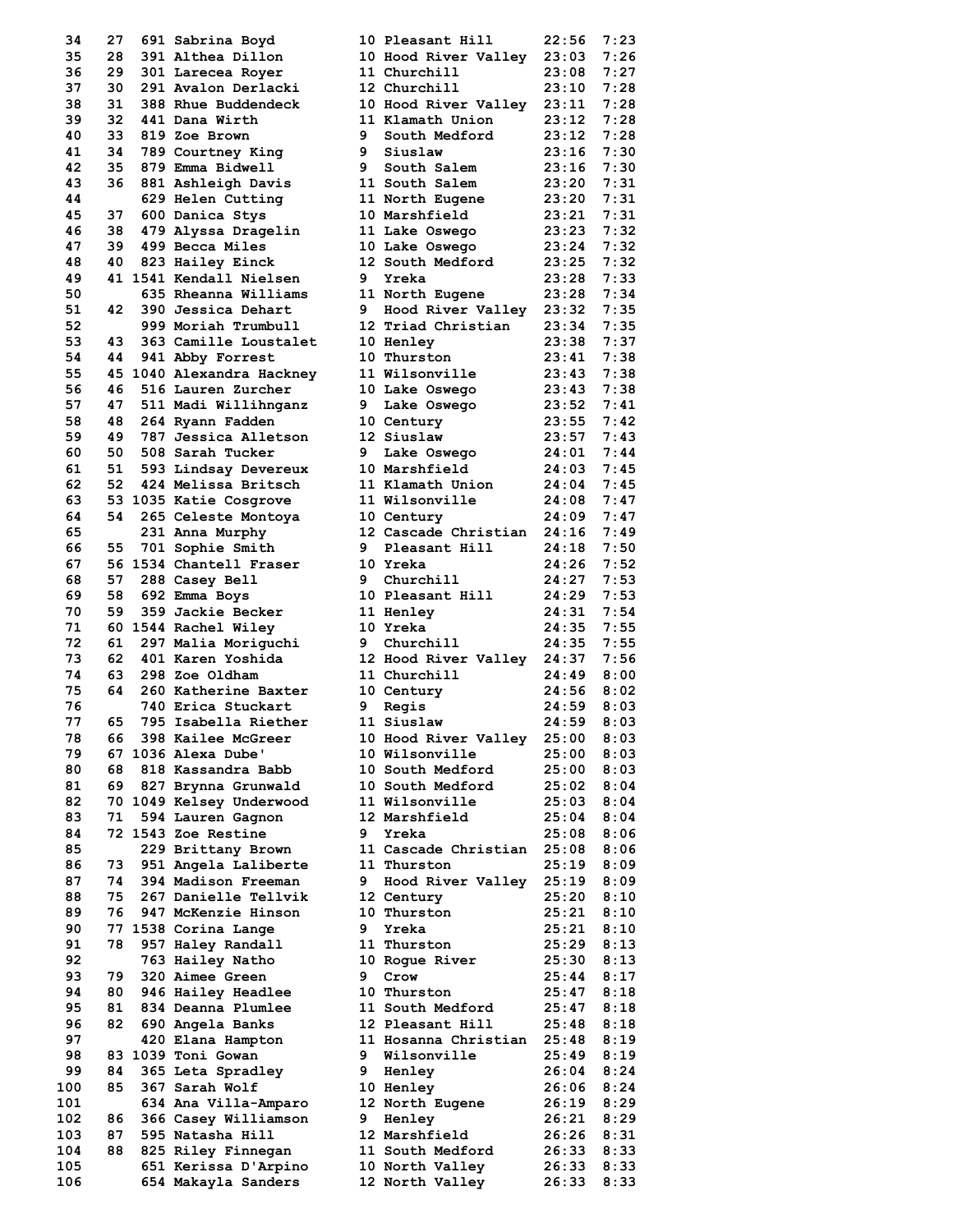| 107 | 89  | 794 Marisha Reavis    |    | 12 Siuslaw           | 26:40          | 8:35            |
|-----|-----|-----------------------|----|----------------------|----------------|-----------------|
| 108 |     | 232 Jessica Nicholes  |    | 12 Cascade Christian | 26:48          | 8:38            |
| 109 | 90. | 695 Sierra Johnson    | 9  | Pleasant Hill        | 26:54          | 8:40            |
| 110 |     | 351 Phoenix Null      |    | 11 Harrisburg        | 27:05          | 8:43            |
| 111 |     | 656 Ally Ward         | 9  | North Valley         | 27:24          | 8:50            |
| 112 | 91  | 948 Kayla Hinson      |    | 10 Thurston          | 27:32          | 8:52            |
| 113 |     | 1091 Kathryn Nash     |    | 10 Yoncalla          | 27:48          | 8:57            |
| 114 | 92  | 302 Amber Wu          |    | 11 Churchill         | 27:56          | 9:00            |
| 115 | 93  | 321 Regan Grube       | 9. | Crow                 | 28:04          | 9:02            |
| 116 | 94  | 328 Amber Von Essen   | 9  | Crow                 |                | $29:24$ $9:28$  |
| 117 | 95. | 266 Briana Schellhaas |    | 10 Century           | $29:30$ $9:30$ |                 |
| 118 |     | 1092 Taylor Woolley   |    | 11 Yoncalla          |                | $32:31$ $10:28$ |
| 119 | 96. | 326 Samantha Clemow   |    | 10 Crow              |                | $35:38$ 11:28   |
| 120 | 97  | 324 Hamby Ryann       |    | 10 Crow              |                | $36:45$ 11:50   |
| 121 | 98  | 325 Erin Sackett      |    | 10 Crow              |                | 36:58 11:54     |
| 122 | 99  | 319 Destiny Ames      | 9  | Crow                 |                | 38:23 12:22     |
|     |     |                       |    |                      |                |                 |

**1. Ashland**

### **Varsity Girls Team Scores**

 **3 8 12 14 17 (20) (21) = 54 Dana Greenblatt, Andrea Scherrer, Marshall Miller, Madeline Chaves, Quinn Blackwolf, Kia Parrish-Haim, Isobel Whitcomb 2. South Salem 2 4 9 24 25 (35) (36) = 64 Emily Weber, Kellen Friedrich, Vivian Hawkinson, Atalie Frank, Aleksa Wood, Emma Bidwell, Ashleigh Davis 3. Klamath Union 1 13 18 23 32 (52) = 87 Alisha Luna, Christina Tyson, Bailey Pimentel, Cindy Reed, Dana Wirth, Melissa Britsch 4. Marshfield 6 11 16 37 51 (71) (87) = 121 Shaylen Crook, Katelyn Rossback, Jasmine Meline, Danica Stys, Lindsay Devereux, Lauren Gagnon, Natasha Hill 5. Siuslaw 7 22 34 49 65 (89) = 177 Katie Potter, Katelyn Wells, Courtney King, Jessica Alletson, Isabella Riether, Marisha Reavis 6. Lake Oswego 19 38 39 46 47 (50) = 189 Shae Vallaire, Alyssa Dragelin, Becca Miles, Lauren Zurcher, Madi Willihnganz, Sarah Tucker 7. Churchill 15 29 30 57 61 (63) (92) = 192 Olivia Goodheart, Larecea Royer, Avalon Derlacki, Casey Bell, Malia Moriguchi, Zoe Oldham, Amber Wu 8. South Medford 5 33 40 68 69 (81) (88) = 215 Tristan Husted, Zoe Brown, Hailey Einck, Kassandra Babb, Brynna Grunwald, Deanna Plumlee, Riley Finnegan 9. Hood River Valley 28 31 42 62 66 (74) = 229 Althea Dillon, Rhue Buddendeck, Jessica Dehart, Karen Yoshida, Kailee McGreer, Madison Freeman 10. Yreka 26 41 56 60 72 (77) = 255 Michaela Justice, Kendall Nielsen, Chantell Fraser, Rachel Wiley, Zoe Restine, Corina Lange 11. Thurston 10 44 73 76 78 (80) (91) = 281 Macie Gale, Abby Forrest, Angela Laliberte, McKenzie Hinson, Haley Randall, Hailey Headlee, Kayla Hinson 12. Pleasant Hill 27 55 58 82 90 = 312 Sabrina Boyd, Sophie Smith, Emma Boys, Angela Banks, Sierra Johnson 13. Wilsonville 45 53 67 70 83 = 318 Alexandra Hackney, Katie Cosgrove, Alexa Dube', Kelsey Underwood, Toni Gowan 14. Century 48 54 64 75 95 = 336**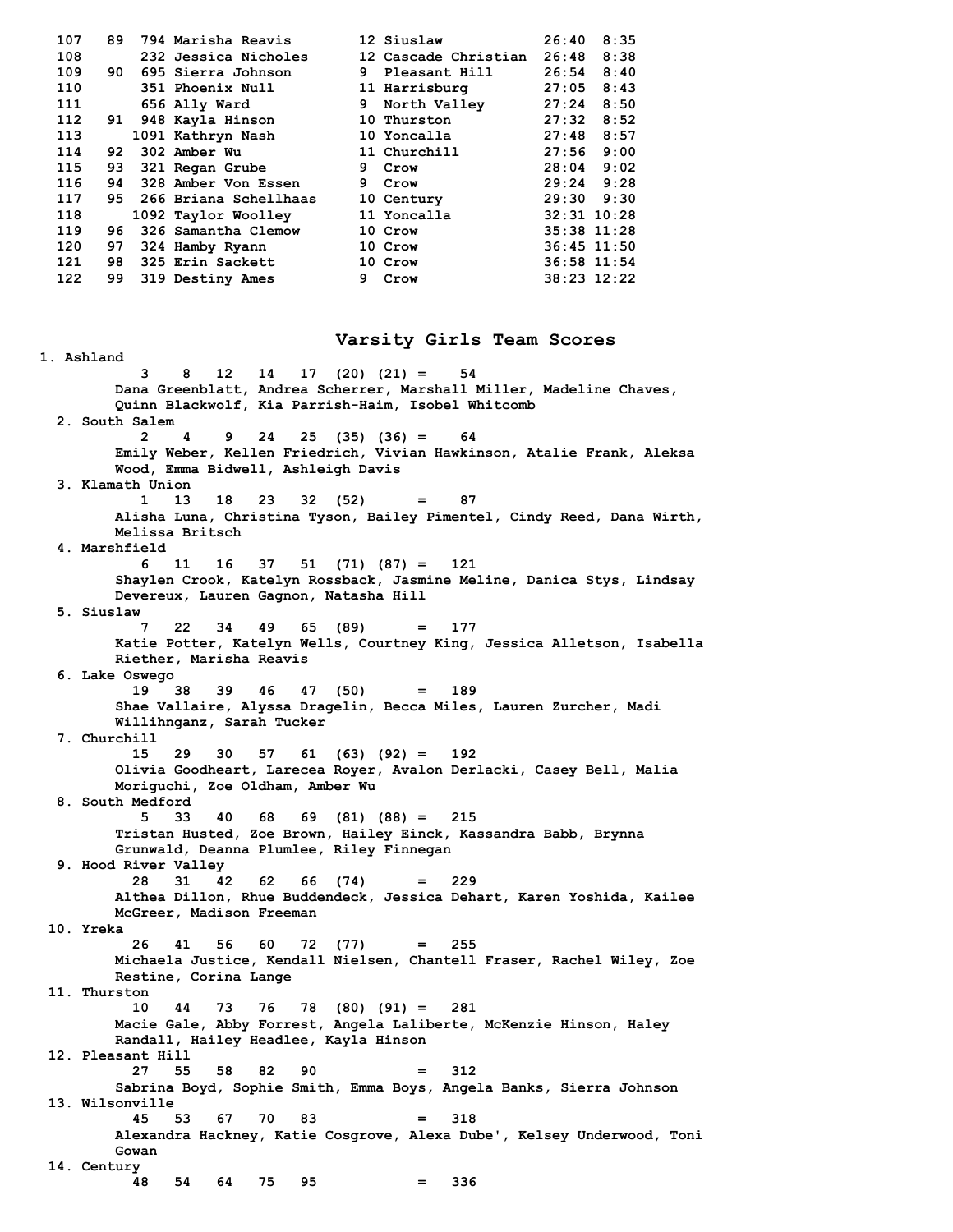**Ryann Fadden, Celeste Montoya, Katherine Baxter, Danielle Tellvik, Briana Schellhaas**

 **15. Henley**

```
 43 59 84 85 86 = 357
      Camille Loustalet, Jackie Becker, Leta Spradley, Sarah Wolf, Casey
      Williamson
16. Crow
```

```
 79 93 94 96 97 (98) (99) = 459
Aimee Green, Regan Grube, Amber Von Essen, Samantha Clemow, Hamby
Ryann, Erin Sackett, Destiny Ames
```
# **Junior Varsity Boys Individual Results**

| Place TmPl No. |    | Name                                 |    | Gr School                   | Time   | Pace |
|----------------|----|--------------------------------------|----|-----------------------------|--------|------|
|                |    |                                      |    |                             | === == |      |
| 1              |    | 1 1015 John Hanscom                  |    | 12 Westside Christian 18:17 |        | 5:53 |
| $\overline{2}$ |    | 2 1561 Tyler Larsen                  |    | 10 Yreka                    | 18:41  | 6:01 |
| 3              |    | 3 1013 Rich Fettig                   |    | 11 Westside Christian 18:53 |        | 6:05 |
| 4              |    | 4 1562 Joshua Lee                    |    | 12 Yreka                    | 18:59  | 6:07 |
| 5              |    | 5 1551 Gabe Best                     |    | 11 Yreka                    | 19:01  | 6:08 |
| 6              |    | 6 1571 Cade Parker                   | 9  | Yreka                       | 19:02  | 6:08 |
| 7              |    | 7 1560 Ryan Keck                     |    | 11 Yreka                    | 19:03  | 6:08 |
| 8              |    | 8 1019 Garrick Kalmeta               |    | 11 Westside Christian 19:07 |        | 6:10 |
| 9              |    | 9 1077 Christopher Quenzer           |    | 12 Wilsonville              | 19:08  | 6:10 |
| 10             |    | 10 1554 Cody Griffith                |    | 10 Yreka                    | 19:10  | 6:10 |
| 11             |    | 11 1558 Matt Jochim                  | 9. | Yreka                       | 19:12  | 6:11 |
| 12             |    | 1550 Brenden Berry                   | 9  | Yreka                       | 19:13  | 6:11 |
| 13             |    | 12 1056 Branden Fitzke               |    | 11 Wilsonville              | 19:13  | 6:12 |
| 14             | 13 | 419 Brodie Sutherland                |    | 11 Hood River Valley        | 19:19  | 6:14 |
| 15             | 14 | 277 Holden Mercurio                  |    | 10 Century                  | 19:20  | 6:14 |
| 16             |    | 15 1071 Josh Meyer                   |    | 9 Wilsonville               | 19:21  | 6:14 |
| 17             | 16 | 285 Drew Scott                       |    | 10 Century                  | 19:25  | 6:15 |
| 18             | 17 | 878 Evan Wright                      |    | 11 South Medford            | 19:38  | 6:19 |
| 19             |    | 18 1012 Morgan Ball                  |    | 10 Westside Christian 19:40 |        | 6:20 |
| 20             |    | 19 1079 Kyle Shavere                 |    | 11 Wilsonville              | 19:54  | 6:25 |
| 21             | 20 | 815 Edwin Vasquez                    |    | 11 Siuslaw                  | 20:01  | 6:27 |
| 22             |    | 1579 Matt Ward                       |    | 9 Yreka                     | 20:01  | 6:27 |
| 23             | 21 | 985 Teric Sargeant                   | 9  | Thurston                    | 20:03  | 6:28 |
| 24             | 22 | 876 James Wolf                       |    | 12 South Medford            | 20:07  | 6:29 |
| 25             | 23 | 412 Javier Jimenez                   |    | 11 Hood River Valley        | 20:09  | 6:30 |
| 26             | 24 | 912 Tyler Arana                      |    | 12 Springfield              | 20:13  | 6:31 |
| 27             | 25 | 866 Trenton Ruff                     |    | 11 South Medford            | 20:14  | 6:31 |
| 28             | 26 | 625 Logan Sweet                      |    | 9 Mazama                    | 20:16  | 6:32 |
| 29             | 27 | 249 Kendrick Aragon                  |    | 9 Central Valley            | 20:16  | 6:32 |
| 30             | 28 | 805 Randall Greenburg                |    | 10 Siuslaw                  | 20:18  | 6:32 |
| 31             | 29 | 967 Noah Cochrane                    |    | 12 Thurston                 | 20:19  | 6:33 |
| 32             |    | 30 1054 Matthew Dyer                 |    | 10 Wilsonville              | 20:20  | 6:33 |
| 33             |    | 657 Zeb Amos                         |    | 10 North Valley             | 20:20  | 6:33 |
| 34             | 31 | 898 John Patterson                   | 9  | South Salem                 | 20:21  | 6:33 |
| 35             | 32 | 219 Lars Ferguson-Rockwel 10 Ashland |    |                             | 20:22  | 6:34 |
| 36             |    | 1559 Mitch Johnson                   |    | 10 Yreka                    | 20:25  | 6:35 |
| 37             |    | 1575 Emmett Sams                     |    | 10 Yreka                    | 20:26  | 6:35 |
| 38             |    | 33 862 Austin Morgan                 |    | 11 South Medford            | 20:32  | 6:37 |
| 39             |    | 1557 Jacob Hill                      |    | 9 Yreka                     | 20:33  | 6:37 |
| 40             |    | 34 228 Louie Snowden                 | 9  | Ashland                     | 20:34  | 6:37 |
| 41             | 35 | 404 Ryan Colesar                     |    | 11 Hood River Valley        | 20:41  | 6:40 |
| 42             | 36 | 225 Jacob Laurance-Thorpe 11 Ashland |    |                             | 20:41  | 6:40 |
| 43             |    | 607 John Hampton                     | 9  | Marshfield                  | 20:42  | 6:40 |
| 44             |    | 1549 Max Bakes                       |    | 10 Yreka                    | 20:44  | 6:41 |
| 45             | 37 | 968 Chris Crum                       |    | 11 Thurston                 | 20:49  | 6:42 |
| 46             | 38 | 807 Sven Janssen                     |    | 12 Siuslaw                  | 20:49  | 6:42 |
| 47             | 39 | 920 Daniel Hovet                     |    | 11 Springfield              | 20:50  | 6:43 |
| 48             |    | 40 1057 Corbin Giles                 |    | 10 Wilsonville              | 20:55  | 6:44 |
| 49             | 41 | 849 Joe Crawford                     | 9  | South Medford               | 21:02  | 6:46 |
| 50             |    | 1565 Cassidy Moran                   |    | 11 Yreka                    | 21:02  | 6:47 |
| 51             |    | 604 Will Gagnon                      |    | 10 Marshfield               | 21:05  | 6:48 |
| 52             | 42 | 870 Quentin Storey                   |    | 11 South Medford            | 21:06  | 6:48 |
| 53             | 43 | 929 Kyle Seaholm                     |    | 11 Springfield              | 21:07  | 6:48 |
| 54             |    | 44 1026 Marcus Raz                   | 9  | Westside Christian 21:07    |        | 6:48 |
| 55             | 45 | 977 Hunter Lewis                     |    | 11 Thurston                 | 21:08  | 6:48 |
| 56             | 46 | 447 Patrick Budden                   | 9  | Klamath Union               | 21:08  | 6:49 |
| 57             |    | 47 1085 Jesse Wheeler                |    | 12 Wilsonville              | 21:09  | 6:49 |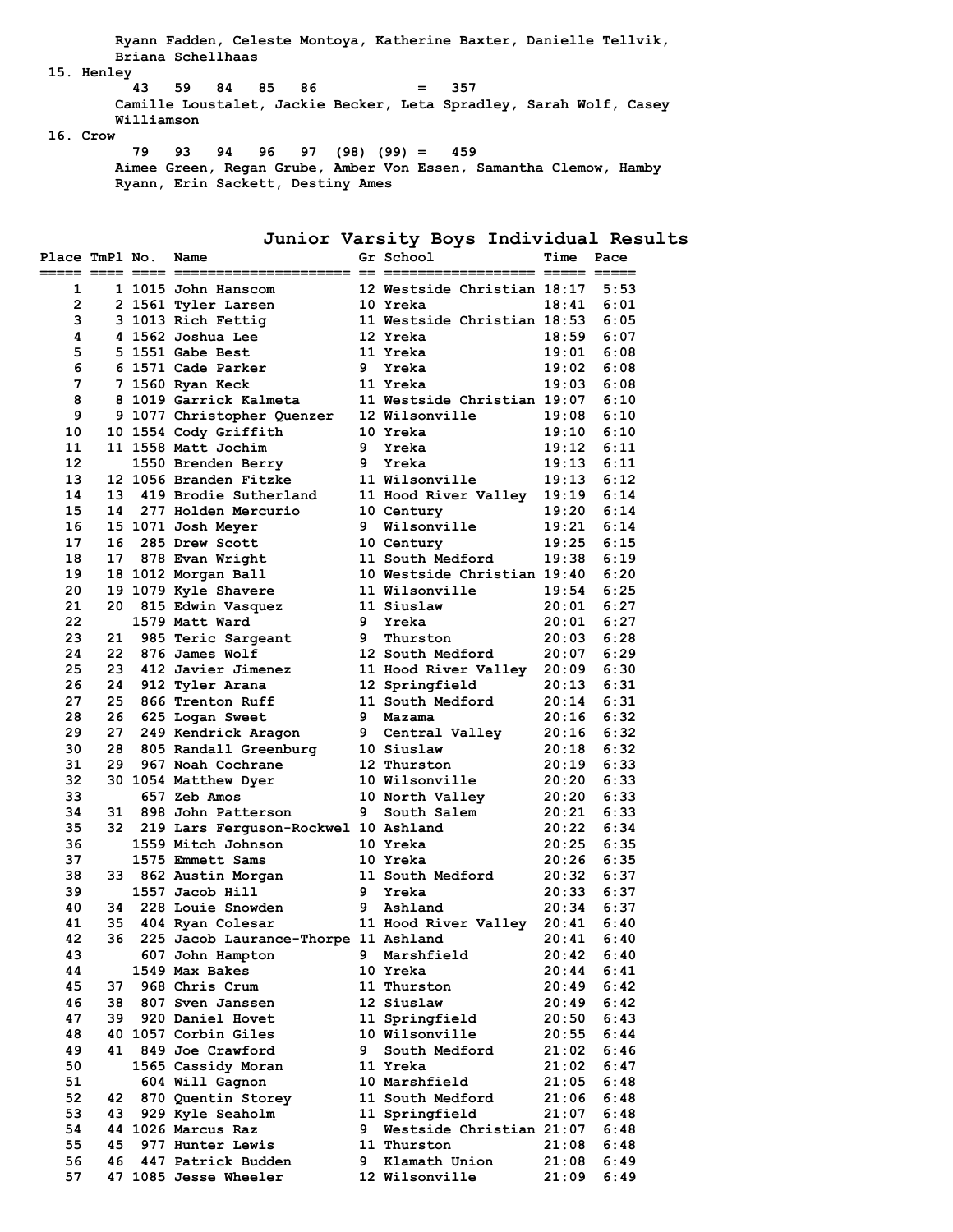| 58  | 48 | 307 Ethan Graham           |                | 11 Churchill                | 21:09        | 6:49 |
|-----|----|----------------------------|----------------|-----------------------------|--------------|------|
| 59  | 49 | 971 Ransom Gee             | 9              | Thurston                    | 21:10        | 6:49 |
| 60  | 50 | 857 Matthew McConnell      | 9              | South Medford               | 21:10        | 6:49 |
| 61  | 51 | 311 Daniel Loomis          |                | 11 Churchill                | 21:11        | 6:50 |
| 62  |    | 52 930 Sebastian Shanafelt |                | 11 Springfield              | 21:13        | 6:50 |
| 63  |    | 1574 Emery Sams            |                | 12 Yreka                    | 21:14        | 6:50 |
| 64  |    | 686 Randy Mena             | 9.             | Phoenix                     | 21:14        | 6:50 |
|     |    |                            |                |                             | 21:16        | 6:51 |
| 65  |    | 53 534 Gary Gates          |                | 10 Lake Oswego              |              |      |
| 66  |    | 54 1025 Jack Pitcher       | 9              | Westside Christian 21:18    |              | 6:52 |
| 67  |    | 1582 Kevin Williams        | 9              | Yreka                       | 21:18        | 6:52 |
| 68  |    | 1570 Storm Oliver          | 9              | Yreka                       | 21:18        | 6:52 |
| 69  | 55 | 925 Carlin Otterstedt      |                | 10 Springfield              | $21:22$ 6:53 |      |
| 70  |    | 859 Mike Meyers            |                | 10 South Medford            | 21:22        | 6:53 |
| 71  | 56 | 257 Ryder Thomas           |                | 10 Central Valley           | 21:26        | 6:54 |
| 72  | 57 | 899 Jonathan Pena          |                | 12 South Salem              | 21:26        | 6:54 |
| 73  | 58 | 255 Frank Medina           | 9              | Central Valley              | 21:27        | 6:55 |
| 74  | 59 | 922 Sam Kurtz              |                | 12 Springfield              | 21:28        | 6:55 |
| 75  |    | 861 Miles Moran            | 9              | South Medford               | 21:29        | 6:55 |
| 76  | 60 | 472 Graham Van Geem        |                | 9 Klamath Union             | $21:29$ 6:55 |      |
| 77  |    | 846 Nathan Case            | 9              | South Medford               | 21:30        | 6:55 |
| 78  |    | 61 964 Skyler Arnold       | 9.             | Thurston                    | 21:30        | 6:56 |
| 79  |    | 854 Jason Foster           |                | 10 South Medford            | 21:31        | 6:56 |
| 80  |    | 1082 Alex Tomlinson        |                | 10 Wilsonville              | 21:32        | 6:56 |
| 81  |    | 62 931 Jessee Babcock      |                | 9 Springfield               | 21:33        | 6:57 |
| 82  |    | 1080 Alec Slaney           |                | 11 Wilsonville              | 21:36        | 6:57 |
| 83  |    | 1069 Chris Lundigren       |                | 12 Wilsonville              | 21:38        | 6:58 |
|     |    |                            |                |                             |              | 6:58 |
| 84  |    | 611 Jared Reichenberger    |                | 12 Marshfield               | 21:39        |      |
| 85  |    | 63 522 Alex Avery          |                | 10 Lake Oswego              | 21:39        | 6:59 |
| 86  |    | 610 Andrew Reichenberger   |                | 10 Marshfield               | $21:40$ 6:59 |      |
| 87  | 64 | 411 Jacob Fischer          | 9              | Hood River Valley 21:42     |              | 6:59 |
| 88  | 65 | 442 Cody Alexander         |                | 10 Klamath Union            | 21:42        | 6:59 |
| 89  | 66 | 800 Evan Bae               |                | 11 Siuslaw                  | 21:43        | 7:00 |
| 90  | 67 | 416 Sol Ontiveros          |                | 12 Hood River Valley 21:43  |              | 7:00 |
| 91  | 68 | 418 Juan Carlos Rios       | 9              | Hood River Valley 21:44     |              | 7:00 |
| 92  |    | 69 452 Reno Connelly       |                | 11 Klamath Union            | 21:44        | 7:00 |
| 93  | 70 | 217 Chris Bowland          |                | 9 Ashland                   | 21:47        | 7:01 |
| 94  |    | 71 1589 Heriberto Ojeda    |                | 12 Hood River Valley 21:50  |              | 7:02 |
| 95  |    | 682 Jonathan Garcia        |                | 10 Phoenix                  | 21:55        | 7:03 |
| 96  | 72 | 537 Ben Hawley             |                | 12 Lake Oswego              | 22:00        | 7:05 |
| 97  | 73 | 984 Lorenzo Olono          |                | 10 Thurston                 | 22:01        | 7:06 |
| 98  | 74 | 576 Ike Worth              |                | 10 Lake Oswego              | 22:03        | 7:06 |
| 99  | 75 | 284 Devin Scheradella      |                | 10 Century                  | 22:06        | 7:07 |
| 100 |    | 1576 Ethan Sams            |                | 12 Yreka                    | 22:06        | 7:07 |
| 101 |    | 1547 Ryan Andrus           |                | Yreka                       | 22:08        | 7:08 |
|     | 76 | 371 John Goldsmith         | 9 <sub>o</sub> |                             |              | 7:08 |
| 102 |    |                            |                | 12 Henley                   | 22:09        |      |
| 103 | 77 | 280 Colt Pierce            | 9.             | Century                     | 22:13        | 7:09 |
| 104 | 78 | 465 Justice Morris         |                | 11 Klamath Union            | 22:14        | 7:10 |
| 105 | 79 | 468 Stephen Paul           |                | 10 Klamath Union            | 22:14        | 7:10 |
| 106 |    | 843 Ryan Carle             |                | 9 South Medford             | 22:15        | 7:10 |
| 107 |    | 855 Nate Jensen            |                | 11 South Medford            | 22:16        | 7:10 |
| 108 | 80 | 463 Devin Landrum          |                | 9 Klamath Union             | 22:17        | 7:11 |
| 109 | 81 | 306 Wesley Force           |                | 11 Churchill                | 22:18        | 7:11 |
| 110 |    | 685 Abner Lopez            |                | 10 Phoenix                  | 22:20        | 7:12 |
| 111 |    | 459 Jon Hillyer            |                | 11 Klamath Union            | 22:21        | 7:12 |
| 112 |    | 82 1031 Jacob Walters      |                | 12 Westside Christian 22:21 |              | 7:12 |
| 113 | 83 | 530 Josh Diedrich          | 9              | Lake Oswego                 | 22:23        | 7:13 |
| 114 |    | 921 Jack Kinser            |                | 10 Springfield              | 22:23        | 7:13 |
| 115 |    | 403 Leo Castillo           |                | 10 Hood River Valley 22:25  |              | 7:13 |
| 116 | 84 | 551 Nick McClurg           |                | 10 Lake Oswego              | 22:25        | 7:13 |
| 117 |    | 1084 Carlos Villagomes     | 9              | Wilsonville                 | 22:26        | 7:13 |
| 118 |    | 840 Justin Beringot        |                | <b>10 South Medford</b>     | 22:26        | 7:14 |
| 119 |    | 464 Tommy Luna             |                | 9 Klamath Union             | 22:28        | 7:14 |
| 120 |    | 239 Brett Marshall         |                | 11 Cascade Christian 22:30  |              | 7:15 |
| 121 |    |                            |                |                             |              | 7:16 |
|     | 85 | 250 Jamien Bergstrom       |                | 10 Central Valley           | 22:33        |      |
| 122 |    | 242 Darian Murphy          |                | 9 Cascade Christian         | 22:34        | 7:16 |
| 123 | 86 | 269 Ryan Barclay           | 9              | Century                     | 22:35        | 7:16 |
| 124 |    | 462 Scott Kleeman          |                | 11 Klamath Union            | 22:36        | 7:17 |
| 125 | 87 | 554 Zach Merino            |                | 9 Lake Oswego               | 22:39        | 7:18 |
| 126 |    | 590 Eric Summers           |                | 10 Lost River               | 22:39        | 7:18 |
| 127 | 88 | 282 Erik Refsland          |                | 12 Century                  | 22:39        | 7:18 |
| 128 |    | 645 Jorden Klug            |                | 10 North Eugene             | 22:40        | 7:18 |
| 129 |    | 544 Jack Kehoe             | 9              | Lake Oswego                 | 22:40        | 7:18 |
| 130 | 89 | 370 Conner Fitzgerald      |                | 11 Henley                   | 22:42        | 7:19 |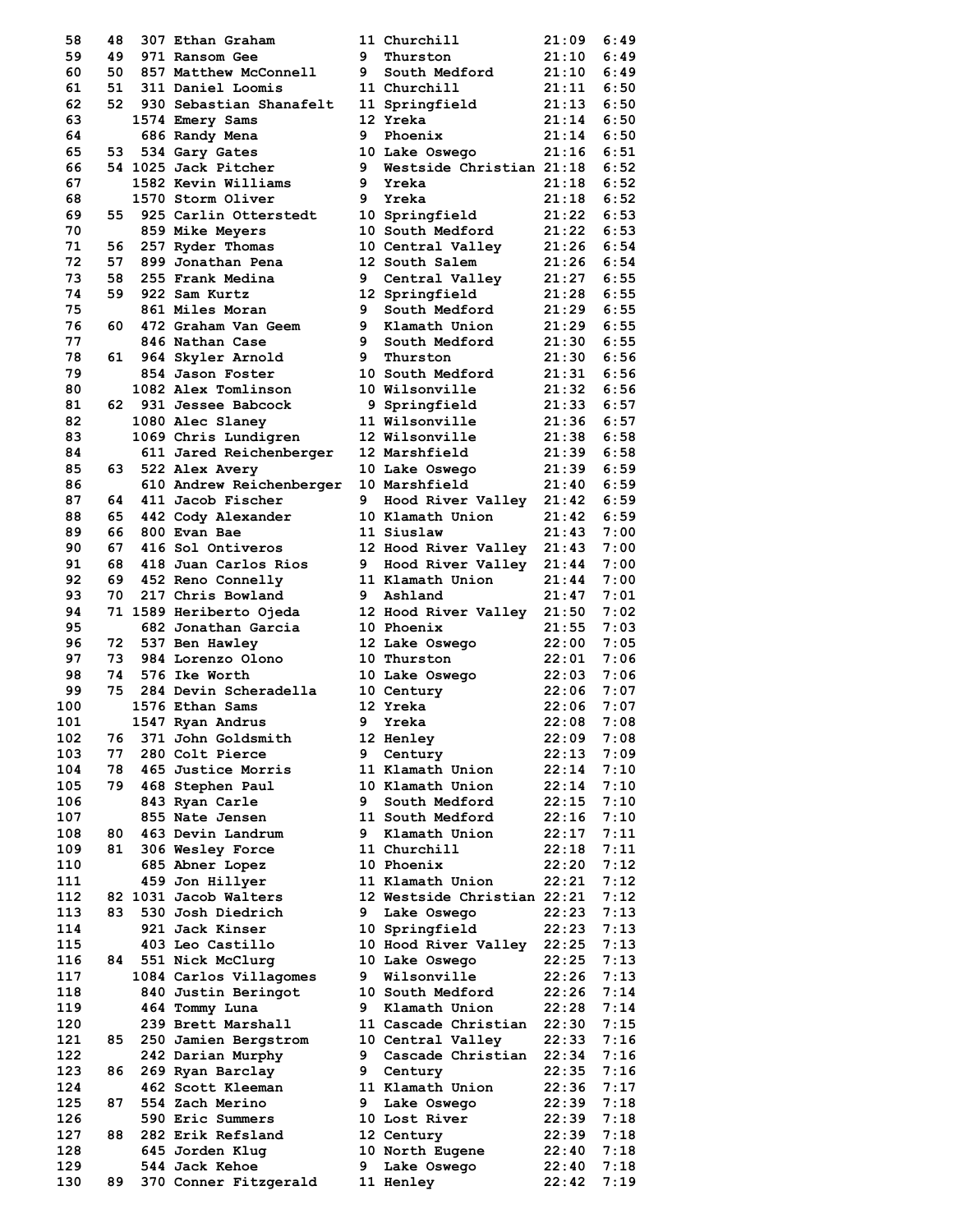| 131        | 90   | 278 Danny Moore                           |    | 10 Century                         | 22:42          | 7:19         |
|------------|------|-------------------------------------------|----|------------------------------------|----------------|--------------|
| 132        |      | 1573 Josh Rosbustellini                   |    | 10 Yreka                           | 22:45          | 7:20         |
| 133        |      | 914 Taylor Barnhart                       |    | 11 Springfield                     | 22:45          | 7:20         |
| 134        |      | 286 Eric Valencia                         | 9  | Century                            | 22:46          | 7:20         |
| 135        | 91   | <b>809 Xuefie Li</b>                      |    | 11 Siuslaw                         | 22:50          | 7:21         |
| 136        | 92   | 218 Cory Dalcin                           |    | 10 Ashland                         | 22:50          | 7:21         |
| 137        |      | 455 Scott Hanseth                         |    | 12 Klamath Union                   | 22:53          | 7:22         |
| 138        |      | 1555 Dylanger Gutierrez                   |    | 11 Yreka                           | 22:54          | 7:23         |
| 139<br>140 | 93   | 808 Derek Kennedy<br>839 Johnathan Arista | 9  | 10 Siuslaw<br>South Medford        | 22:54<br>22:56 | 7:23<br>7:23 |
| 141        |      | 851 Cameron Derby                         |    | 10 South Medford                   | 22:58          | 7:24         |
| 142        |      | 1058 Austin Gonzalez                      |    | 10 Wilsonville                     | 22:59          | 7:24         |
| 143        |      | 842 Sylas Burkhalter                      |    | 11 South Medford                   | 22:59          | 7:24         |
| 144        |      | 446 Paul Brown                            |    | 11 Klamath Union                   | 23:02          | 7:25         |
| 145        |      | 470 Luis Rivera                           | 9  | Klamath Union                      | 23:03          | 7:26         |
| 146        |      | 527 Cj Connolly                           |    | 11 Lake Oswego                     | 23:05          | 7:26         |
| 147        |      | 94 895 Ethan Hamilton                     | 9  | South Salem                        | 23:05          | 7:26         |
| 148        |      | 974 Austin Hoskins                        |    | 11 Thurston                        | 23:06          | 7:26         |
| 149        |      | 1068 Trevor Love                          |    | 12 Wilsonville                     | 23:06          | 7:26         |
| 150        |      | 454 Erik Dassoff                          |    | 10 Klamath Union                   | 23:08          | 7:27         |
| 151        |      | 874 Stuart Tomlinson                      |    | <b>10 South Medford</b>            | 23:09          | 7:27         |
| 152        |      | 95 258 Spencer Ward                       |    | 10 Central Valley                  | 23:11          | 7:28         |
| 153        |      | 444 Benji Belsky                          |    | 9 Klamath Union                    | 23:12          | 7:28         |
| 154        |      | 417 Jorge Perez                           |    | 12 Hood River Valley               | 23:13          | 7:29         |
| 155<br>156 |      | 1070 Connor Malik                         |    | 12 Wilsonville<br>10 South Medford | 23:18<br>23:20 | 7:30<br>7:31 |
| 157        |      | 872 Tyler Thomas<br>868 Kimball Spencer   | 9  | South Medford                      | 23:24          | 7:32         |
| 158        |      | 864 Phillip Newsome                       |    | 10 South Medford                   | 23:38          | 7:37         |
| 159        |      | 1065 Jin Kuong                            |    | 11 Wilsonville                     | 23:42          | 7:38         |
| 160        | 96 - | 903 Ryan Toepfer                          |    | 12 South Salem                     | 23:43          | 7:38         |
| 161        | 97   | 304 Michael Buss                          |    | 10 Churchill                       | 23:43          | 7:38         |
| 162        |      | 875 Cory Turk                             |    | 11 South Medford                   | 23:49          | 7:40         |
| 163        | 98   | 804 Todd Denning                          |    | 11 Siuslaw                         | 23:50          | 7:41         |
| 164        |      | 1548 Samuel Bakes                         |    | 9 Yreka                            | 23:52          | 7:41         |
| 165        | 99   | 380 Justin Rogers                         |    | <b>9</b> Henley                    | 23:54          | 7:42         |
| 166        |      | 100 897 Jorge Navejas                     |    | 12 South Salem                     | 23:55          | 7:42         |
| 167        |      | 981 Cody Mitts                            |    | 10 Thurston                        | 23:56          | 7:42         |
| 168        |      | 810 Sean Lupton                           |    | 11 Siuslaw                         | 24:03          | 7:45         |
| 169        |      | 916 Elliott Ewing                         |    | 11 Springfield                     | 24:10          | 7:47         |
| 170        |      | 274 Nick Leboue<br>101 622 Tanner Harris  | 9. | 10 Century                         | 24:11          | 7:47         |
| 171<br>172 | 102  | 902 Tim Slama                             | 9  | Mazama<br>South Salem              | 24:23<br>24:28 | 7:51<br>7:53 |
| 173        |      | 469 Payton Poe                            | 9. | Klamath Union                      | 24:29          | 7:53         |
| 174        |      | 451 Matt Cole                             |    | 11 Klamath Union                   | 24:29          | 7:53         |
| 175        |      | 917 Jared Ewing                           |    | 11 Springfield                     | 24:30          | 7:53         |
| 176        |      | 924 Andrew Martin                         | 9. | Springfield                        | 24:30          | 7:53         |
| 177        | 103  | 256 Cameron Swift                         |    | 10 Central Valley                  | 24:49          | 8:00         |
| 178        |      | 235 Jacob Armas                           | 9. | Cascade Christian                  | 24:49          | 8:00         |
| 179        |      | 1000 Josh Defrord                         |    | 10 Triad Christian                 | 24:50          | 8:00         |
| 180        |      | 568 Oscar Stout                           | 9. | Lake Oswego                        | 24:58          | 8:03         |
| 181        |      | 973 Lance Hemphill                        | 9  | Thurston                           | 24:58          | 8:03         |
| 182        |      | 966 Ryan Carr                             | 9  | Thurston                           | 25:00          | 8:03         |
| 183        |      | 1083 Brendan Tonkin                       |    | 10 Wilsonville                     | 25:01          | 8:04         |
| 184<br>185 |      | 990 Wade Wagonner                         |    | 11 Thurston<br>10 Yreka            | 25:04<br>25:12 | 8:04<br>8:07 |
| 186        |      | 1577 Aaron Smith<br>661 Tracy Draper      | 9  | North Valley                       | 25:14          | 8:08         |
| 187        | 104  | 312 David Lura                            | 9. | Churchill                          | 25:14          | 8:08         |
| 188        |      | 1051 Cole Austin                          | 9  | Wilsonville                        | 25:17          | 8:09         |
| 189        |      | 414 Mason McDowell                        | 9  | Hood River Valley                  | 25:17          | 8:09         |
| 190        | 105  | 310 Nick Johnson                          | 9  | Churchill                          | 25:18          | 8:09         |
| 191        |      | 542 Adam Jasmin                           | 9  | Lake Oswego                        | 25:21          | 8:10         |
| 192        |      | 688 Erik Sorensen                         |    | 10 Phoenix                         | 25:22          | 8:10         |
| 193        |      | 329 Keegan Anneker                        | 9  | Crow                               | 25:23          | 8:10         |
| 194        |      | 845 Adam Case                             |    | 11 South Medford                   | 25:25          | 8:11         |
| 195        |      | 844 Michael Carlton                       |    | 10 South Medford                   | 25:27          | 8:12         |
| 196        |      | 536 Max Groznik                           | 9  | Lake Oswego                        | 25:28          | 8:12         |
| 197        |      | 574 Daniel Williams                       |    | 10 Lake Oswego                     | 25:32          | 8:13         |
| 198<br>199 |      | 850 Isaac Cunningham<br>662 Loyal Roberts | 9  | 10 South Medford<br>North Valley   | 25:37<br>25:45 | 8:15<br>8:18 |
| 200        |      | 1067 Aaron Leondar                        |    | 11 Wilsonville                     | 25:51          | 8:20         |
| 201        | 106  | 368 Robert Ferguson                       |    | <b>10 Henley</b>                   | 26:06          | 8:24         |
| 202        | 107  | 372 Jameson Halleen                       | 9  | Henley                             | 26:10          | 8:26         |
| 203        |      | 541 Mack Hubbell                          | 9  | Lake Oswego                        | 26:13          | 8:27         |
|            |      |                                           |    |                                    |                |              |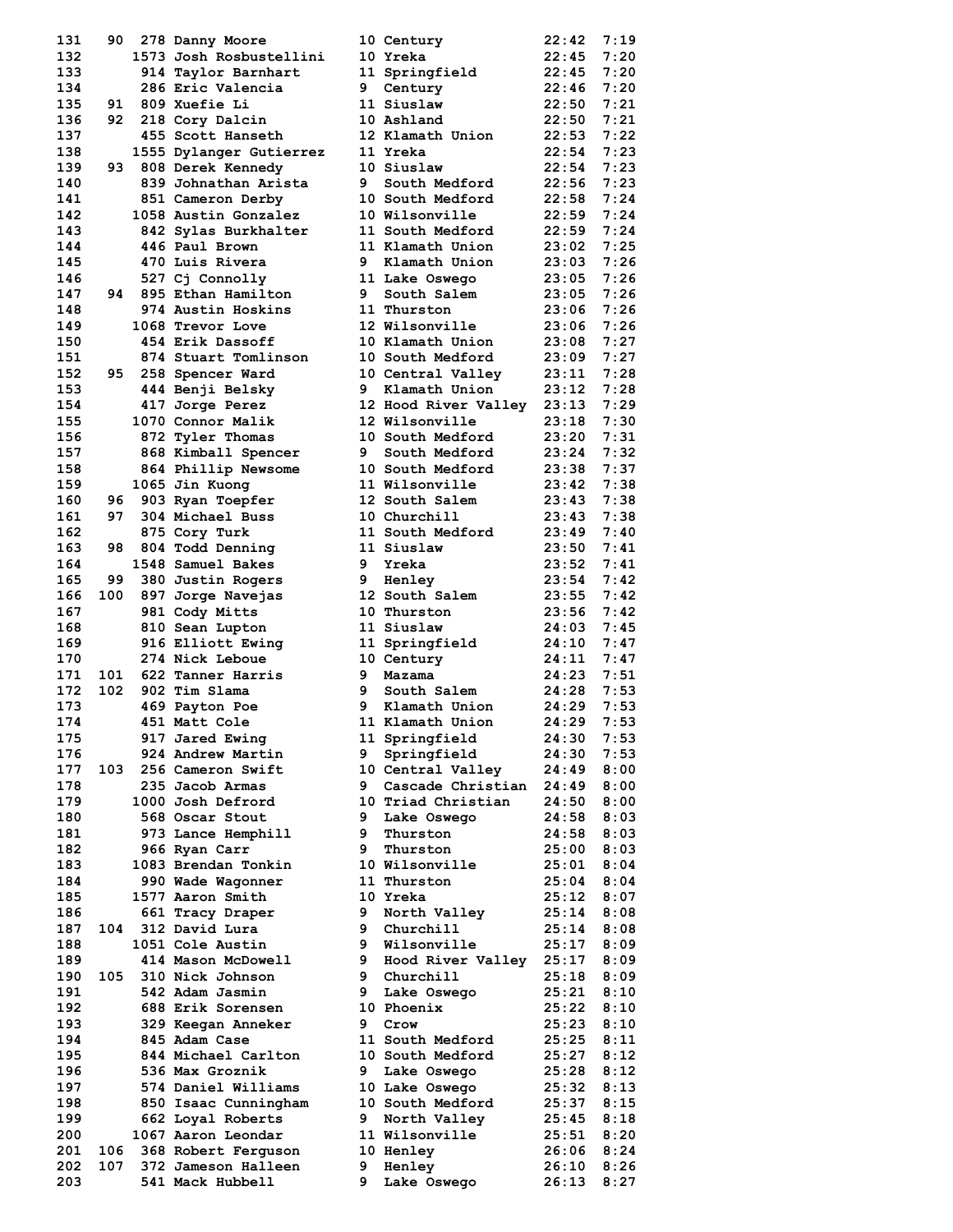| 204 |     | 563 Ben Remlinger        | 9  | Lake Oswego                       | 26:17           | 8:28 |
|-----|-----|--------------------------|----|-----------------------------------|-----------------|------|
| 205 |     | 461 Zack Johnson         | 9  | Klamath Union                     | 26:19           | 8:28 |
| 206 |     | 643 Josh Hamaker         |    | 11 North Eugene                   | 26:23           | 8:30 |
| 207 |     | 640 Scott Compton        |    | 11 North Eugene                   | 26:47           | 8:38 |
| 208 |     | 445 Joseph Birri         | 9. | Klamath Union                     | 26:48           | 8:38 |
| 209 |     | 1059 Marco Guzman        |    | 10 Wilsonville                    | 27:06           | 8:44 |
| 210 |     | 338 Casey Willits        |    | 11 Crow                           | 27:09           | 8:45 |
| 211 |     | 932 Devin Weise          | 9  | Springfield                       | 27:40           | 8:55 |
| 212 |     | 525 Corey Brown          |    | 10 Lake Oswego                    | 27:43           | 8:56 |
| 213 | 108 | 221 Micah Heller         |    | 10 Ashland                        | 27:54           | 8:59 |
| 214 |     | 1073 Enrique Perez       |    | 10 Wilsonville                    | 28:02           | 9:02 |
| 215 |     | 980 Wyatt Manske         |    | 11 Thurston                       | 28:04           | 9:02 |
| 216 |     | 1055 Ben Faiman          |    | 11 Wilsonville                    | 28:06           | 9:03 |
| 217 | 109 | 378 Austin Reposa        |    | 10 Henley                         | 28:17           | 9:07 |
| 218 |     | 279 Chris Nielsen        |    | 12 Century                        | 28:23           | 9:09 |
| 219 |     | 473 Tyler Young          |    | 10 Klamath Union                  | 28:32           | 9:11 |
| 220 |     | 915 Alajandro Cuadros    | 9  | Springfield                       | 28:34           | 9:12 |
| 221 |     | 1074 Antonio Perez       |    | 12 Wilsonville                    | 29:14           | 9:25 |
| 222 |     | 928 Justin Scott         |    | 11 Springfield                    | 29:53           | 9:38 |
| 223 |     | 841 Emmanuel Brown       |    | 12 South Medford                  | 30:02           | 9:40 |
| 224 | 110 | 381 Brendan Rojas        |    | 10 Henley                         | 30:05           | 9:41 |
| 225 |     | 1064 Erich Kramer        | 9  | Wilsonville                       | 30:17           | 9:45 |
| 226 |     | 449 Milo Chase           | 9. | Klamath Union                     | 30:18           | 9:46 |
| 227 |     | 1578 Brett Todd          |    | 10 Yreka                          | 30:18           | 9:46 |
| 228 |     | 545 Connor Kelly         | 9  | Lake Oswego                       | 30:20           | 9:46 |
| 229 |     | 566 Maxwell Schmitt      |    | 11 Lake Oswego                    | 30:20           | 9:46 |
| 230 |     | 1553 Sam Caton           |    | 10 Yreka                          | 30:26           | 9:48 |
| 231 |     | 1060 Luis Guzman         | 9  | Wilsonville                       | 30:26           | 9:48 |
| 232 |     | 1563 Jonathan Locricchio |    | 12 Yreka                          | 30:41           | 9:53 |
| 233 |     | 972 Chad Graham          |    | 11 Thurston                       | 30:45           | 9:54 |
| 234 | 111 | 619 Cody Cline           |    | 10 Mazama                         | $31:08$ 10:02   |      |
| 235 | 112 | 254 Brandon Martin       |    | 12 Central Valley                 | $31:57$ $10:17$ |      |
| 236 | 113 | 624 Zach Pare            | 9  | Mazama                            | $32:35$ 10:30   |      |
| 237 |     | 337 Sam Sowanick         | 9  | Crow                              | $33:17$ $10:43$ |      |
| 238 |     | 1022 Nathan Longacre     |    | 10 Westside Christian 34:05 10:59 |                 |      |
| 239 |     | 114 1590 Garrard Tyler   |    | 10 Mazama                         | 34:54 11:14     |      |
| 240 |     | 969 Collin Ellis         |    | 12 Thurston                       | $39:43$ $12:47$ |      |

**1. Yreka**

## **Junior Varsity Boys Team Scores**

 **2 4 5 6 7 (10) (11) = 24 Tyler Larsen, Joshua Lee, Gabe Best, Cade Parker, Ryan Keck, Cody Griffith, Matt Jochim 2. Westside Christian 1 3 8 18 44 (54) (82) = 74 John Hanscom, Rich Fettig, Garrick Kalmeta, Morgan Ball, Marcus Raz, Jack Pitcher, Jacob Walters 3. Wilsonville 9 12 15 19 30 (40) (47) = 85 Christopher Quenzer, Branden Fitzke, Josh Meyer, Kyle Shavere, Matthew Dyer, Corbin Giles, Jesse Wheeler 4. South Medford 17 22 25 33 41 (42) (50) = 138 Evan Wright, James Wolf, Trenton Ruff, Austin Morgan, Joe Crawford, Quentin Storey, Matthew McConnell 5. Thurston 21 29 37 45 49 (61) (73) = 181 Teric Sargeant, Noah Cochrane, Chris Crum, Hunter Lewis, Ransom Gee, Skyler Arnold, Lorenzo Olono 6. Hood River Valley 13 23 35 64 67 (68) (71) = 202 Brodie Sutherland, Javier Jimenez, Ryan Colesar, Jacob Fischer, Sol Ontiveros, Juan Carlos Rios, Heriberto Ojeda 7. Springfield 24 39 43 52 55 (59) (62) = 213 Tyler Arana, Daniel Hovet, Kyle Seaholm, Sebastian Shanafelt, Carlin Otterstedt, Sam Kurtz, Jessee Babcock 8. Siuslaw 20 28 38 66 91 (93) (98) = 243 Edwin Vasquez, Randall Greenburg, Sven Janssen, Evan Bae, Xuefie Li,**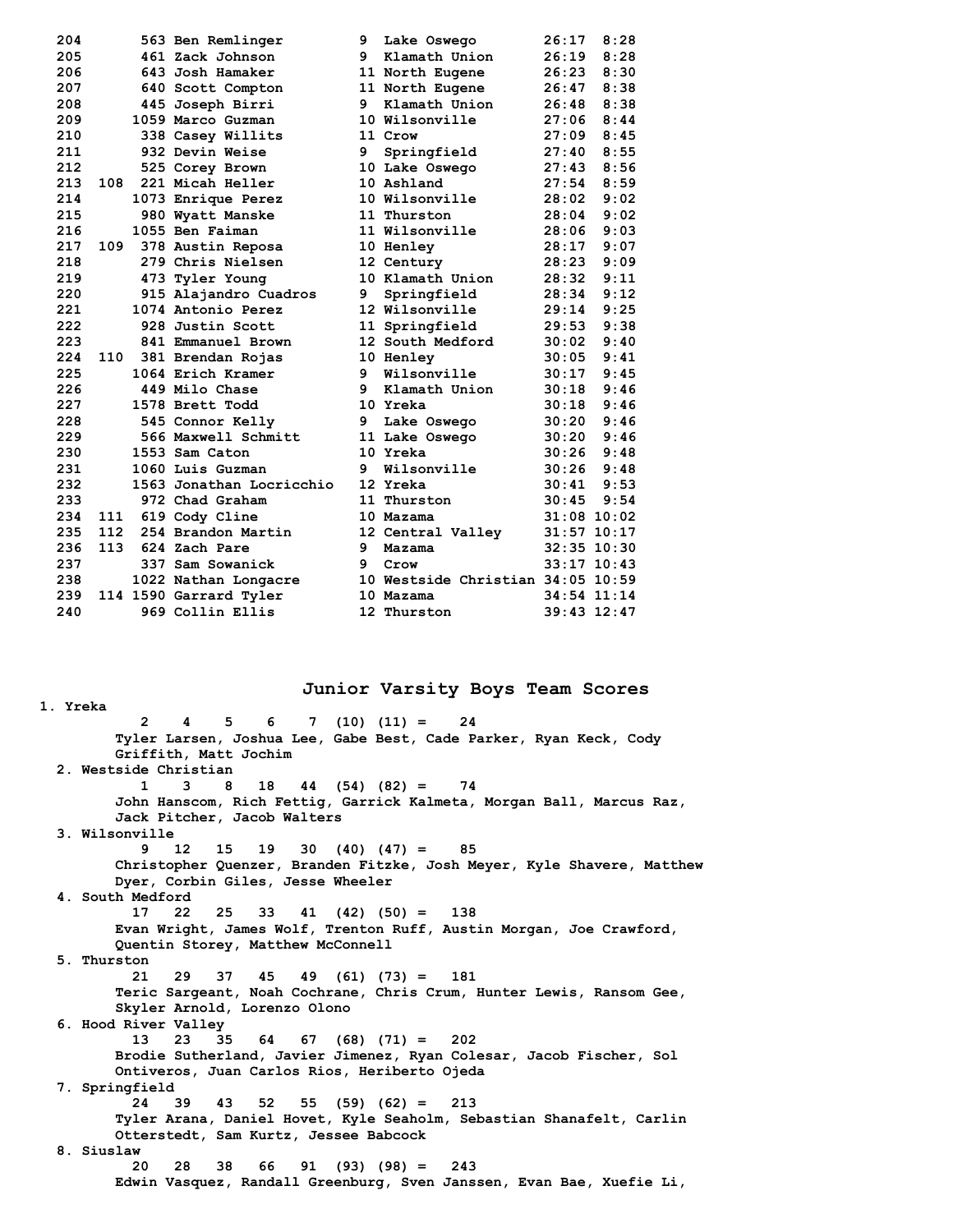**Derek Kennedy, Todd Denning 9. Ashland 32 34 36 70 92 (108) = 264 Lars Ferguson-Rockwell, Louie Snowden, Jacob Laurance-Thorpe, Chris Bowland, Cory Dalcin, Micah Heller 10. Century 14 16 75 77 86 (88) (90) = 268 Holden Mercurio, Drew Scott, Devin Scheradella, Colt Pierce, Ryan Barclay, Erik Refsland, Danny Moore 11. Klamath Union 46 60 65 69 78 (79) (80) = 318 Patrick Budden, Graham Van Geem, Cody Alexander, Reno Connelly, Justice Morris, Stephen Paul, Devin Landrum 12. Central Valley 27 56 58 85 95 (103)(112) = 321 Kendrick Aragon, Ryder Thomas, Frank Medina, Jamien Bergstrom, Spencer Ward, Cameron Swift, Brandon Martin 13. Lake Oswego 53 63 72 74 83 (84) (87) = 345 Gary Gates, Alex Avery, Ben Hawley, Ike Worth, Josh Diedrich, Nick McClurg, Zach Merino 14. South Salem 31 57 94 96 100 (102) = 378 John Patterson, Jonathan Pena, Ethan Hamilton, Ryan Toepfer, Jorge Navejas, Tim Slama 15. Churchill 48 51 81 97 104 (105) = 381 Ethan Graham, Daniel Loomis, Wesley Force, Michael Buss, David Lura, Nick Johnson 16. Mazama 26 101 111 113 114 = 465 Logan Sweet, Tanner Harris, Cody Cline, Zach Pare, Garrard Tyler 17. Henley 76 89 99 106 107 (109)(110) = 477 John Goldsmith, Conner Fitzgerald, Justin Rogers, Robert Ferguson, Jameson Halleen, Austin Reposa, Brendan Rojas**

|  |  |  | Junior Varsity Girls Individual Results |  |
|--|--|--|-----------------------------------------|--|
|--|--|--|-----------------------------------------|--|

| Place TmPl No.    |                      | Name                                     |    | Gr School                   | Time  | Pace |
|-------------------|----------------------|------------------------------------------|----|-----------------------------|-------|------|
| 1                 | 1                    | 203 Sara Dunagan                         |    | 10 Ashland                  | 22:23 | 7:13 |
| $\overline{2}$    | $\mathbf{2}^{\circ}$ | 207 Alex Kiesling                        |    | 12 Ashland                  | 22:37 | 7:17 |
| 3                 | 3                    | 214 Callie Toews                         |    | 12 Ashland                  | 22:50 | 7:21 |
| 4                 | 4                    | 204 Megan Ganim                          |    | 11 Ashland                  | 23:00 | 7:25 |
| 5                 | 5.                   | 213 Aurora Sherman                       |    | 10 Ashland                  | 23:12 | 7:28 |
| 6                 | 6                    | 206 Clara Honsinger                      | 9  | Ashland                     | 23:24 | 7:32 |
| 7                 |                      | 247 Abby Murch                           |    | 9 Central Valley            | 23:26 | 7:33 |
| 8                 |                      | 245 Cheyanne Earwood                     |    | 12 Central Valley           | 23:39 | 7:37 |
| 9                 | 7                    | 910 Liberty Siegle                       |    | 12 Springfield              | 23:45 | 7:39 |
| 10                | 8.                   | 1004 Sarah Curtis                        |    | 10 Westside Christian 23:53 |       | 7:41 |
| 11                | 9                    | 210 Emma Parker                          |    | 10 Ashland                  | 24:15 | 7:49 |
| $12 \overline{ }$ | 10                   | 909 Alyssa Miller                        |    | 11 Springfield              | 24:15 | 7:49 |
| 13                |                      | 216 Georgia Williams                     | 9  | Ashland                     | 24:23 | 7:51 |
| 14                | 11                   | 430 Caisey Griffith                      |    | 12 Klamath Union            | 24:30 | 7:54 |
| 15                | 12 <sup>7</sup>      | 601 Lauren Tripp                         | 9. | Marshfield                  | 24:38 | 7:56 |
| 16                | 13                   | 821 Kealani Creech                       |    | 10 South Medford            | 24:41 | 7:57 |
| 17                | 14                   | 943 Rachael Gale                         |    | 11 Thurston                 | 24:41 | 7:57 |
| 18                |                      | 15 1002 Ciana Baron                      |    | 12 Westside Christian 24:49 |       | 8:00 |
| 19                | 16                   | 831 Brianna Levesque                     |    | 11 South Medford            | 24:54 | 8:01 |
| 20                |                      | 17 1050 Kayla Wilson-Betts               |    | 11 Wilsonville              | 24:56 | 8:02 |
| 21                | 18                   | 439 Rebecca Saxton                       | 9  | Klamath Union               | 25:07 | 8:06 |
| 22                |                      | 19 1010 Chantel Smith                    |    | 10 Westside Christian 25:33 |       | 8:14 |
| 23                | 20                   | 904 Tori Bennett                         | 9  | Springfield                 | 25:37 | 8:15 |
| 24                |                      | 21 1585 Victoria Panwala                 |    | 10 Lake Oswego              | 25:38 | 8:15 |
| 25                | 22                   | 939 Savana Cochrane                      |    | 11 Thurston                 | 25:51 | 8:19 |
| 26                | 23                   | 515 Jamie Zimmerman                      |    | 10 Lake Oswego              | 25:55 | 8:21 |
| 27                | 24                   | 507 Katie Stoner                         |    | 12 Lake Oswego              | 26:01 | 8:23 |
| 28                | 25                   | 512 Sammy Wong                           | 9  | Lake Oswego                 | 26:08 | 8:25 |
| 29                |                      | 248 Jamie Weatherbee                     |    | 11 Central Valley           | 26:13 | 8:27 |
| 30                | 26                   | 935 Mercy Brown                          | 9  | Thurston                    | 26:14 | 8:27 |
| 31                |                      | 880 Yun Mee Crossler-Lair 10 South Salem |    |                             | 26:15 | 8:27 |
|                   |                      |                                          |    |                             |       |      |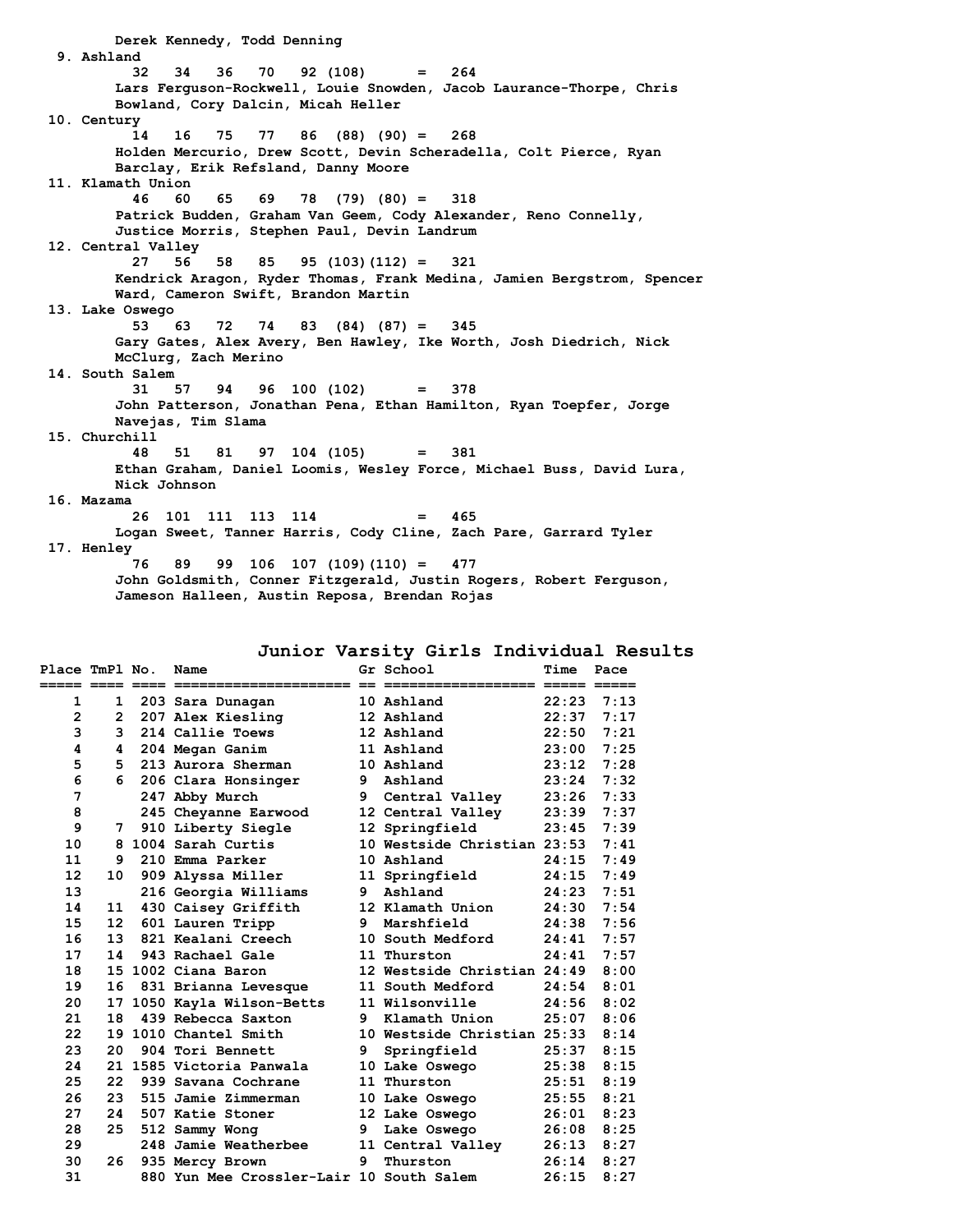| 32       | 27       | 517 Kaitlyn Zurcher                        |                | 12 Lake Oswego                   | 26:21           | 8:29          |
|----------|----------|--------------------------------------------|----------------|----------------------------------|-----------------|---------------|
| 33       | 28       | 836 Chloe Smith                            |                | 10 South Medford                 | 26:23           | 8:30          |
| 34       | 29       | 950 Miranda Kling                          | 9.             | Thurston                         | 26:31           | 8:32          |
| 35       | 30       | 949 Sydney Jones                           |                | 10 Thurston                      | 26:33           | 8:33          |
| 36       |          | 31 1038 Maddie Ford                        |                | 11 Wilsonville                   | 26:35           | 8:34          |
| 37       | 32       | 835 Jordan Rogers                          |                | 10 South Medford                 | 26:35           | 8:34          |
| 38       | 33       | 958 Olivia Reiersgard                      | 9              | Thurston                         | 26:39           | 8:35          |
| 39       | 34       | 489 Molly Iwasaki                          |                | 11 Lake Oswego                   | 26:45           | 8:37          |
| 40       | 35       | 474 Jacqui Anderson                        |                | 11 Lake Oswego                   | 26:46           | 8:37          |
| 41       |          | 481 Madi Egan                              |                | 11 Lake Oswego                   | 26:46           | 8:37          |
| 42       | 36       | 299 Ashley Owen                            |                | 10 Churchill                     | 26:56           | 8:41          |
| 43       |          | 484 Cassie Hansen                          |                | 12 Lake Oswego                   | 26:56           | 8:41          |
| 44       | 37       | 599 Kelsey Scott                           |                | 11 Marshfield                    | 27:06           | 8:44          |
| 45       |          | 505 Natalie Skowlund                       |                | 10 Lake Oswego                   | 27:08           | 8:44          |
| 46       |          | 246 Alyssa Land                            |                | 10 Central Valley                | 27:08           | 8:44          |
| 47       |          | 362 Rachel Haskins                         | 9              | Henley                           | 27:15           | 8:47          |
| 48       | 38       | 630 Whitney Hutcheson War 9 North Eugene   |                |                                  | 27:20           | 8:48          |
| 49       |          | 39 1006 Lisa Jauch                         | 9.             | Westside Christian 27:25         |                 | 8:50          |
| 50       |          | 886 Ellyn Hilts                            |                | 12 South Salem                   | 27:28           | 8:51          |
| 51       | 40<br>41 | 295 Kiana Jensen<br>798 Ann Watkins        |                | 11 Churchill                     | 27:30           | 8:52<br>8:52  |
| 52<br>53 | 42       | 428 Marisa Doveri                          |                | 12 Siuslaw<br>10 Klamath Union   | 27:32<br>27:40  | 8:55          |
| 54       |          | 43 1046 Sophia Ries                        |                | 11 Wilsonville                   | 27:41           | 8:55          |
| 55       |          | 1591 Elodie Vial                           |                | 12 Hood River Valley 27:43       |                 | 8:56          |
| 56       | 44       | 830 Megan Johnson                          |                | 10 South Medford                 | 27:44           | 8:56          |
| 57       | 45       | 296 Jane Morgan                            |                | 11 Churchill                     | 27:44           | 8:56          |
| 58       | 46       | 826 Kayela Geiszler                        |                | 10 South Medford                 | 27:50           | 8:58          |
| 59       |          | 613 Ashira Clingman                        |                | 9 Mazama                         | 27:50           | 8:58          |
| 60       | 47       | 626 Anna Avidan                            |                | 11 North Eugene                  | 27:51           | 8:58          |
| 61       | 48       | 591 Alysen Barker                          | 9              | Marshfield                       | 27:52           | 8:58          |
| 62       | 49       | 828 Michelli Hawkins                       |                | 11 South Medford                 | 27:53           | 8:59          |
| 63       |          | 998 Suzanne Savard                         |                | 10 Triad Christian               | 27:56           | 9:00          |
| 64       | 50       | 791 Mary Munoz                             |                | 11 Siuslaw                       | 27:57           | 9:00          |
| 65       | 51       | 790 Stevie Miller                          | 9              | Siuslaw                          | 28:02           | 9:02          |
| 66       | 52       | 940 Jennifer Cook                          |                | 11 Thurston                      | 28:05           | 9:03          |
| 67       |          | 962 Katie Tolbert                          |                | 11 Thurston                      | 28:17           | 9:07          |
| 68       | 53       | 796 Jossie Rodriquez                       |                | 11 Siuslaw                       | 28:18           | 9:07          |
| 69       | 54       | 427 Laiken Coulter                         |                | 12 Klamath Union                 | 28:24           | 9:09          |
| 70       | 55       | 423 Morgan Anderson                        |                | 12 Klamath Union                 | 28:24           | 9:09          |
| 71       |          | 56 1009 Sara Sherwood                      |                | 10 Westside Christian 28:33      |                 | 9:12          |
| 72       | 57       | 908 Sarah Hovet                            |                | 10 Springfield                   | 28:34           | 9:12          |
| 73       |          | 579 Cathy Platt                            |                | 12 Lakeview                      | 28:37           | 9:13          |
| 74       |          | 58 1042 Sydney Ito                         |                | 11 Wilsonville                   | 28:48           | 9:17          |
| 75       |          | 59 1048 Chloe Tomlinson                    | 9 <sub>o</sub> | Wilsonville                      | 28:50           | 9:17          |
| 76       |          | 395 Madison Graham                         | 9              | Hood River Valley                | 28:52           | 9:18          |
| 77       |          | 389 Hallie Curtis                          |                | 11 Hood River Valley             | 29:09           | 9:23          |
| 78       |          | 493 Kaelyn Kelly                           |                | 10 Lake Oswego                   | 29:19           | 9:27          |
| 79       | 60       | 766 Molly Vail                             | 9              | Roque River                      | 29:23           | 9:28          |
| 80       | 61 -     | 432 Samantha Hooper                        |                | 11 Klamath Union                 | 29:26           | 9:29          |
| 81       |          | 1532 Nicole Cowley                         |                | 10 Yreka                         | 29:36           | 9:32          |
| 82<br>83 |          | 477 Kendall Cohns<br>907 Micela Holt       |                | 10 Lake Oswego<br>11 Springfield | 29:49<br>29:53  | 9:36<br>9:37  |
| 84       | 62       | 581 Marisol Viligrana                      |                | 12 Lakeview                      | 29:56           | 9:39          |
| 85       | 63       | 438 Grazia Rutherford-Swa 11 Klamath Union |                |                                  | 30:01           | 9:40          |
| 86       | 64       | 906 Rebecca Dukes                          |                | 12 Springfield                   | 30:12           | 9:44          |
| 87       |          | 426 Kristen Case                           |                | 11 Klamath Union                 | 30:18           | 9:46          |
| 88       | 65       | 764 Hannah Natho                           |                | 11 Roque River                   | 30:25           | 9:48          |
| 89       |          | 817 Erika Adams                            | 9.             | South Medford                    | 30:25           | 9:48          |
| 90       |          | 615 Amanda Warrior                         |                | 12 Mazama                        | 30:32           | 9:50          |
| 91       | 66       | 627 Nollie Carll                           |                | 12 North Eugene                  | 30:36           | 9:51          |
| 92       |          | 833 Sophia Parsagian                       |                | 10 South Medford                 | 30:39           | 9:52          |
| 93       |          | 699 Lydia Richins                          |                | 10 Pleasant Hill                 | 30:41           | 9:53          |
| 94       |          | 961 Alysa Stein                            |                | 11 Thurston                      | 30:42           | 9:53          |
| 95       | 67       | 628 Katie Crass                            |                | 11 North Eugene                  | 30:48           | 9:55          |
| 96       |          | 693 Emily Cooper                           |                | 11 Pleasant Hill                 | 31:21 10:06     |               |
| 97       |          | 491 Mandi Jasmin                           |                | 11 Lake Oswego                   | $31:38$ $10:11$ |               |
| 98       |          | 694 Mariah Hardy                           |                | 11 Pleasant Hill                 | $31:40$ $10:12$ |               |
| 99       |          | 200 Mia Bizzanelli                         | 9              | Ashland                          | $31:46$ $10:14$ |               |
| 100      |          | 954 Kate Miller                            |                | 10 Thurston                      | 31:58 10:18     |               |
| 101      |          | 933 Larenna Adams                          | 9              | Thurston                         |                 | $32:00$ 10:18 |
| 102      |          | 1537 Victoria Koch                         | 9              | Yreka                            | $32:15$ $10:23$ |               |
| 103      |          | 820 Bridget Cooper                         | 9              | South Medford                    | $32:16$ $10:23$ |               |
| 104      |          | 838 Jamie Wimmer                           |                | 10 South Medford                 | 32:23 10:26     |               |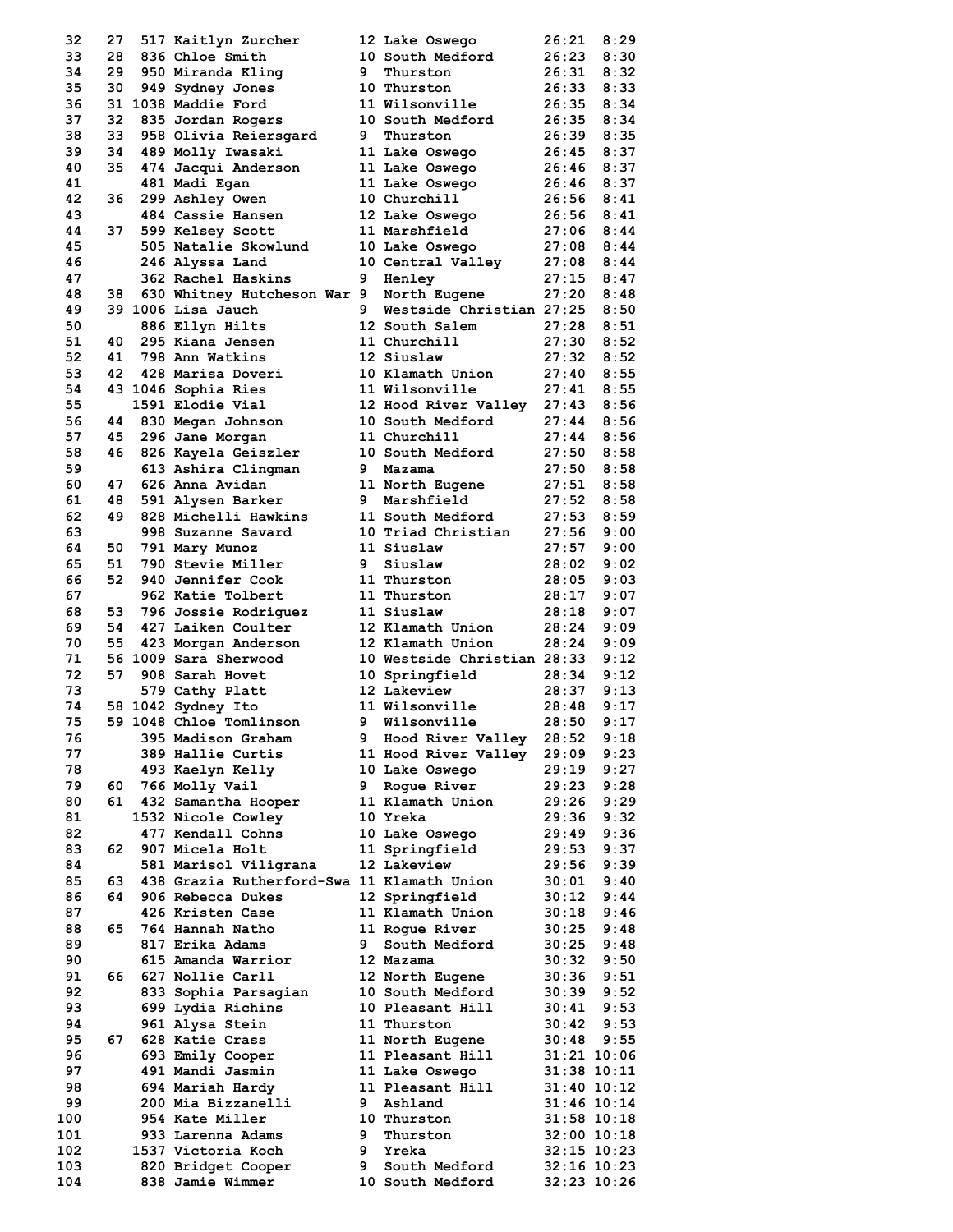| 105 |    | 437 Grace Rooney         | 9 | Klamath Union                  | 32:36 10:30     |  |
|-----|----|--------------------------|---|--------------------------------|-----------------|--|
| 106 |    | 358 Deanna Baker         |   | 10 Henley                      | 32:37 10:30     |  |
| 107 |    | 68 1007 Hannah Knakal    | 9 | Westside Christian 32:44 10:32 |                 |  |
| 108 |    | 425 Megan Brown          | 9 | Klamath Union                  | $32:46$ 10:33   |  |
| 109 |    | 431 Leah Hanseth         | 9 | Klamath Union                  | $32:46$ 10:33   |  |
| 110 | 69 | 911 Lexi Smith           |   | 11 Springfield                 | $32:54$ 10:36   |  |
| 111 |    | 700 Angela Schuetz       |   | 12 Pleasant Hill               | $33:01$ 10:38   |  |
| 112 | 70 | 797 Anna Warnecke        |   | 10 Siuslaw                     | $33:01$ 10:38   |  |
| 113 | 71 | 792 Kennedy Pendergrass  | 9 | Siuslaw                        | $33:02$ 10:38   |  |
| 114 | 72 | 292 Valerie Ely          |   | 12 Churchill                   | $33:10$ $10:41$ |  |
| 115 | 73 | 760 Torrie Kelly         |   | 10 Roque River                 | $33:16$ 10:43   |  |
| 116 |    | 1536 Kyliegh Kirkbride   |   | 10 Yreka                       | 33:26 10:46     |  |
| 117 |    | 382 Kaeyln Barlow        | 9 | Hidden Valley                  | 33:27 10:46     |  |
| 118 |    | 676 Diana Rodriguez      |   | 12 Phoenix                     | $33:34$ 10:49   |  |
| 119 |    | 673 Emma Difruscia       | 9 | Phoenix                        | 33:34 10:49     |  |
| 120 | 74 | 765 Stephanie Schultz    |   | 12 Roque River                 | $33:39$ 10:50   |  |
| 121 |    | 959 Kayla Rogers         | 9 | Thurston                       | $33:49$ 10:53   |  |
| 122 | 75 | 597 Jodi Mork            |   | 10 Marshfield                  | 34:03 10:58     |  |
| 123 | 76 | 632 Keana Kief           |   | 12 North Eugene                | 34:07 10:59     |  |
| 124 |    | 674 Natalie Driskell     | 9 | Phoenix                        | 34:36 11:08     |  |
| 125 |    | 616 Makenzee Watt        |   | 10 Mazama                      | $34:52$ 11:14   |  |
| 126 |    | 77 1037 Madeline Finklea | 9 | Wilsonville                    | $35:21$ $11:23$ |  |
| 127 | 78 | 289 Claire Clements      |   | 11 Churchill                   | 35:31 11:26     |  |
| 128 |    | 79 1047 Austyn Roelofs   | 9 | Wilsonville                    | 35:33 11:27     |  |
| 129 |    | 937 Nicole Buescher      |   | 11 Thurston                    | 35:50 11:32     |  |
| 130 | 80 | 602 Sarah Zurita         | 9 | Marshfield                     | $35:51$ $11:33$ |  |
| 131 | 81 | 300 Emily Renkin         |   | 10 Churchill                   | 36:01 11:36     |  |
| 132 | 82 | 633 Monica Larson        |   | 11 North Eugene                | $36:33$ $11:46$ |  |
| 133 |    | 578 Karina Lee           | 9 | Lakeview                       | $37:58$ $12:14$ |  |
| 134 |    | 824 Emily Evers          |   | 11 South Medford               | 38:18 12:20     |  |
| 135 |    | 1044 Kaitamaria Pounds   | 9 | Wilsonville                    | 38:22 12:21     |  |
| 136 |    | 675 Karina Rodriguez     |   | 10 Phoenix                     | 38:34 12:25     |  |
| 137 | 83 | 762 Cheyenne Morales     | 9 | Roque River                    | 45:34 14:40     |  |

**1. Ashland**

### **Junior Varsity Girls Team Scores**

 **1 2 3 4 5 (6) (9) = 15 Sara Dunagan, Alex Kiesling, Callie Toews, Megan Ganim, Aurora Sherman, Clara Honsinger, Emma Parker 2. Lake Oswego 21 23 24 25 27 (34) (35) = 120 Victoria Panwala, Jamie Zimmerman, Katie Stoner, Sammy Wong, Kaitlyn Zurcher, Molly Iwasaki, Jacqui Anderson 3. Thurston 14 22 26 29 30 (33) (52) = 121 Rachael Gale, Savana Cochrane, Mercy Brown, Miranda Kling, Sydney Jones, Olivia Reiersgard, Jennifer Cook 4. South Medford 13 16 28 32 44 (46) (49) = 133 Kealani Creech, Brianna Levesque, Chloe Smith, Jordan Rogers, Megan Johnson, Kayela Geiszler, Michelli Hawkins 5. Westside Christian 8 15 19 39 56 (68) = 137 Sarah Curtis, Ciana Baron, Chantel Smith, Lisa Jauch, Sara Sherwood, Hannah Knakal 6. Springfield 7 10 20 57 62 (64) (69) = 156 Liberty Siegle, Alyssa Miller, Tori Bennett, Sarah Hovet, Micela Holt, Rebecca Dukes, Lexi Smith 7. Klamath Union 11 18 42 54 55 (61) (63) = 180 Caisey Griffith, Rebecca Saxton, Marisa Doveri, Laiken Coulter, Morgan Anderson, Samantha Hooper, Grazia Rutherford-Swan 8. Wilsonville 17 31 43 58 59 (77) (79) = 208 Kayla Wilson-Betts, Maddie Ford, Sophia Ries, Sydney Ito, Chloe Tomlinson, Madeline Finklea, Austyn Roelofs 9. Marshfield 12 37 48 75 80 = 252 Lauren Tripp, Kelsey Scott, Alysen Barker, Jodi Mork, Sarah Zurita 10. Siuslaw**